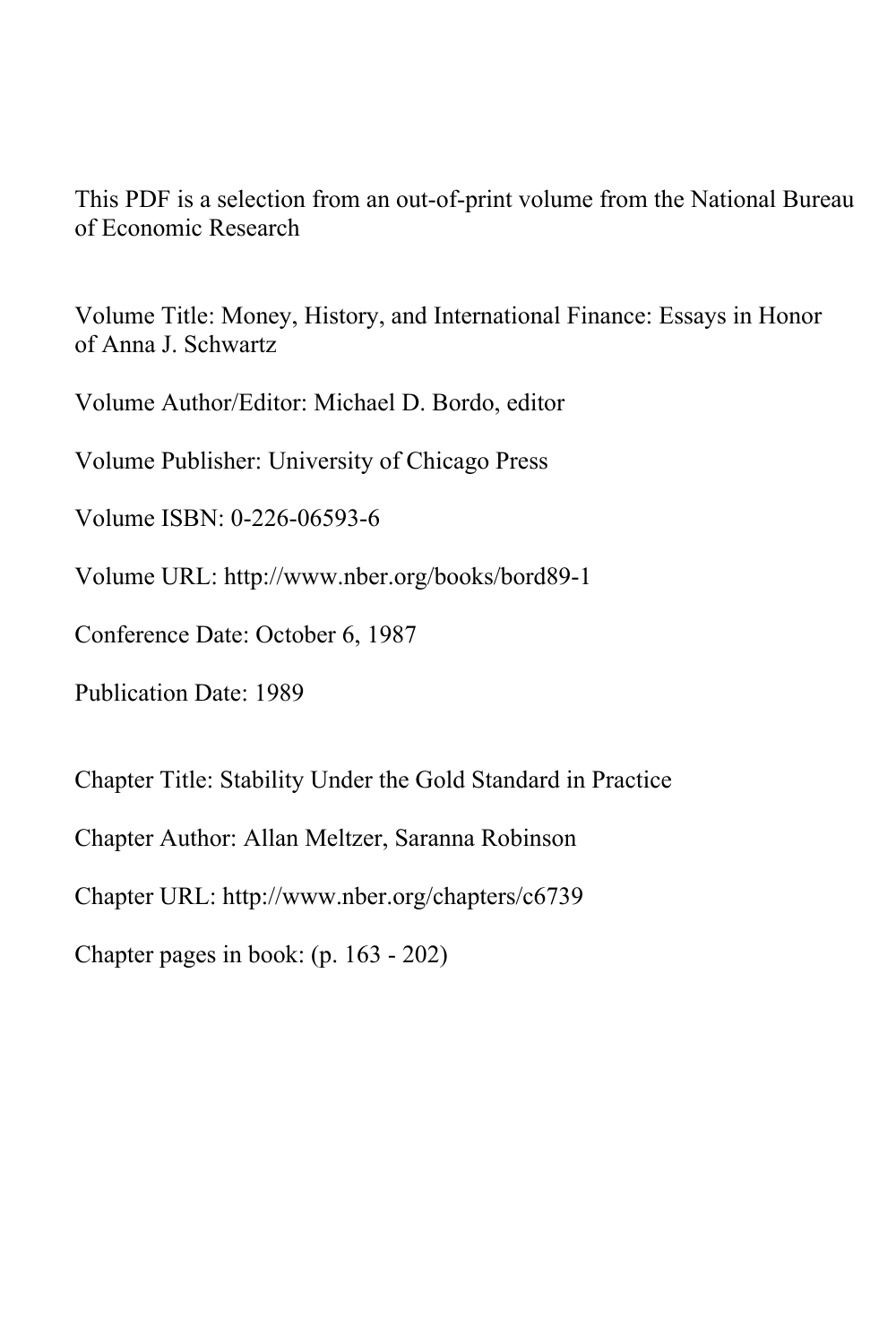# 4 Stability Under the Gold Standard in Practice

Allan **H.** Meltzer and Saranna Robinson

During her active career as a monetary economist and historian, Anna Schwartz returned to the history of monetary standards many times. In the famed *A Monetary History of the United States, 1867-1960*  (Friedman and Schwartz **1963),** in her **work** as executive director of the **1981-82 U.S.** Gold Commission (Commission on the Role of Gold in the Domestic and International Monetary Systems **1982),** in her introduction to the National Bureau volume *A Retrospective on the Classical Gold Standard, 1821-1931* (Bordo and Schwartz **1984),** and in books and papers on British and **U.S.** monetary history before and after these volumes, she has both summarized past knowledge with careful attention to detail and added important pieces to our understanding of the way monetary systems work in practice.

One issue to which she and others have returned many times is the relative welfare gain or **loss** under alternative standards. Properly so; a main task of economic historians and empirical scientists is to test the predictions and implications of economic theory. Since theory does not give an unqualified prediction about the welfare benefits of different standards, evidence on the comparative performance under different standards is required to reach a judgment.

Measures of economic welfare or welfare **loss** usually include the growth rate of aggregate or per capita (or per family) consumption or output, the rates of actual and unanticipated inflation, and the risks or

**Allan** H. **Meltzer is University Professor and John M. Olin Professor of Political Economy and Public Policy, Carnegie Mellon University. Saranna Robinson is a graduate student in the School of Urban and Public Affairs, Carnegie Mellon University.** 

**The authors received helpful comments from Michael Bordo, Bennett McCallum, William Poole, Benjamin Friedman, and Anna Schwartz.**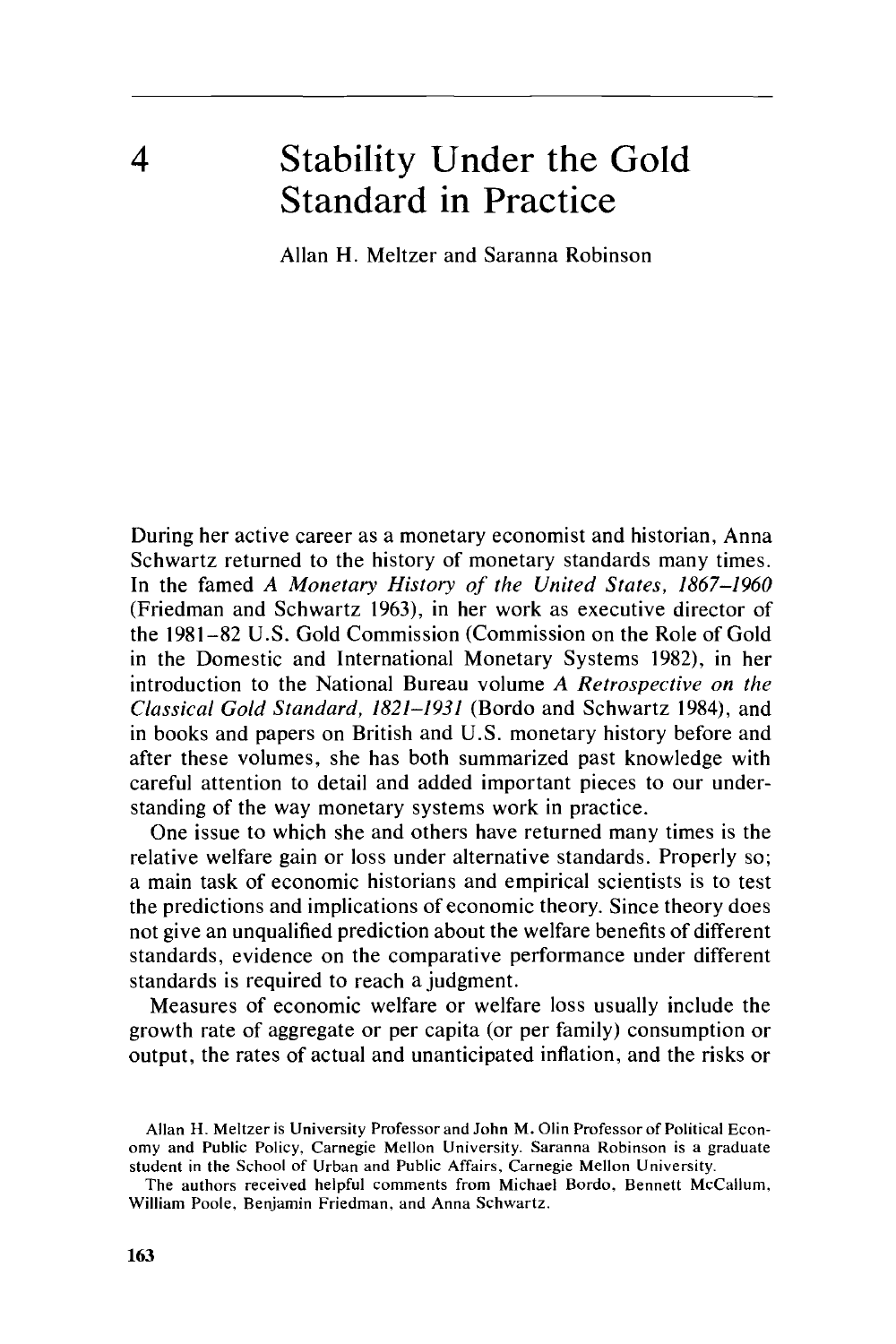uncertainty that individuals bear. We use unanticipated variability of prices and output as measures of uncertainty and actual inflation as a measure of the deviation from the optimal rate of inflation. Eichengreen (1985,6 and 9) includes the stability of real and nominal exchange rates under the gold standard as one of the benefits of the standard. While the evidence of greater real exchange rate stability under fixed exchange rates seems clear-cut, the welfare implications are less clear. **I** Given the same policy rules and policy actions, greater stability of real exchange rates under the gold standard may be achieved at the cost of greater variability in output or employment. This will be true if the alternative to exchange rate adjustment is adjustment of relative costs of production and relative prices when wages, costs of production, or some prices are slow to adjust. We, therefore, exclude exchange rate stability from the comparison and focus attention on the variability of unanticipated output, prices, inflation, and the growth rate of output.<sup>2</sup>

The following section discusses previous findings about the stability **of** prices and output and the rates of inflation and growth. We then consider the comparative experience of the seven countries in our sample under the classical gold standard. Bretton Woods, and the fluctuating exchange rate regime. Like most previous comparisons, our first comparisons are based on actual values or their rates of change. The variability of unanticipated changes in prices and output under the three regimes is a more relevant measure of variability and uncertainty. We obtain measures of uncertainty about the levels and growth rates of output and prices using a multistate Kalman filter based on the work of Bomhoff (1983) and Kool (1983). Subsequent sections describe our procedures, present some estimates of comparative uncertainty, and consider the relation between shocks in Britain and the United States under the gold standard. A conclusion completes the paper.

### **4.1 Previous Evidence**

Bordo (1986) summarizes previous work on the stability of prices and output under the gold standard. For prices, there is strong evidence of reversion to a mean value. **As** is well known, the price level in most countries shows little trend under the gold standard if one chooses a period long enough for alternating periods of inflation and deflation to occur. This is true of the seven countries that we consider here; average rates of inflation under the classical gold standard range from 0.08 percent to 1.1 percent.<sup>3</sup>

While the long-term stability of the price level under the gold standard is often commented on favorably, it is not clear that ex post stability is desirable independently of the way in which it is achieved. Alternating periods of persistent inflation followed by persistent deflation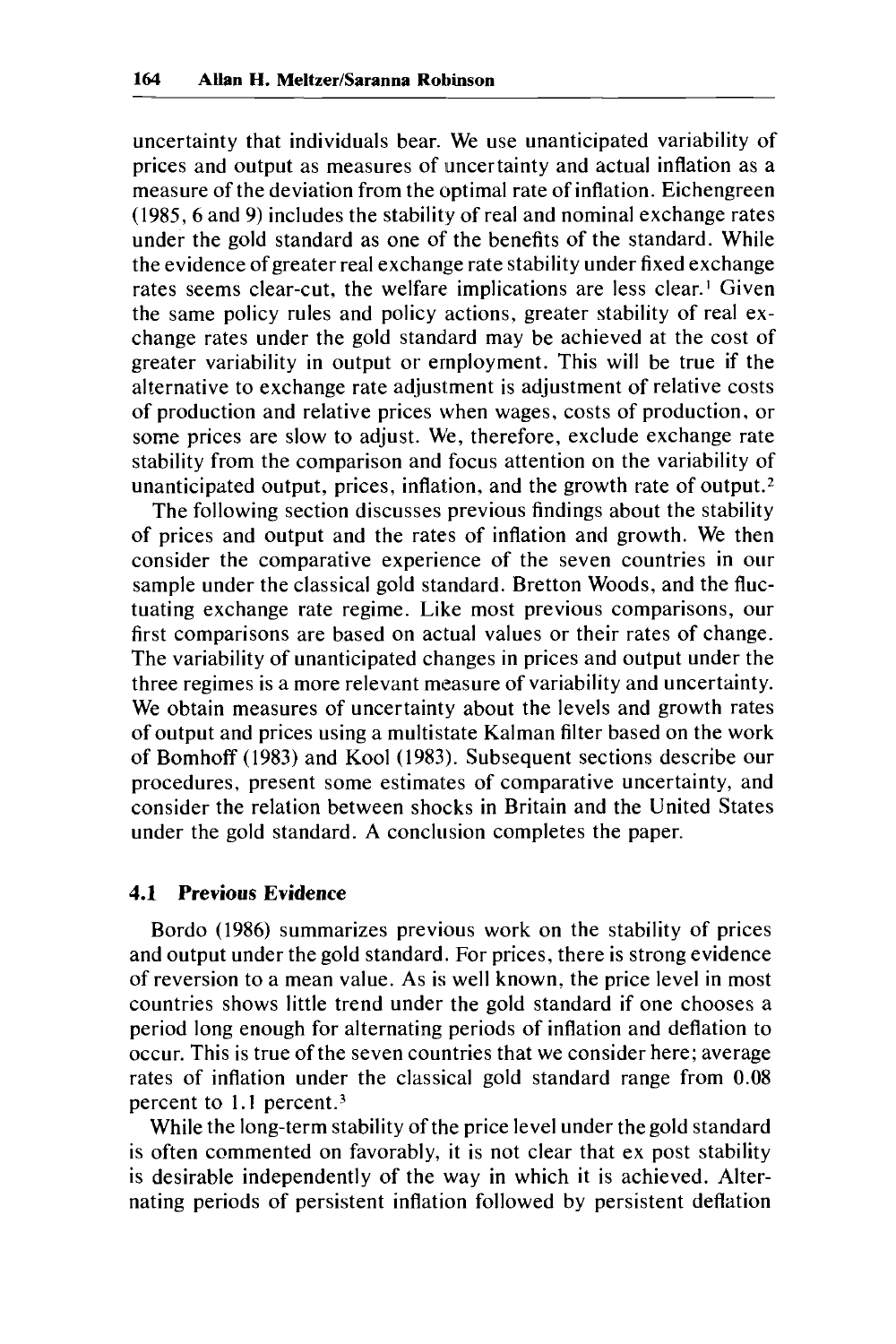do not have the same welfare implications as small, transitory fluctuations around a constant expected or average price leveL4 Long-term price stability achieved through canceling wartime inflations by severe postwar deflations imposes costs on consumers and producers, and particularly so, if the timing or magnitude of both the inflations and deflations is uncertain. **A** policy of maintaining expected stability of commodity prices, instead of stability of the nominal gold price, would have avoided postwar deflations by revaluing gold. In place of the longterm commitment to a fixed nominal exchange rate of domestic money for gold, countries could have made a commitment to a stable expected price level.

Cooper (1982) computed the rates of price change in four countries using the wholesale price index numbers available for the period. Cooper includes the years 1816 to 1913 but, for much of this period, major countries were not on the gold standard. We start the classical gold standard period in the 1870s when several countries chose to buy and sell gold at a fixed price, and we end the period in 1913, the last prewar year. **Al**though many countries fixed their currencies to gold in the 1920s, the rules of the system differed and the commitment was weaker. Cooper's data for the years 1873-96 and 1896- 1913 are shown in table **4.1.** 

The cumulative movement in each period is relatively large, although the average annual rate of change in the first two periods is 2 or 3 percent. For comparison, we have included the percentage change in consumer prices for the same four countries during 1957-70, approximately the years that the Bretton Woods system had convertible currencies. The comparison shows that while the average annual rates of change under the gold standard are similar (or lower) for some countries, they are higher for others.

The key difference between the price movements in the earlier and later periods is that there is no evidence of mean reversion in postwar data following Bretton Woods. Few would argue, however, that the deflations of 1920-21 or 1929-33, or the prior deflations in the nineteenth century that contributed to the reversions, reduced welfare less than the inflation of the 1970s.

| Table 4.1   | Percentage Change of Price Indexes, Four Countries, 1873–1913<br>and 1957–70 |                |         |        |  |  |  |  |  |
|-------------|------------------------------------------------------------------------------|----------------|---------|--------|--|--|--|--|--|
| Years       | United States                                                                | United Kingdom | Germany | France |  |  |  |  |  |
| $1873 - 96$ | $-53$                                                                        | $-45$          | $-40$   | -45    |  |  |  |  |  |
| 1896 - 1913 | 56                                                                           | 39             | 45      | 45     |  |  |  |  |  |
| $1957 - 70$ | 38                                                                           | 55             | 36      | 88     |  |  |  |  |  |

*Source: Cooper (1982, 9); Economic Report of the President (1971, 306).*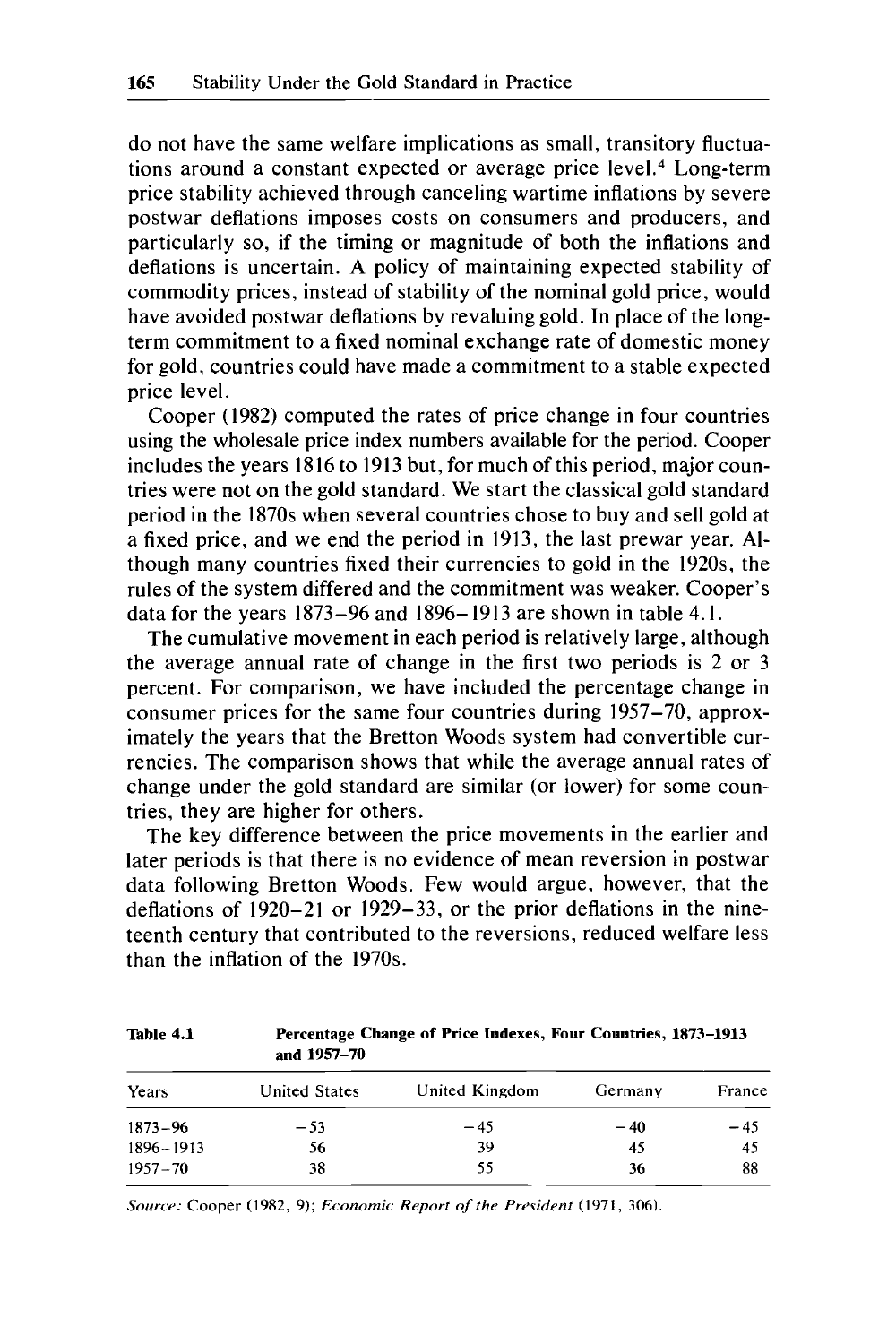**A** major, unresolved issue is the degree to which people could anticipate that inflation or deflation would occur. Bond yields are often taken as evidence of expected stability under the gold standard. Macaulay's series on railroad bond yields declines during the deflation of the 1870s and 1880s but continues to decline until 1899 or 1901, after gold, money, and prices had started to rise. The Macaulay yields are higher during the deflation of the 1870s than at the start of World War **I,** despite nearly twenty years of inflation. Although other factors may have been at work, the raw data give no support to the proposition that bond yields are a summary measure of anticipated price movements under the gold standard.

Rockoff (1984) presents some evidence suggesting that there was a basis for belief that prices would return to some mean value. His study considers the relation of gold mining and technological change in gold extraction to the relative price of gold. He concludes, tentatively, that many of the new gold discoveries and technical changes in methods of extraction were the result of an earlier rise in the relative price of gold. On his interpretation, long-term price movements for the period 1821 to 1914 appear to be the result of changes in demand along a relatively elastic long-run gold supply curve. Rockoff's evidence suggests a longterm, gradual reversion of commodity prices operating on the relative price of gold and the supply of gold.<sup>5</sup> This mechanism, relying on changes in the resources devoted to gold production and storage to maintain long-term price stability, is not clearly superior to other means of maintaining price stability. The fact that the mechanism operates with a lag of decades raises, again, the issue of whether it was anticipated in a sense relevant for people allocating wealth and choosing to consume or save at the time. Further, there is no reason to presume that people believed that reversion would occur. The rate at which mines would be discovered was highly uncertain. Countries could change the gold reserve ratio or leave the gold standard. Some countries did leave the standard, even in the 1870 to 1913 period that we study below.

Few studies of comparative variability are available. Bordo (1981) compared the standard deviation and coefficient of variation for the price level under the gold standard and after World War **11.** He found that these measures of price variability were higher under the gold standard for the United States but lower for the United Kingdom. Bordo does not separate postwar data into fixed and fluctuating rate periods.

Schwartz (1986) notes that the long-term price stability under the gold standard, which seems so apparent with hindsight, was not apparent to leading economists of the period. "What occasioned the criticism [of the gold standard] was precisely the long-term secular price movements—the rise in prices associated with the mid-nineteenth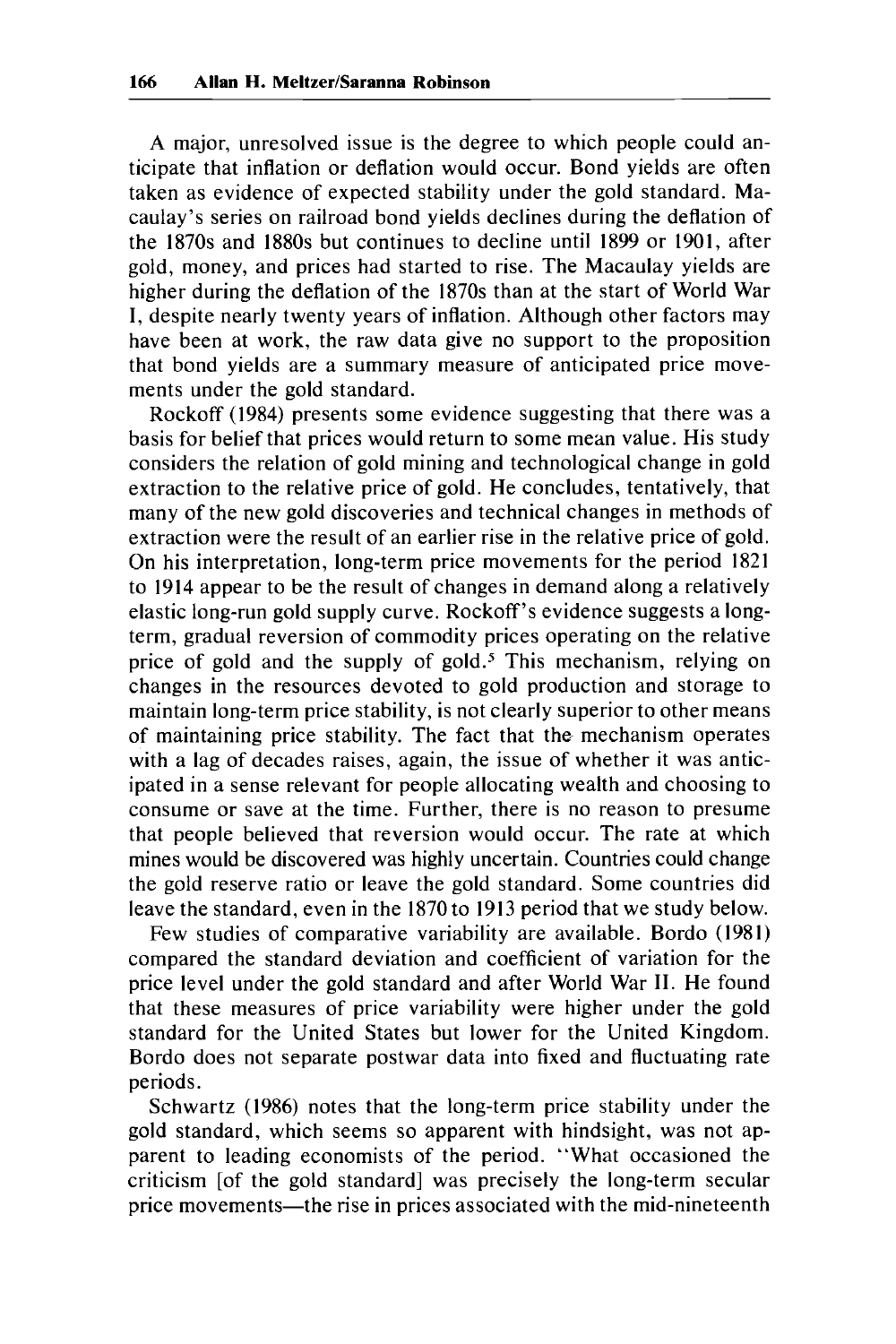century gold discoveries and the decline in prices that began in the 1870s under an expanding international gold standard" (p. **56).** Jevons, Marshall, and Fisher (among others) not only criticized price instability under the gold standard, but proposed alternative standards to increase stability. At the minimum, this suggests that these economists did not regard the standard as an optimal arrangement to achieve stability of prices and output.

Schwartz's review of the pro and con arguments concludes that, while the classical gold standard did not achieve superior price stability, it may have produced greater long-term price predictability than achieved under alternative systems. To support this conclusion, she points to the prevalence of long-term contracts. It is not clear, however, that contracts are now significantly shorter and, if they are, whether the change reflects a change in opportunities or a change in long-term uncertainty. Klein **(1976)** reaches a conclusion similar to Schwartz's about predictability. The conclusion is based mainly on his finding, for the United States, that the serial correlation of price changes is substantially higher in the postwar years than under the gold standard. With increased serial correlation, people observing price changes can reliably extrapolate the direction of change given the knowledge of the serial correlation (and confidence that it will remain). Klein's measure of long-term price level predictability under the gold standard shows relatively little difference from the postwar period, however, while his measure of variability of prices shows a considerable decline in the postwar years. Further, we show in table **4.4** below that serial correlation of price changes in the United States under fluctuating rates is lower than under the gold standard.

The main argument for long-term predictability under the gold standard is that the commitment to the standard was credible, at least in those countries that maintained the standard at the same nominal price of gold whenever they were on the standard. The costs of long-term predictability, then, must include the costs of Britain's return to gold in **1821** and **1925** at the established parity. Our impression is that most of the literature regards this cost as higher than the benefit.

A major problem with the classical gold standard is that the system magnifies shocks to aggregate demand. An inflow of gold increases aggregate demand and supplies reserves that permit an expansion of loans and money. Monetary expansion augments the initial shock. Money growth rises in periods of economic expansion and falls in contraction. With slow adjustment of prices and costs of production, the effects of rising and falling growth rates of money is, first, an output and only later on prices and gold flows.

A second problem arises from gold holding. The right to own gold is a valuable right that may protect wealthowners from inflationary and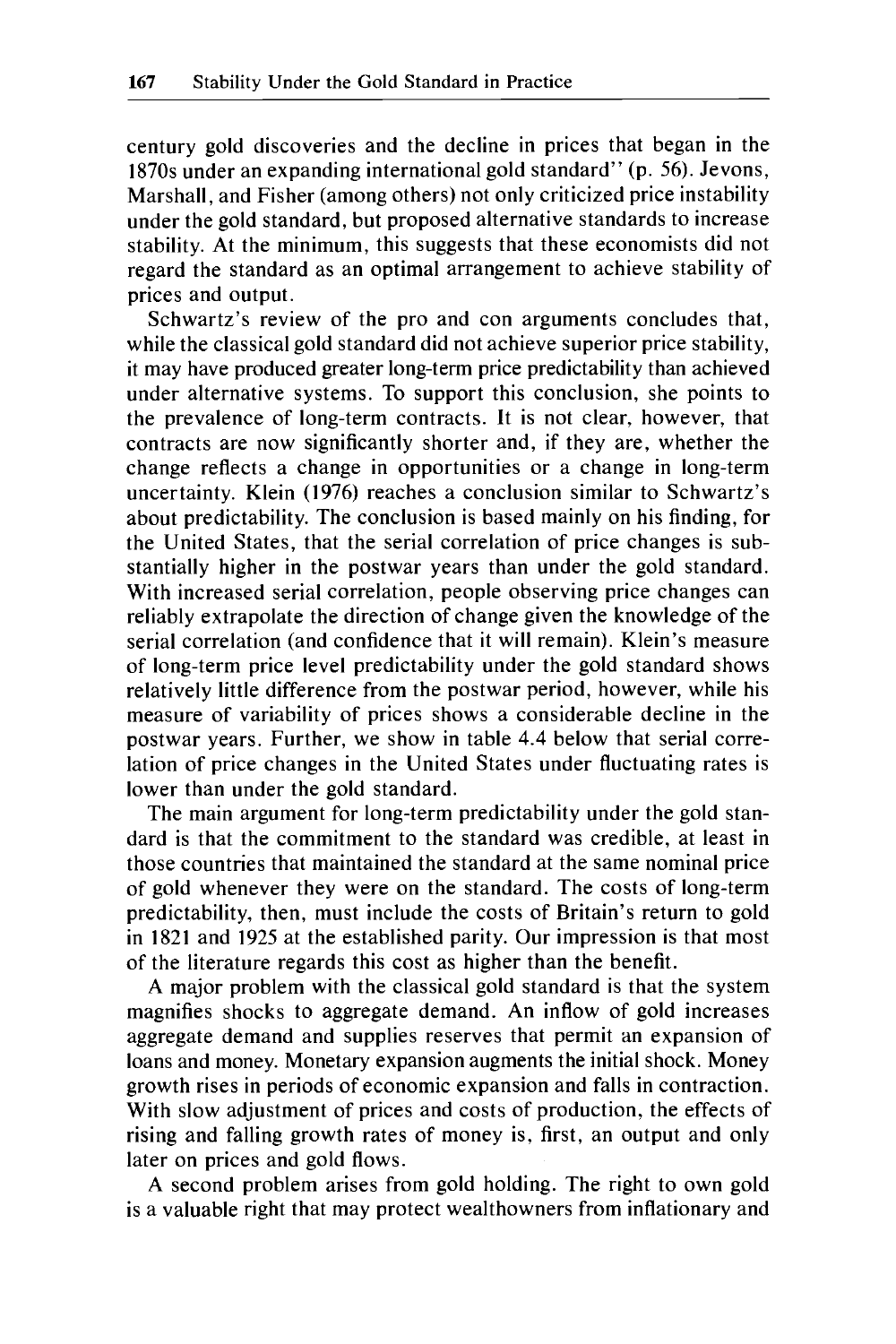confiscatory actions of government. Society bears a cost, however; when gold is held in place of capital, society's capital stock is lower, and per capita output is smaller. The fears that drive wealthowners to seek protection in gold holding are costly to society.

The principal virtue claimed for long-term price predictability is that knowledge that the price level will return to a mean value encourages long-term investment. The classical gold standard regime saw the expansion of railroads, steel mills, and other durable capital. The more inflationary postwar regime has also seen the building of durable capital, including steel mills, in Japan, Korea, Taiwan, Brazil, and elsewhere. Western Europe rebuilt its infrastructure. In the United States, durable capital took such forms as housing, office buildings, shopping centers, airline terminals, roads, bridges, and university buildings. While we do not dismiss arguments relating price predictability to investment in durable capital, we would like a clearer statement of the benefits of long-term price predictability and more evidence that the gold standard produced these benefits.

Bordo **(1981)** compared the growth rates and variability of output in the United Kingdom and the United States for **1870-1913** and **1946- 79. He** found that the average growth rate was higher, and the variability lower, in the later period for both countries. National Bureau data on business cycles expansions and contractions for the United States show that recessions were longer and expansions shorter under the gold standard than under the postwar regimes. Peacetime expansions and contractions from **1854** to **1919** are approximately equal: **24** and **22**  months, respectively. From **1945** to **1982.** peacetime expansions on average are three times the length of contractions: **34** and **11** months, respectively. The current expansion, beginning in **1982,** will raise the average for postwar peacetime expansions by at least four months.

**A** commonly cited disadvantage of the gold standard and other fixed rate regimes is that the standard transmits shocks internationally. Easton **(1984)** computed the correlations between deviations from the trend of output in eight countries under the gold standard. He found moderate correlation of the deviations; some are negative, some positive. Correlations of 0.5 or **0.6** between Denmark and Norway or Sweden, and between Canada and the United States, suggest a high degree of transmission. There is, then, some evidence of the transmission of shocks across countries, as expected, but not all shocks are positive shocks to aggregate demand and output that produce positive correlation of shocks. Positive correlations may also result from transmission of negative shocks from one country to another. Further, Easton's method assumes that trends are constant. Below, we compute stochastic trends and deviations from such trends. We find very little evidence of positive correlation of shocks across countries under the gold standard.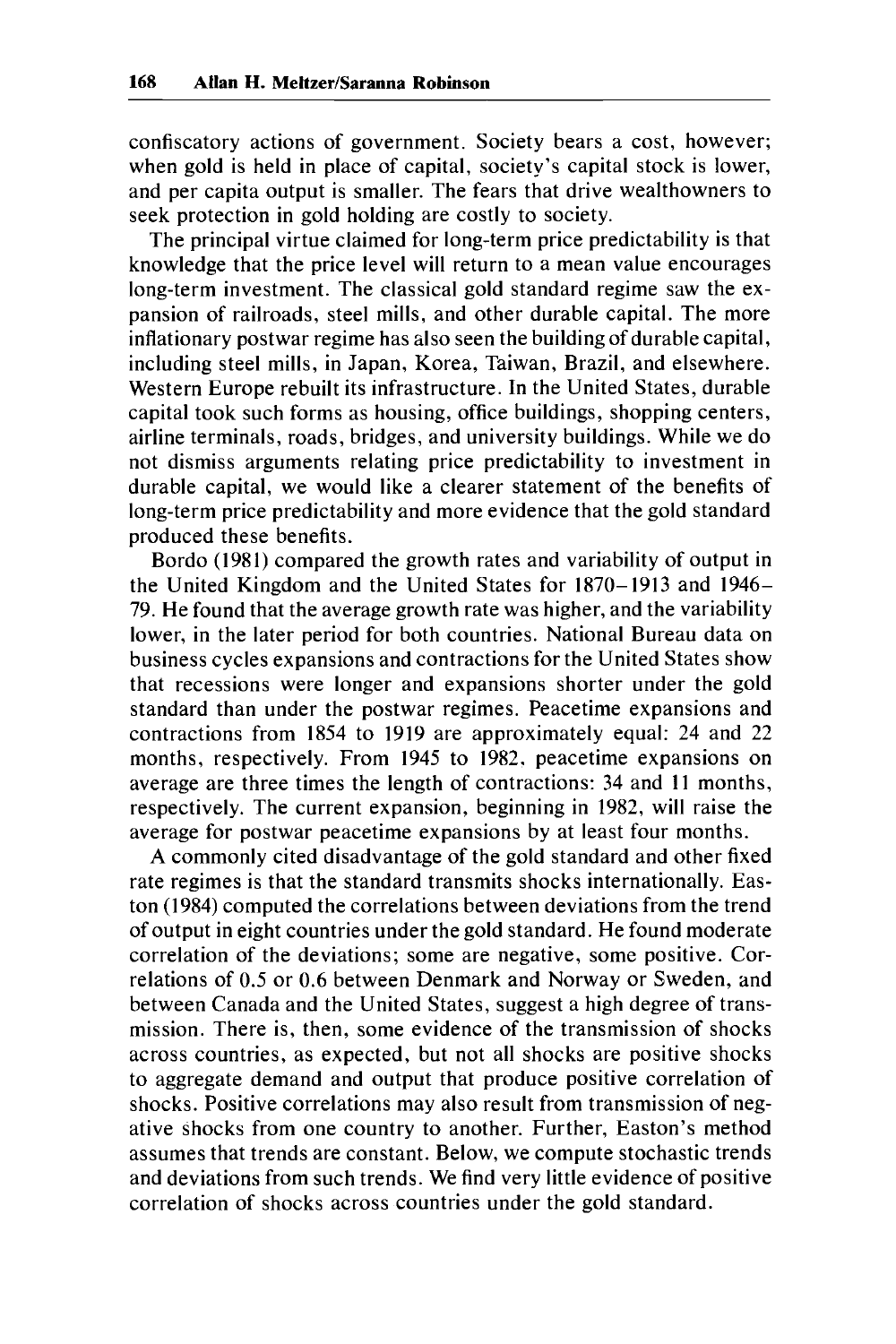Meltzer (1984) compared the variability of unanticipated shocks to prices and output in the United States under six monetary regimes from **1890** to **1980.** He found that variability and uncertainty were greater under the two gold standard regimes, **1890-1914** and **1914-1931,** than under the Bretton Woods or fluctuating rate regimes. The two gold standard regimes differ by the presence or absence of a central bank. Establishment of the Federal Reserve System in **1914** initially reduced the measures of uncertainty, but the decline did not persist. A larger and longer sustained decline in uncertainty occurred in the postwar period. The data suggest that, for the United States, uncertainty about the long-term price level and level of output was higher under the gold standard than under Bretton Woods or fluctuating rates.

The U.S. inflation rate has been higher on average in the postwar years than under the gold standard. People know this; they do not expect prices to be stable. The greater uncertainty found under the two gold standard regimes implies that the change in prices and output is predicted more accurately than under earlier regimes, although the expected price change is larger.

Figure **4.1,** from the **1982** Report of the Gold Commission, shows the higher average rate of inflation and lower variability for the United



**Y Excludes 1838-1843 when specie payments were suspended.** 

*21* **United States imposes gold export embargo from September 1917 to June 1919.** 

;I/ **Broken line indicates years excluded in computing trend.** 

**Note: See Michael D. Bordo, Federal Reserve Bank** of **St. Louis Review, 63 (May 1981)** 

**Fig. 4.1**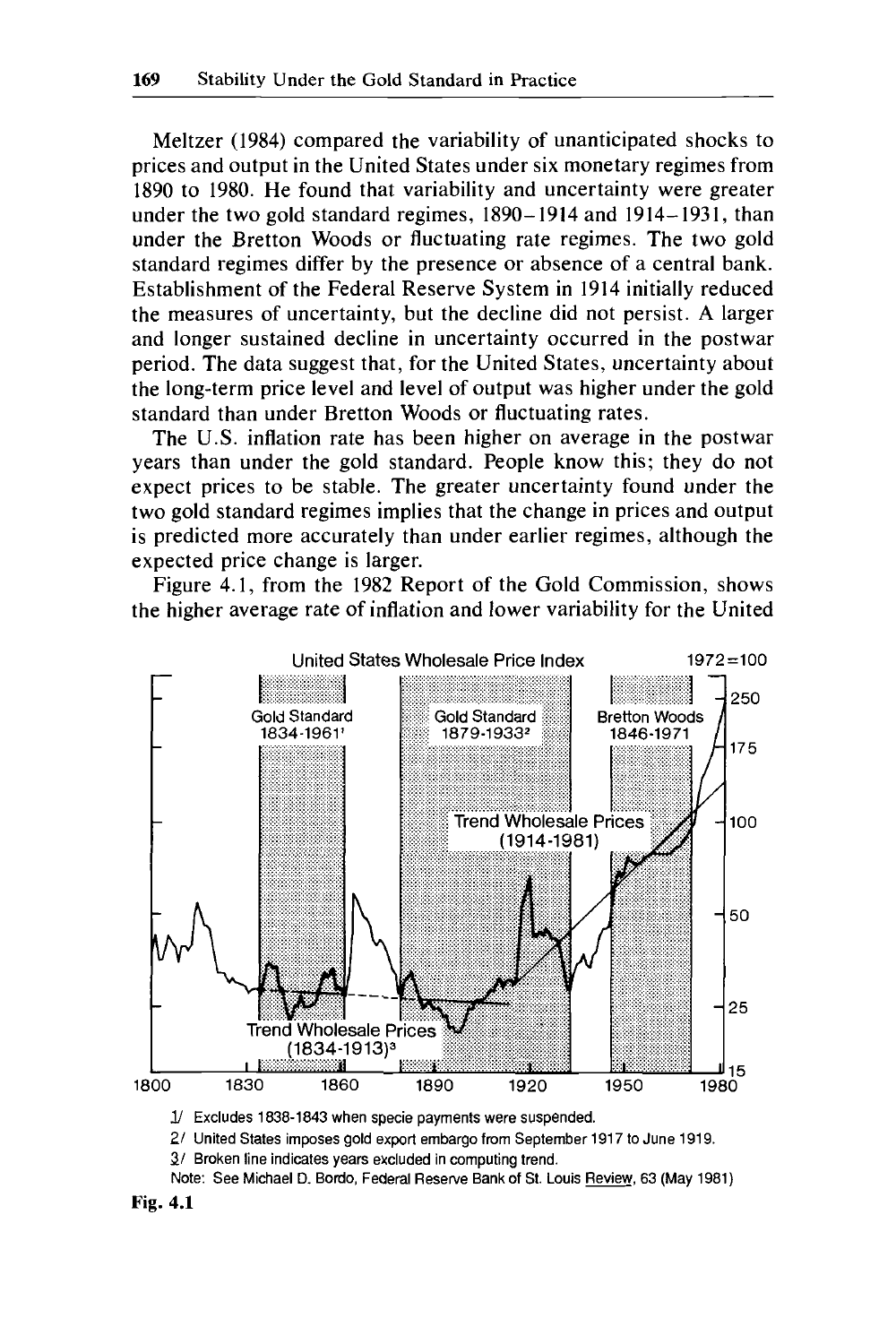States in the postwar period to 1980. From 1800 to about 1950, prices rose and fell without any obvious change in the (ex post) long-term trend. Variability around the trend is greater, and yearly changes are more erratic, until the middle 1950s.

Comparisons of the Bretton Woods and fluctuating exchange rate regimes in Meltzer (1984) shows no major difference in uncertainty about prices and output for the United States following the shift to fluctuating exchange rates. Meltzer (1988) finds that this conclusion does not hold generally. Germany and Japan reduced variability and uncertainty under the fluctuating exchange rate regime. Uncertainty increased in Britain. Several other countries show mixed results-a fall in the variability of unanticipated output and a rise in unanticipated price variability, or the reverse. Fluctuating exchange rates appear to permit countries to reduce variability and uncertainty, but countries may not adopt policies that achieve a gain in welfare.

The comparison for the gold standard with other regimes in Meltzer (1984) uses a Kalman filter to compute forecasts from quarterly data for the United States. Quarterly data may give excessive weight to short-term changes. Since the quarterly data for output and prices in earlier years were constructed by interpolation, they may introduce bias and error of interpretation. Further, U.S. experience under the gold standard may differ from the experience of other countries. Below, we reconsider the same issues using annual data for seven countries.

Any comparison between the gold standard and other standards must rely on data for the nineteenth century. Most data for that century were pieced together after the fact, so the data may be less accurate than data for the postwar period. We cannot check the extent to which the potential inaccuracy increases variability and forecasting errors in the indexes on which we rely. Below, we compare some series on prices for particular commodities to the indexes.

### **4.2 Inflation and Growth in Seven Countries**

The data we analyze comes from seven countries that differ in size and in their commitment to the gold standard. These countries, with dates for which we have data, are shown in table 4.2. Also shown are the dates for the classical period, when many of the countries were on the gold standard. We refer to this period as the classical period to distinguish it from the gold exchange standard that followed World War I and the mixed standard before 1870. For comparison, we use data for the Bretton Woods system, 1950-72 for all countries, and for fluctuating exchange rates, 1973-85. Dating the end of Bretton Woods in 1972 instead of 1971 is arbitrary. In previous work using quarterly data there is little difference for main conclusions whether fluctuating rates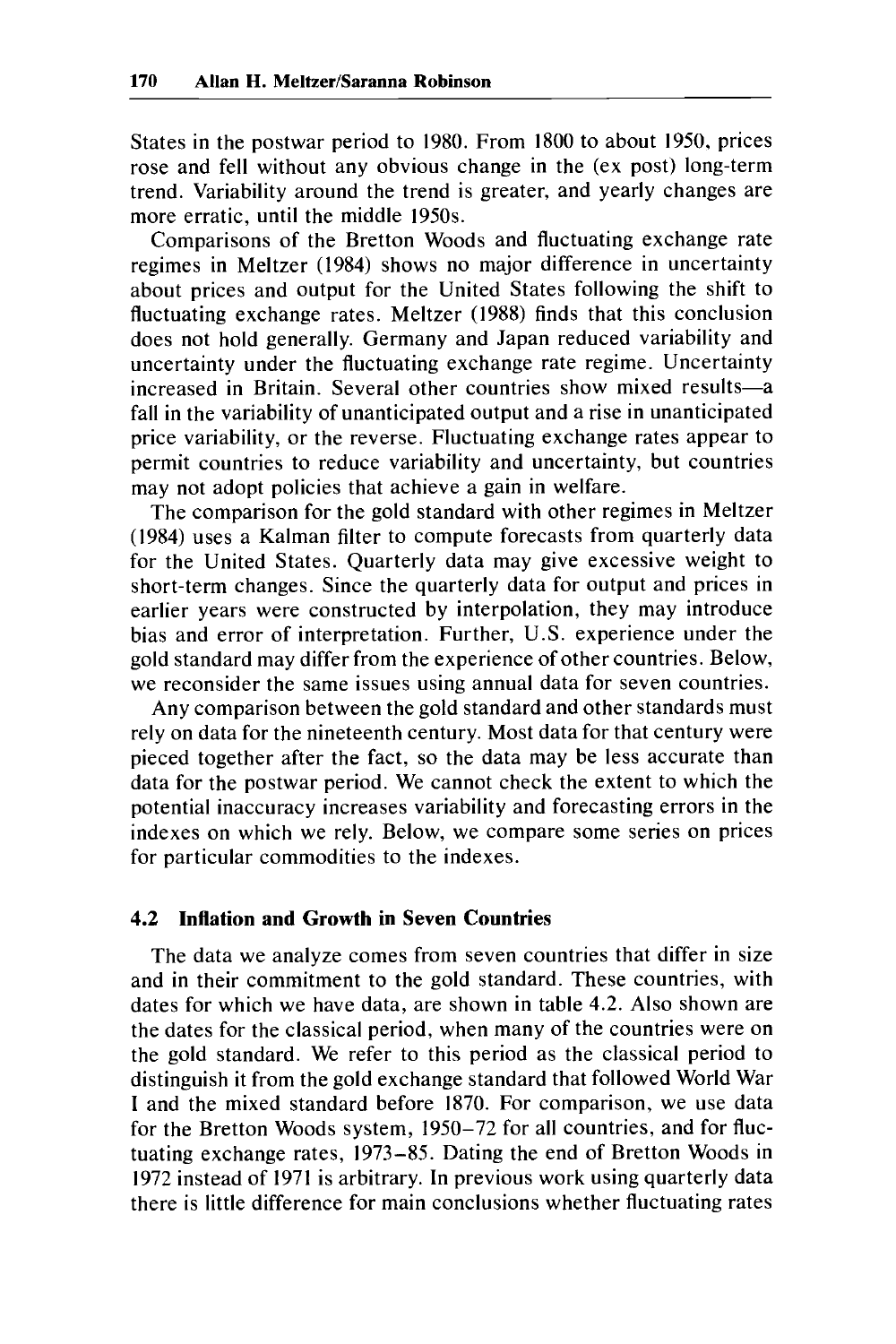| Country        | Dates Used     | <b>Start of Classical Period</b> |
|----------------|----------------|----------------------------------|
| <b>Denmark</b> | 1870 - 1913    | 1875                             |
| Germany        | 1875-1913      | 1875                             |
| Italy          | 1861-1913      | 1881 <sup>a</sup>                |
| Japan          | $1873 - 1913b$ | 1898                             |
| Sweden         | 1861–1913      | 1873                             |
| U.K.           | 1870-1913      | 1870                             |
| U.S.           | 1889-1913      | 1889                             |

**Table 4.2 Dates Used in Data Analysis of the Gold Standard** 

"Italy was not on the gold standard during most of the classical period. 1881 is the start of stabilization. The lira was on gold from 1884 to 1894, and was inconvertible from 1894 to 1913.

bOutput data starts in 1878. Japan was on a bimetallic standard from 1879 to 1897.

start in third quarter 1971 or first quarter 1973. Here, all data are annual. We start the fluctuating rate regime in 1973.

Growth rates of output and rates of inflation differed under the different regimes. We divided the classical period into two phases. The first, a period of deflation, ends in 1896; from 1897 to 1913 prices rose under the impact of new gold discoveries and new techniques for extracting gold.

Table 4.3 shows the experience of the seven countries in four periods. Real growth is highest in countries other than the United States under the Bretton Woods regime and, with the exception of Italy, lowest under fluctuating exchange rates. The fluctuating rate period includes the two oil shocks and the disinflation of the 1980s, so it is not clear that lower growth is a direct consequence of the fluctuating rate regime.

Several countries show faster growth in the inflationary phase of the classical period than in the deflationary phase. There is, however, little evidence of significant correlation across countries between the inflation rate and the rate of growth within a regime. Nor do we find a relation between inflation and growth in our data for individual countries.

The faster real growth under the Bretton Woods regime cannot be explained entirely as a recovery from wartime destruction. The same result is found if we start the regime in 1960. Several explanations of the growth have been proposed, including the built-in flexibility of a larger government, increased trade under GATT rules, and the development of the European Community, but little has been done to test these explanations. It is clear, however, from the comparative data that the welfare gain from rising living standards is highest in the years of the Bretton Woods regime.

If the welfare loss from inflation increases with the average rate of inflation (or deflation), the loss is greater in the postwar regimes than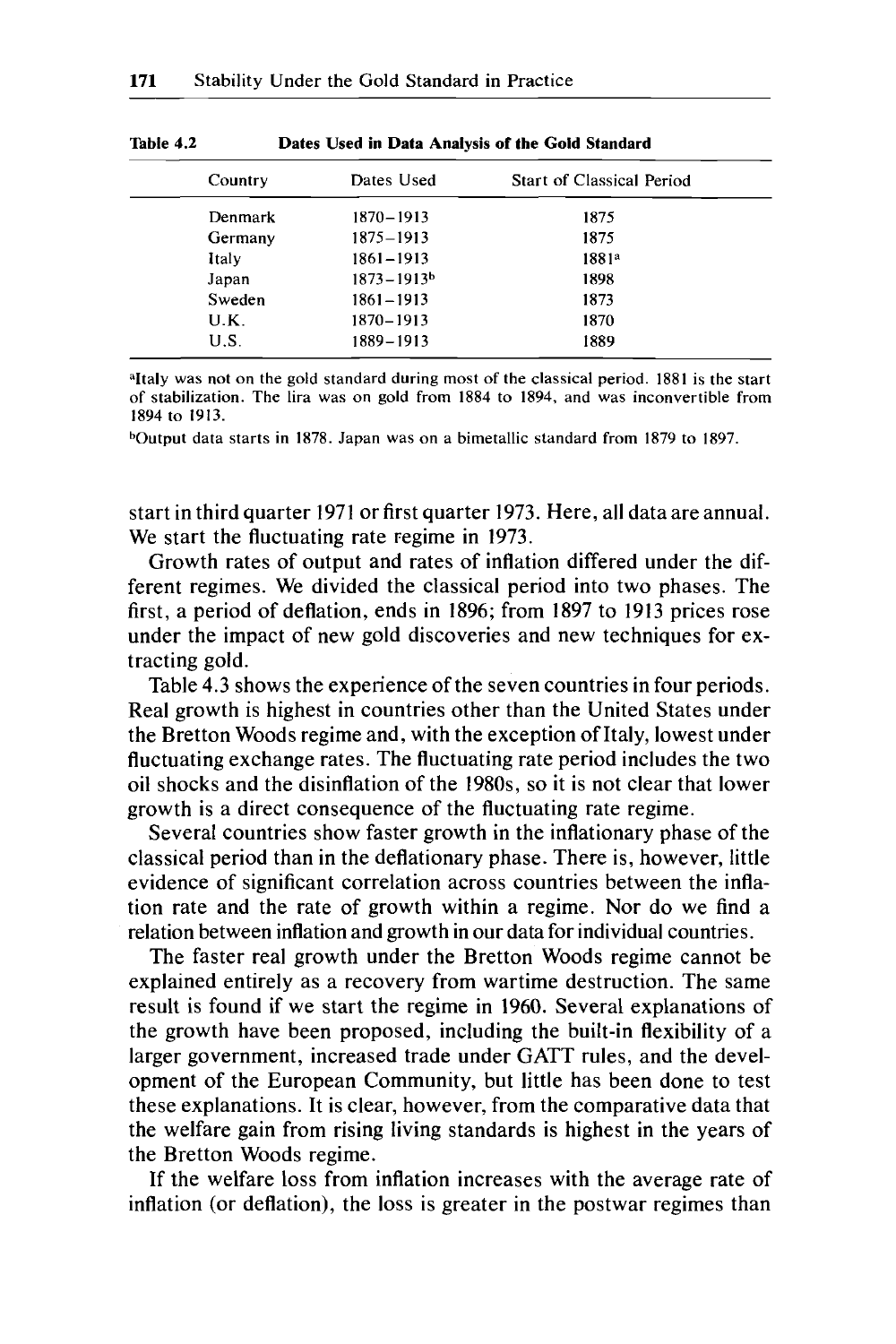|              | annum <sup>a</sup> )    |                    |             |         |
|--------------|-------------------------|--------------------|-------------|---------|
|              | From Start of Classical |                    |             |         |
| Country      | Period to 1896          | 1897-1913          | $1950 - 72$ | 1973–85 |
|              |                         | <b>Real Growth</b> |             |         |
| Denmark      | 2.9                     | 3.4                | 3.7         | 1.3     |
| Germany      | 2.1                     | 2.4                | 5.9         | 1.6     |
| Italy        | 0.9                     | 2.8                | 5.3         | 1.8     |
| Japan        | 3.8 <sup>b</sup>        | 3.9                | 7.5         | 3.4     |
| Sweden       | 3.3                     | 2.2                | 3.6         | 1.1     |
| U.K.         | 1.9                     | 1.8                | 2.6         | 1.2     |
| U.S.         | 2.8                     | 3.8                | 3.4         | 2.0     |
|              |                         | Inflation          |             |         |
| Denmark      | $-1.2$                  | 0.8                | 4.9         | 7.7     |
| Germany      | $-0.3$                  | 1.1                | 3.5         | 3.4     |
| <b>Italy</b> | $-0.4$                  | 1.6                | 4.1         | 13.5    |
| Japan        | 1.9 <sup>c</sup>        | 2.3                | 5.1         | 3.3     |
| Sweden       | $-0.9$                  | 1.3                | 10.5        | 8.7     |
| U.K.         | $-0.4$                  | 0.9                | 3.1         | 10.5    |
| U.S.         | $-2.0$                  | 2.0                | 2.9         | 6.8     |

**Table 4.3 Growth and Inflation Under Different Regimes (percent per** 

<sup>a</sup>Computed as  $(\log X_1 + k - \log X_1)/k$ .

h1878-96 under a bimetallic standard

 $c1873 - 96.$ 

in the classical period. The average rate of inflation is highest under fluctuating rates. This is misleading. **As** is well known, adoption of fluctuating exchange rates came as a consequence of rising inflation under Bretton Woods. Although average rates of inflation are higher for four of the seven countries, all of the countries in our sample had reduced inflation by the 1980s. For most countries in our sample, inflation was below the average rate under Bretton Woods by 1986.

Short-term persistence of price movements was common under the gold standard, but short-term persistence is generally highest for the yearly rates of inflation under Bretton Woods. We use first-order serial correlation coefficients to measure persistence in actual price changes. Table **4.4** shows the correlations. Only Italy and Japan show any evidence of short-term reversion. For several countries, the degree of short-term persistence is not very different under the gold standard than under fluctuating rates. This is contrary to the inference of Klein (1976) who predicted increased serial correlation. Klein may have had a higher order correlation in mind. Our calculations (not shown) suggest that first-order serial correlation is typically highest of all.

Many of the claims about predictability and uncertainty under the gold standard and other regimes cannot be resolved with data on actual rates of change. To go beyond these comparisons, we require a **pro-**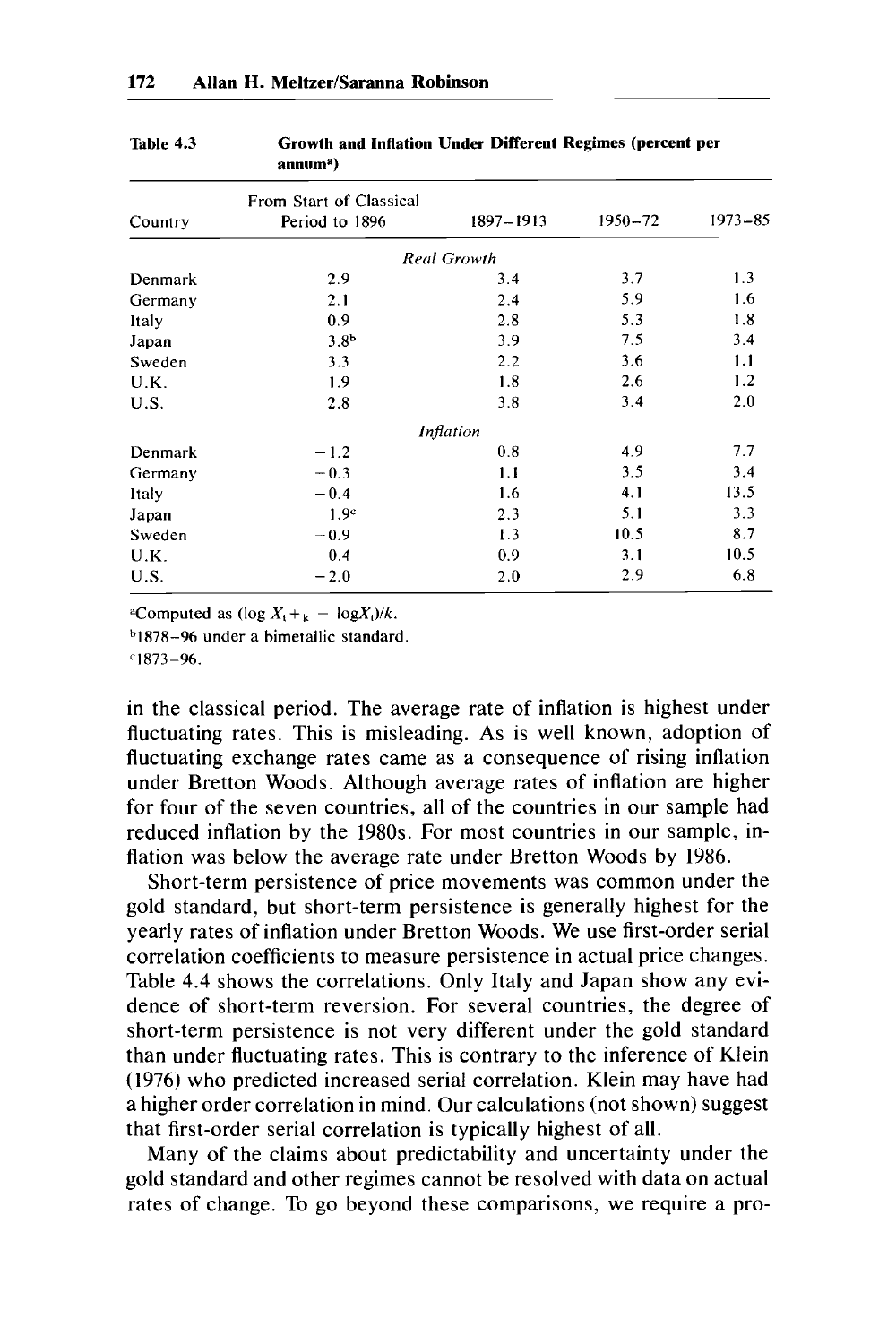| Country | Gold Standard | <b>Bretton Woods</b> | <b>Fluctuating Rates</b> |  |  |  |  |  |
|---------|---------------|----------------------|--------------------------|--|--|--|--|--|
| Denmark | 0.38          | 0.42                 | 0.60                     |  |  |  |  |  |
| Germany | $0.14*$       | 0.39                 | $0.34*$                  |  |  |  |  |  |
| Italy   | $-0.33$       | $-0.09$              | $-0.33$                  |  |  |  |  |  |
| Japan   | $-0.15*$      | $0.09*$              | $0.38*$                  |  |  |  |  |  |
| Sweden  | 0.31          | 0.52                 | $0.34*$                  |  |  |  |  |  |
| U.K.    | 0.32          | 0.49                 | $0.34*$                  |  |  |  |  |  |
| U.S.    | 0.21          | 0.60                 | $0.18*$                  |  |  |  |  |  |
|         |               |                      |                          |  |  |  |  |  |

**Table 4.4 First-Order Serial Correlation of Annual Price Changes** 

\*Indicates autocorrelation not significant as measured by 2 standard deviations.

cedure that separates anticipated from unanticipated values. The following section describes the procedure we used.

### **4.3 Computing the Shocks**

We chose the multistate Kalman filter (MSKF)<sup>6</sup> because it has several advantages over conventional forecasting techniques. Specifically, the MSKF: **(I)** recognizes and separates permanent and transient errors in the level of the series as well as permanent changes in the slope; (2) is sensitive to changes in level and scope and can alter its degree of sensitivity to compensate for changes in the series due to real changes in the economic system (such as a change in monetary regime) or changes in noise; and *(3)* produces a forecast of the series as well as a joint parameter distribution which allows us to obtain more information through a decomposition of the forecast errors into their subcomponents (Harrison and Stevens 1971).

To implement the MSKF, we used the following model:

(1) 
$$
x_t = \bar{x}_t + \varepsilon_t \qquad \varepsilon_t \sim \eta(0, \sigma_{\varepsilon}^2),
$$

(2) 
$$
\bar{x}_t = \bar{x}_{t-1} + \dot{x}_t + \gamma_t \qquad \gamma_t \sim \eta(0, \sigma_y^2), \text{ and}
$$

(3) 
$$
\dot{x}_t = \dot{x}_{t-1} + \rho_t \qquad \rho_t \sim \eta(0, \sigma_\rho^2),
$$

where x<sub>i</sub> is the actual (log) level of the series to be forecast,  $\bar{x}$  is the permanent level of the series, and  $\dot{x}$  is the permanent growth rate. The variables  $\varepsilon_i$ ,  $\gamma_i$ , and  $\rho_i$  are, respectively, transitory shocks to the level of the series, permanent shocks to the level of the series (transitory shocks to the growth rate), and permanent shocks to the growth rate. These shocks are serially uncorrelated with zero means and variances shown in equations (I), *(2),* and *(3).* Combining equations (1) through **(3)** we have

(4) 
$$
x_{t} = \dot{x}_{t-1} + x_{t-1} + \varepsilon_{t} + \gamma_{t} + \rho_{t}.
$$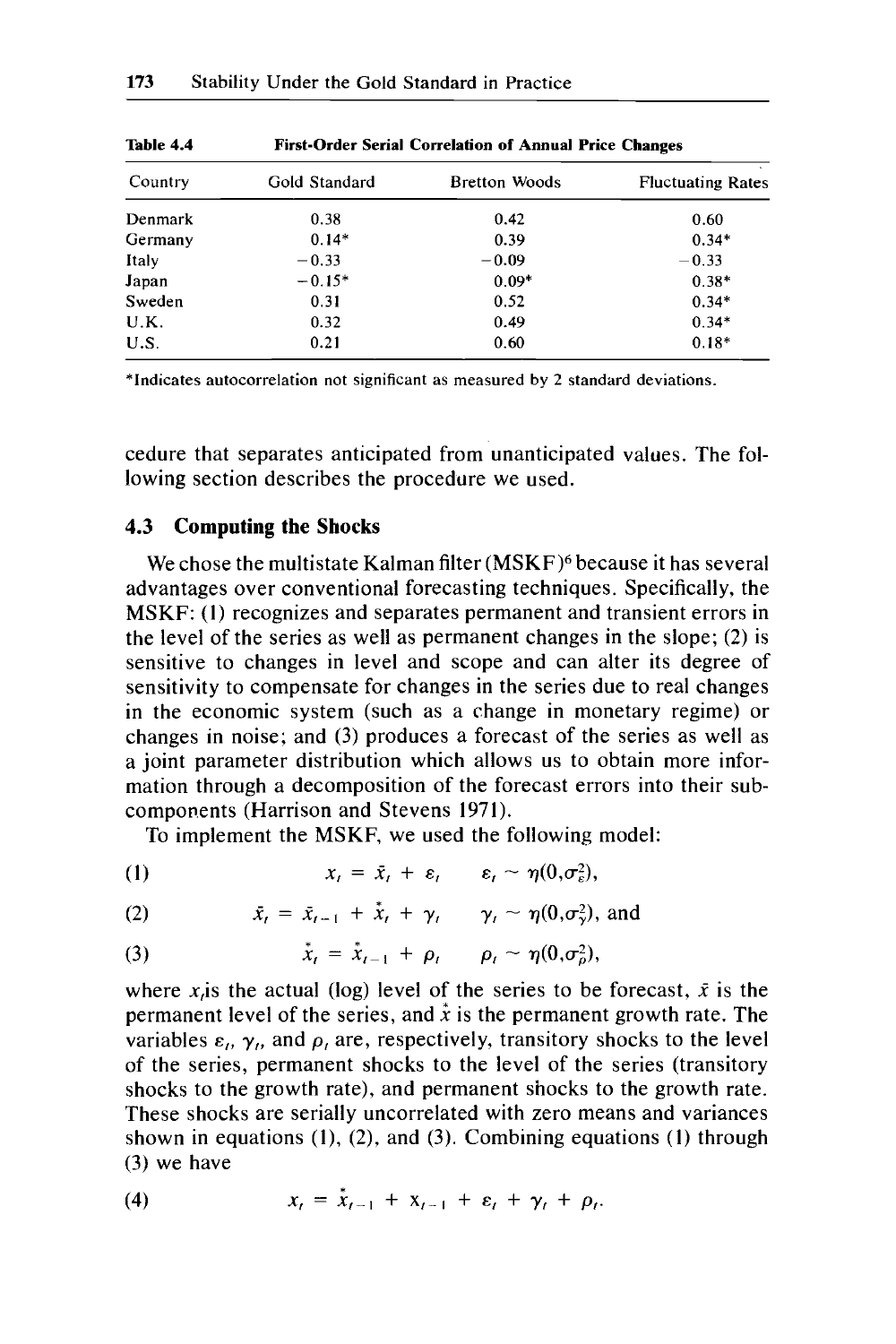In conventional forecasting systems,  $\varepsilon_t + \gamma_t + \rho_t = e_t$ , the forecast error. This breakdown of the forecast error provided by the MSKF is one of the advantages mentioned at the start of this section.

The basic model described in equations (1) through (3) is equivalent to Holt's (1957) system:

(5) 
$$
e_{t} = x_{t} - (x_{t-1} + \dot{x}_{t-1}),
$$

(6)  $E(\bar{x}) = \bar{x}_{t-1} + \bar{x}_{t-1} + A_1e_t$ , and

(7) 
$$
E(\dot{x}_t) = \dot{x}_{t-1} + A_2 e_t.
$$

Holt's smoothing constants  $A_1$  and  $A_2$  are functions of the variance ratios  $\sigma_{\gamma}^2/\sigma_{\epsilon}^2$  and  $\sigma_{\theta}^2/\sigma_{\epsilon}^2$ , respectively.

The basic model is also similar to the familiar ARIMA **(0,2,2)7** model shown in equation **(8).** 

(8) 
$$
\Delta^2 x_t = (1 - Q_1 \beta - Q_2 \beta^2) a_t \qquad a_t \sim \eta(0, \sigma_a^2).
$$

The standard problem with the two more conventional forecasting systems is the choice of the parameters which determine system sensitivity (i.e.,  $A_1$  and  $A_2$  in Holt and  $Q_1$  and  $Q_2$  in Box-Jenkins). The problem arises because of the inherent tradeoffs. **A** highly sensitive system responds quickly to real changes when they occur, but also overreacts to transient changes. On the other hand, a relatively insensitive system does not react to noise, but is also slow to react to real changes. The MSKF overcomes this problem.

In modeling economic time series, we can think of three basic states corresponding to the three errors,  $\varepsilon_t$ ,  $\gamma_t$ , and  $\rho_t$ . In state 1 the series continues at some average level with occasional large transient changes in that level. This corresponds to large  $\sigma_{\kappa}^2$  and small  $\sigma_{\kappa}^2$  and  $\sigma_{\kappa}^2$ . In state 2 the series stays at one level, experiences a permanent change in level, then continues fluctuating around the new level. In this case  $\sigma_{\gamma}^2$  dominates  $\sigma_{\varepsilon}^2$  and  $\sigma_{\rho}^2$ . In state 3 we have a permanent change in the growth rate, and  $\sigma_p^2$  dominates. Figure 4.2, from Harrison and Stevens (1971), shows the three types of change.

Unless we are in the trivial case with  $\sigma_{\varepsilon}^2 = \sigma_{\gamma}^2 = \sigma_{\rho}^2 = 0$ , we can Unless we are in the trivial case with  $\sigma_{\varepsilon}^2 = \sigma_{\varepsilon}^2 = \sigma_{\rho}^2 = 0$ , we can never know  $\bar{x}_t$  and  $\dot{x}_t$  with certainty. Our knowledge about  $\bar{x}_t$  and  $\dot{x}_t$  is given by a bivariate normal distribution. Successive observations of the series, **x,** modify this distribution. Let the joint posterior distribution never know  $\bar{x}_t$  and  $\dot{x}_t$  with certainty. Our kr<br>given by a bivariate normal distribution. S<br>the series, x, modify this distribution. Let the<br>of  $(\bar{x}, \dot{x})$  at time  $t - 1$  be bivariate normal:

(9) 
$$
(\tilde{x}_{t-1}, \tilde{x}_{t-1} | x_{t-1}) \sim \eta (\phi_{t-1}),
$$

 $\phi_{t-1} = \{E\bar{x}_{t-1}, E\bar{x}_{t-1}, \sigma^2_{\bar{x}_{t-1}}, \sigma^2_{\bar{x}_{t-1}}, cov(\bar{x}_{t-1}, \bar{x}_{t-1})\}.$ where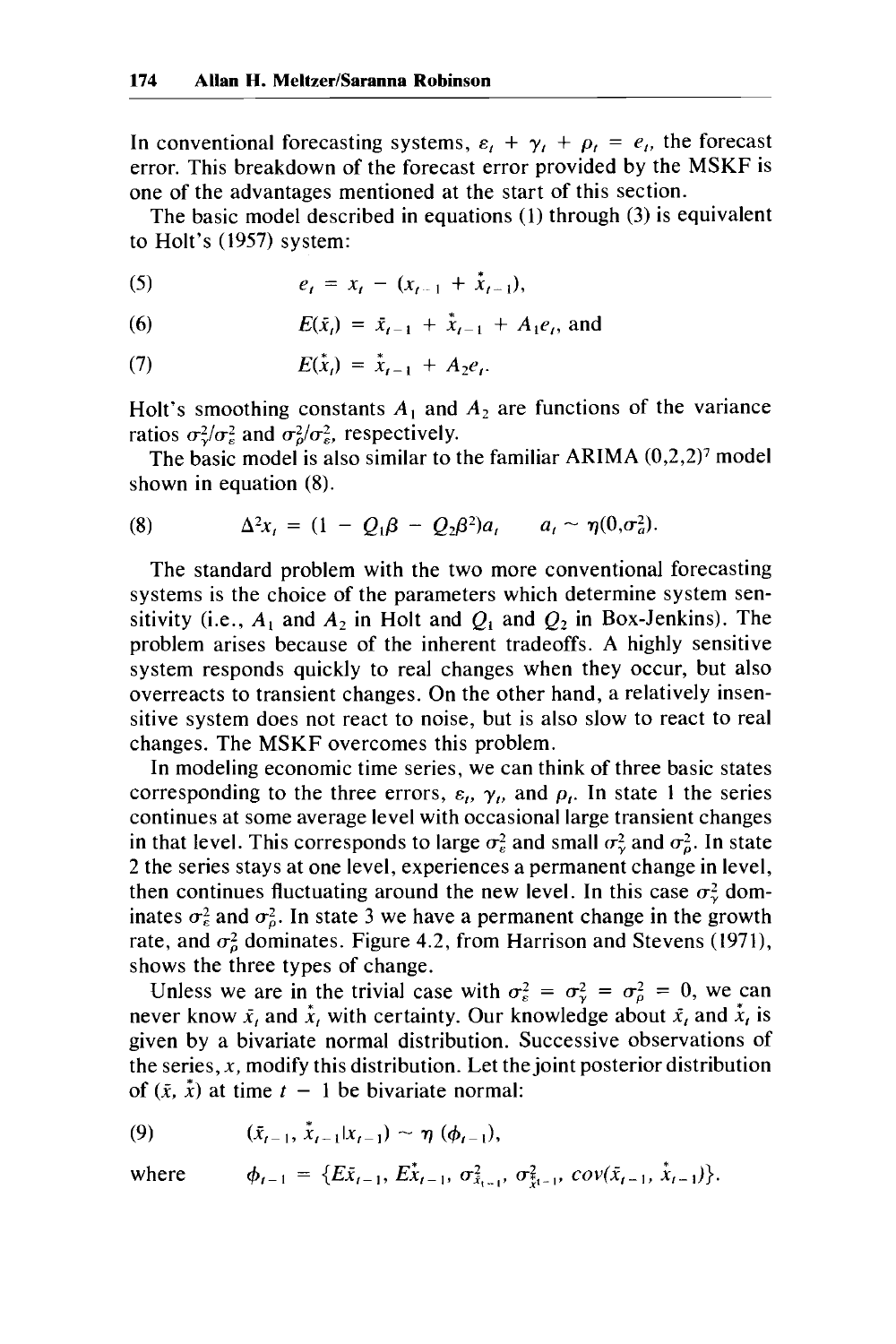

The posterior distribution at time *t* is also bivariate normal:<br>
(10)  $(\bar{x}_t, \dot{x}_t | x_t) \sim \eta(\phi_t)$ ,

where  $\phi_i = B(\sigma_{i-1}; \sigma_s^2, \sigma_v^2, \sigma_o^2).$ 

The B-function revises the posterior probability distribution at time *t* using Bayesian forecasts, the posterior distribution  $\phi_{t-1}$ , and the generating variances. The relative importance given to recent and past observations in revising the probability weights depends on the past history of shocks. When a high probability is assigned to being in state 1 (transitory changes), observations in the distant past carry more weight. Forecasts are less sensitive to new information; the expected value of  $x_{t+1}$  is not much affected by the error in time *t*. The reason is that the error is expected to be mostly transitory. In the opposite case, when past history implies that permanent changes are relatively frequent, state *2* or state *3* is considered more likely, *so* more recent observations of **x** receive greater weights in determining forecasts. Each period, the weights on the various shocks—the probabilities assigned to each shock-are revised to make use of new information and to reflect the accuracy of the forecasting model in the recent past.

The program also revises the estimate of the conditional variance of the forecast error each period. The assumptions on which this computation depends are discussed in Kool **(1983).** 

**A** possible disadvantage of the estimation procedure is that there is no allowance for mean reversion. **As** shown in equation *(3),* growth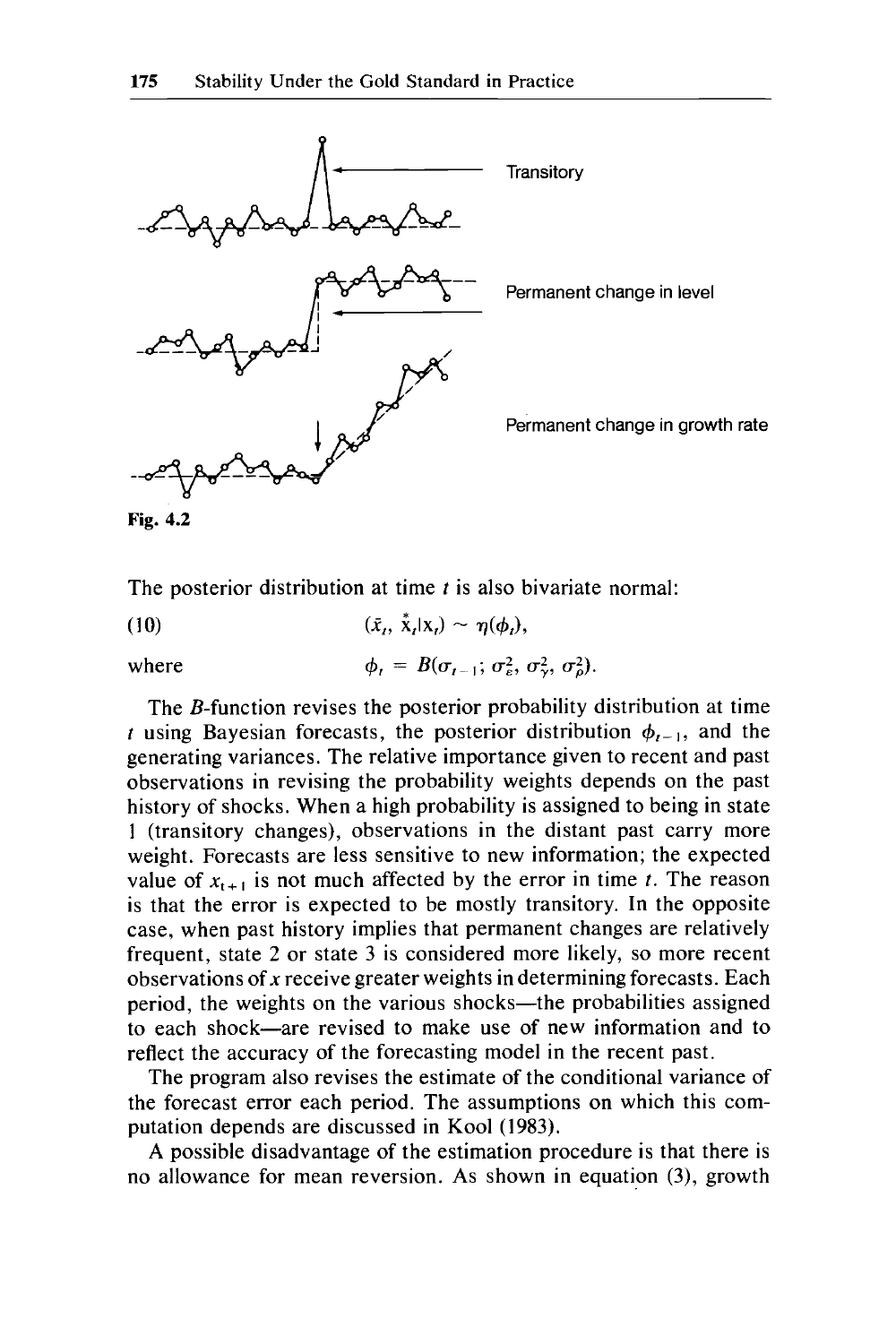rates are pure random walks. However, if mean reversion is slow, errors from this source are largely offset by the revision of the weights each period. The random walk has the advantage of permitting the values currently expected for prices or output in the distant future to be computed from information available today. The forecast for *k* periods in the future, made at the beginning of time *t,* is

$$
{}_{t}E(x_{t+k}) = \bar{x}_{t-1} + k\bar{x}_{t-1}
$$

Another disadvantage of the MSKF procedure is that forecasts are based on a single time series. Information in related series is ignored. In practice, we have used vector autoregressions (VARs) to relate forecast errors for prices and output to lagged values. In previous work (Meltzer 1985) the VARs have added only a relatively small amount of additional information. This suggests that the MSKF procedure is relatively efficient.

In practice the MSKF combines six filter models to analyze the data. The six models decompose the data into two groups, with  $\varepsilon_t$ ,  $\gamma_t$ , and  $\rho$ , errors in each group. The two groups separate normal errors and outliers, the latter consisting of *5* percent of the errors. Separating errors into normal and outlier values permits the program to give less weight to large, one-time changes.

Since the MSKF model is equivalent to an ARIMA model with adjustable coefficients, forecast errors are typically smaller for MSKF than for the ARIMA model. An additional advantage is that each forecast depends only on data for periods prior to the time the forecast is made. In practice, of course, the forecasting technique was not available for most of the period. We treat the forecasts and errors as an approximation to the information available to a relatively accurate forecaster at the time.

To evaluate the forecast accuracy of the MSKF, forecasts using several ARIMA models and a random walk<sup>8</sup> were generated for German prices and real output. The time periods are 1875-1913, 1950-72, and 1973-85, as in previous tables. Forecast errors are measured using both mean absolute percentage error (MAE) and root mean square error (RMSE). None of the alternative ARIMA models had MAE or RMSE values as low as the values for the random walk. Further, table **4.5** shows that, with minor exceptions, the MSKF performs as well or better than the random walk model under all monetary regimes and for both variables.

Comparison of the MSKF forecasts of prices and output to the means and standard deviations of actual price level and output series provides some additional information about the properties of the forecasts. These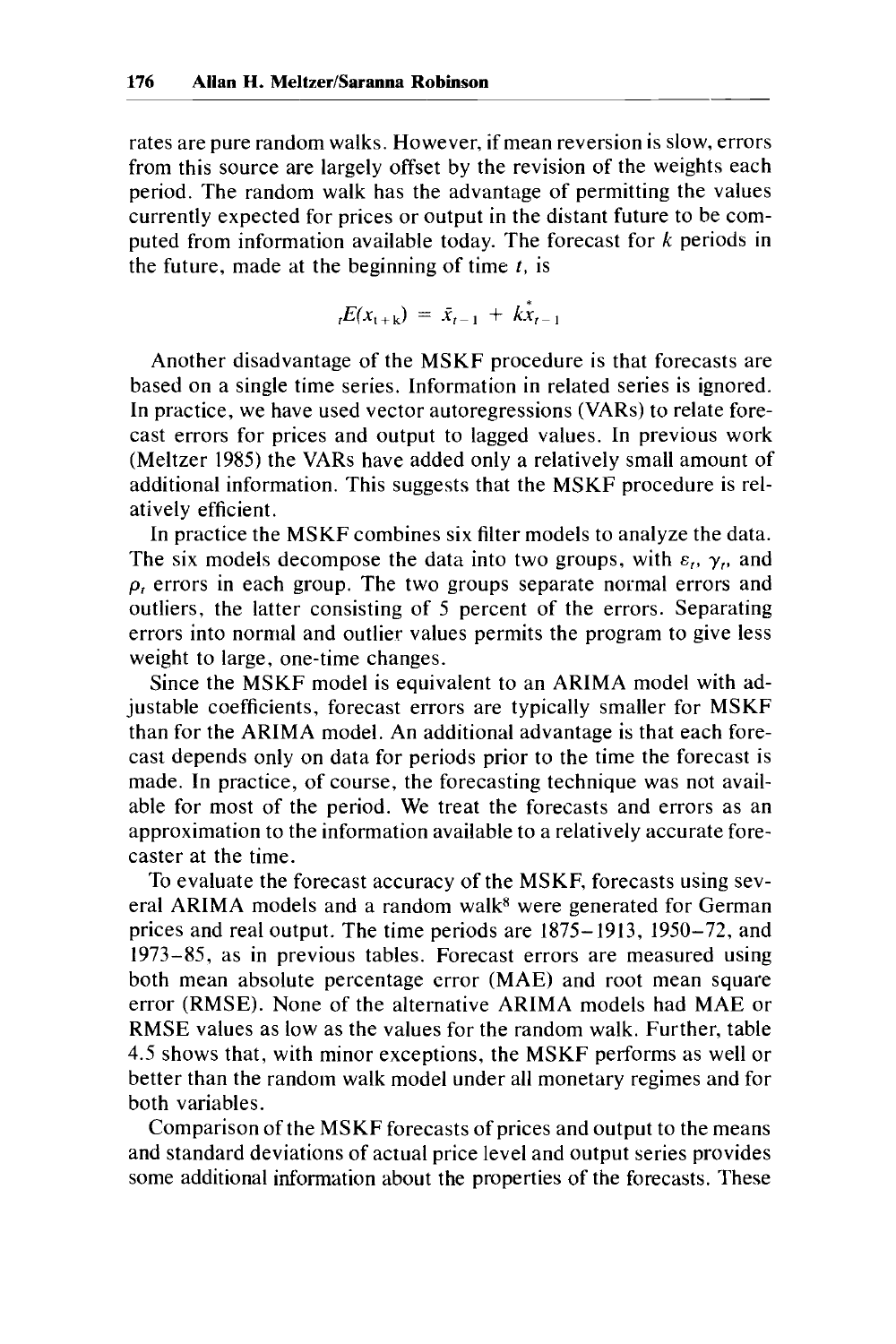|                            |      | <b>Real Output</b> | Prices |      |      |      |
|----------------------------|------|--------------------|--------|------|------|------|
| Model                      | GS   | BW                 | FR     | GS   | вw   | FR   |
| Errors measured using MAE  |      |                    |        |      |      |      |
| MSKF                       | 0.11 | 0.49               | 0.16   | 0.12 | 0.76 | 0.96 |
| Random walk                | 0.40 | 0.48               | 0.16   | 0.73 | 0.83 | 0.94 |
| Errors measured using RMSE |      |                    |        |      |      |      |
| <b>MSKF</b>                | 0.01 | 0.07               | 0.03   | 0.01 | 0.03 | 0.04 |
| Random walk                | 0.05 | 0.07               | 0.04   | 0.04 | 0.04 | 0.03 |

| Table 4.5 | <b>Comparison of Forecast Accuracy for Germany</b> |  |  |  |  |
|-----------|----------------------------------------------------|--|--|--|--|
|-----------|----------------------------------------------------|--|--|--|--|

*Nofes:* 

 $X_1 - F_1$  $\text{MAE}_1 = \frac{X_1 - F_1}{X_1} \times 100.$ **RMSE<sub>t</sub>** =  $\sqrt{(X_1 - F_1^2)}$   $F_1$  = forecast of  $X_1$ .  $GS =$  gold standard; BW = Bretton Woods; FR = fluctuating rates.

are shown in table **4.6.** The distributions of the **MSKF** forecasts very closely approximate the distributions of the actual series being forecast. In virtually all cases the means and standard deviations of the forecast values are equal to or within a few one-hundredths of the actual values.

Data for the period before World War **I** and after World War **I1** are treated separately in our analysis. Wartime and interwar data are omitted. The reasons are that data are not available for all countries during wartime, and interwar data for German prices are affected by the hyperinflation. This has a cost, however. The **MSKF** program uses some arbitrary values for the initial prior probabilities. Initial forecast values depend on these weights. In practice, this problem is reduced for several countries during the classical period by starting the analysis when the data series begin, but using only values for the classical period. Both sets of dates are shown in table **4.2** above.

We treat the annual data for 1950 to 1985 as one data set. An alternative procedure would analyze the two postwar regimes separately. It would remove the influence of the Bretton Woods period from the forecasts made during the early years of the fluctuating rate period. The shift in regime would be analyzed as a break in forecast patterns instead of a gradual transition with uncertainty about whether countries would return to a fixed rate regime. The tradeoff is that forecasts would depend considerably more on the arbitrary conditions assumed at the start of the new regime. This would have considerable impact in the fluctuating rate period which has only thirteen annual observations. The analysis, as performed, carries the probability weights from the Bretton Woods period into the start of the fluctuating rate period. The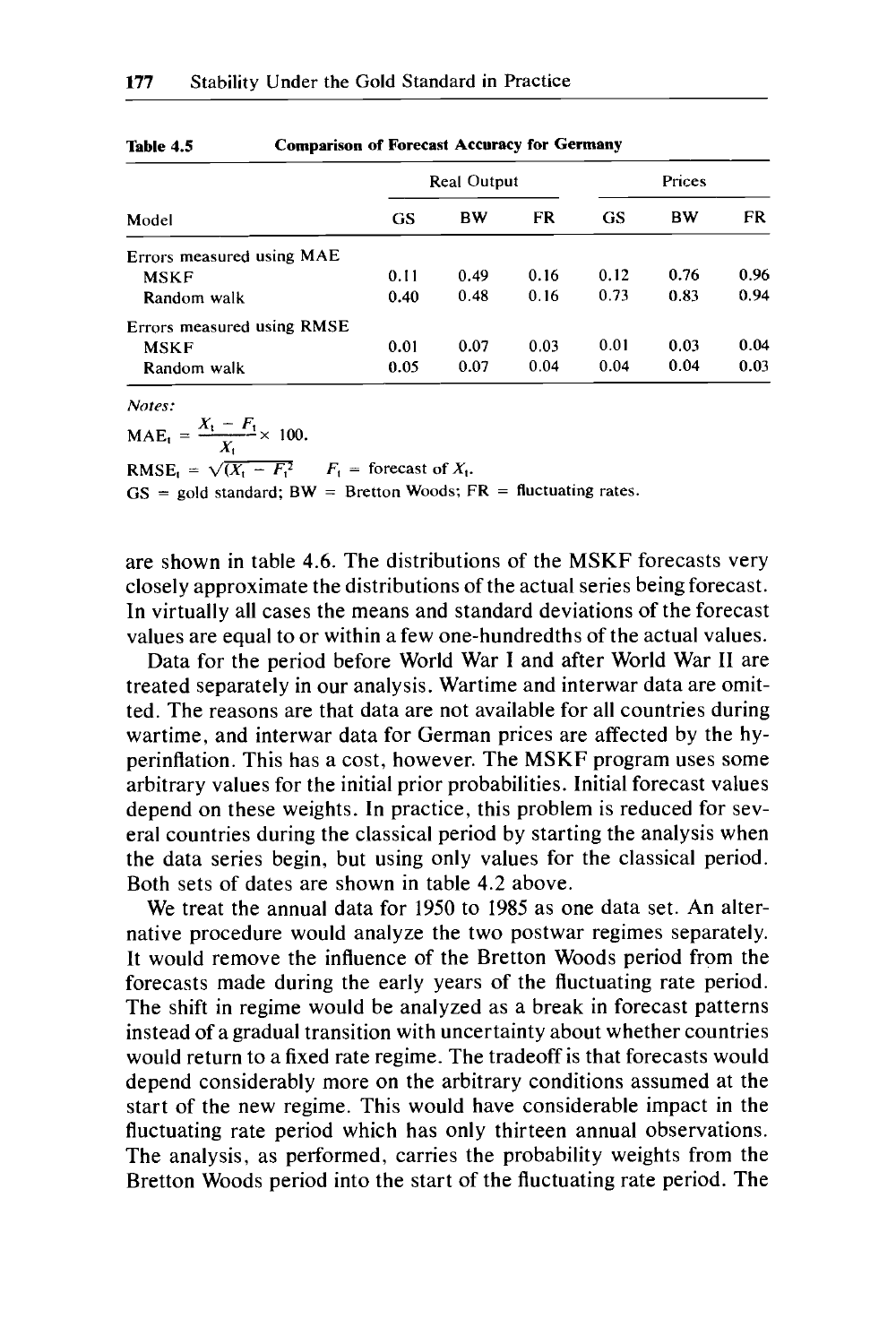|                    |           | Means     |           | <b>Standard Deviations</b> |           |           |  |
|--------------------|-----------|-----------|-----------|----------------------------|-----------|-----------|--|
|                    | <b>GS</b> | <b>BW</b> | <b>FR</b> | <b>GS</b>                  | <b>BW</b> | <b>FR</b> |  |
| <b>Real Output</b> |           |           |           |                            |           |           |  |
| Denmark            | 7.41      | 9.41      | 10.01     | 0.24                       | 0.31      | 0.06      |  |
|                    | 7.44      | 9.45      | 10.02     | 0.25                       | 0.31      | 0.06      |  |
| Germany            | 9.82      | 13.43     | 14.16     | 0.28                       | 0.43      | 0.08      |  |
|                    | 9.82      | 13.50     | 14.18     | 0.29                       | 0.41      | 0.08      |  |
| <b>Italy</b>       | 4.29      | 11.91     | 12.66     | 0.18                       | 0.38      | 0.08      |  |
|                    | 4.30      | 11.89     | 12.65     | 0.18                       | 0.39      | 0.08      |  |
| Japan              | 8.67      | 11.02     | 12.33     | 0.17                       | 0.63      | 0.16      |  |
|                    | 8.67      | 11.10     | 12.38     | 0.19                       | 0.66      | 0.16      |  |
| Sweden             | 7.66      | 9.78      | 10.34     | 0.33                       | 0.28      | 0.05      |  |
|                    | 7.68      | 9.82      | 10.36     | 0.33                       | 0.28      | 0.05      |  |
| U.K.               | 8.07      | 9.01      | 9.45      | 0.23                       | 0.20      | 0.05      |  |
|                    | 8.09      | 9.04      | 9.46      | 0.24                       | 0.20      | 0.05      |  |
| U.S.               | 4.36      | 14.24     | 14.79     | 0.30                       | 0.24      | 0.09      |  |
|                    | 4.40      | 14.27     | 14.81     | 0.30                       | 0.24      | 0.09      |  |
| Prices             |           |           |           |                            |           |           |  |
| Denmark            | 3.98      | 6.02      | 7.30      | 0.08                       | 0.31      | 0.34      |  |
|                    | 3.97      | 6.06      | 7.39      | 0.08                       | 0.33      | 0.33      |  |
| Germany            | 4.37      | 3.80      | 4.55      | 0.08                       | 0.20      | 0.16      |  |
|                    | 4.37      | 3.83      | 4.60      | 0.08                       | 0.21      | 0.14      |  |
| Italy              | 3.02      | 2.88      | 4.43      | 0.08                       | 0.26      | 0.60      |  |
|                    | 3.02      | 2.87      | 4.42      | 0.09                       | 0.27      | 0.60      |  |
| Japan              | 3.12      | 3.48      | 4.52      | 0.13                       | 0.29      | 0.18      |  |
|                    | 3.09      | 3.53      | 4.56      | 0.12                       | 0.28      | 0.15      |  |
| Sweden             | 4.47      | 6.14      | 7.29      | 0.08                       | 0.22      | 0.37      |  |
|                    | 4.48      | 6.18      | 7.38      | 0.10                       | 0.27      | 0.37      |  |
| U.K.               | 3.96      | 5.84      | 7.26      | 0.06                       | 0.25      | 0.47      |  |
|                    | 3.96      | 5.88      | 7.38      | 0.06                       | 0.26      | 0.46      |  |
| U.S.               | 3.25      | 3.65      | 4.51      | 0.10                       | 0.16      | 0.28      |  |
|                    | 3.26      | 3.67      | 4.58      | 0.12                       | 0.18      | 0.27      |  |

**Table 4.6 Descriptive Statistics: Actual Values and MSKF Forecasts** 

*Notes:* For each country, first line is actual value, second line is MSKF forecast.  $GS =$ gold standard;  $BW =$  Bretton Woods;  $FR =$  fluctuating exchange rates.

weights are then revised as new information arrives. The procedure we adopted has greater intuitive appeal as a model of learning about the consequences of a change in regime than the use of arbitrarily chosen values for the underlying variances and prior probabilities.'

### **4.4 Forecast Errors in Different Regimes**

No monetary system can insulate output and the price level totally from real shocks to the economy. Monetary regimes can affect the variability of output and prices, however, and the size or frequency of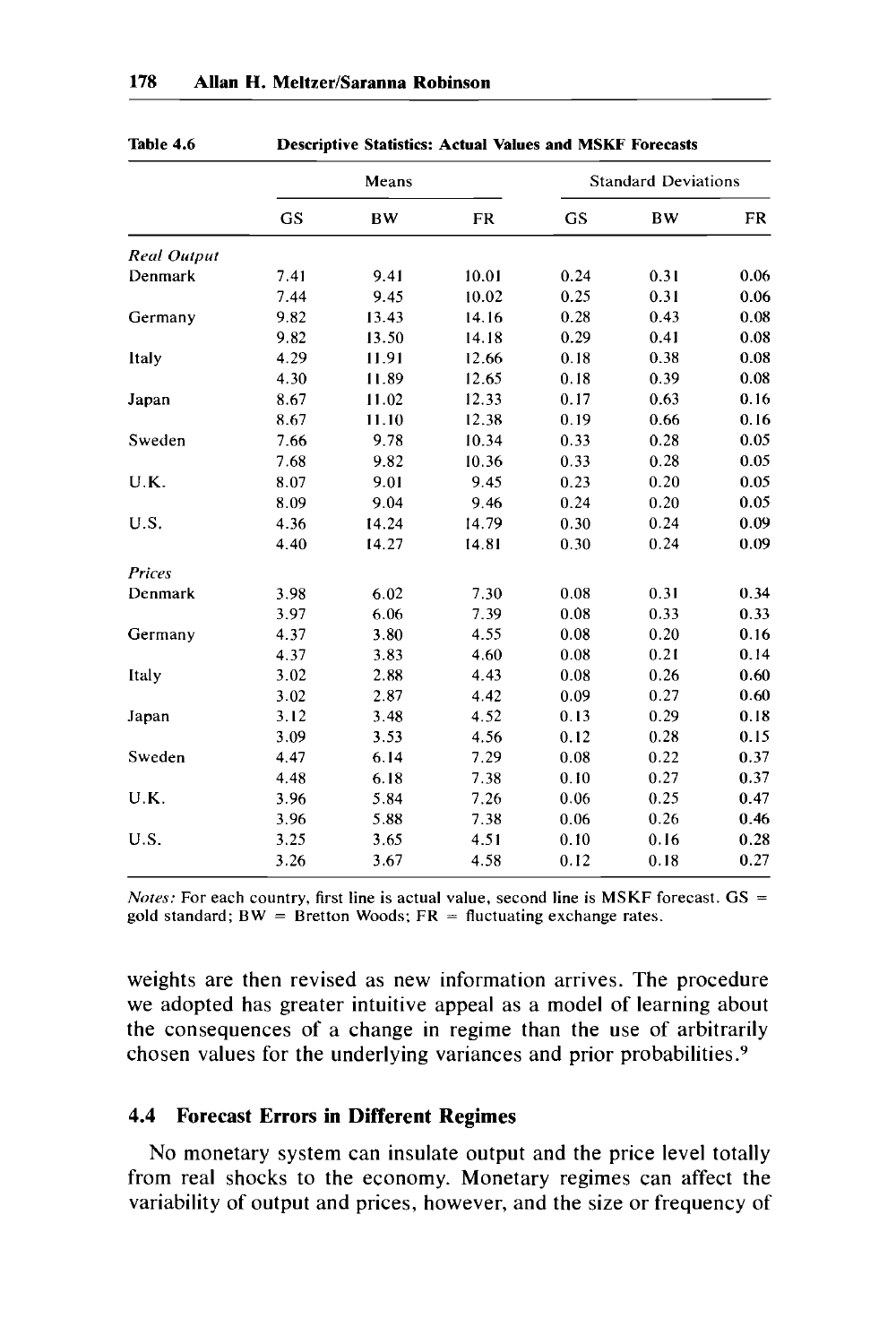unanticipated disturbances. **A** welfare-maximizing monetary rule would reduce variability to the minimum inherent in nature and institutional arrangements. Since we do not know the welfare-maximizing monetary rule, we compare the *relative* performance under three monetary regimes: the gold standard, Bretton Woods, and fluctuating exchange rates.

Two measures of variability are available: the mean absolute error **(MAE)** of one-period-ahead forecasts and the root mean square error **(RMSE).** Since there are occasional large shocks or forecast errors, we rely on the **MAE** estimates for our comparisons to avoid excessive weight on large errors. This section compares the forecast errors for output and prices, computed using the **MSKF** program, for seven countries under the three regimes.

The estimates of  $\varepsilon$ ,  $\gamma$ , and  $\rho$  permit computation of three measures of variability. The first, a measure of the variability *of* the level of the variable, is the sum of  $\bar{\varepsilon} + \bar{\gamma} + \bar{\rho}$ , where the bar indicates the MAE. This measure is more useful for prices than for output, since price stability increases welfare while stable output with rising population implies a decline in per capita output. The second measure,  $\bar{y} + \bar{p}$ , omits the transitory error in the level of output;  $\overline{y}$  shows the variability of transitory changes in the growth rate of output and **p** shows the variability of permanent changes in the growth rate. Their sum gives the variability of the measured growth rate of output and the measured rate of price change. Third, we show  $\tilde{\rho}$ , the mean change in the permanent growth rate of output and the maintained rate of inflation.  $\overline{\rho}$  is a measure of uncertainty about sustained future growth and inflation.

Table 4.7 shows the data for the levels and growth rates of output. Several features deserve comment.

First, variability of output is usually higher under the gold standard then in the postwar regimes. The only exceptions are the United Kingdom and Italy under fluctuating rates.

Second, there is considerable similarity in the **MAEs** of different countries under the gold standard. Denmark, Germany, and Italy have about equal values, as does the United States when a few large values are omitted. This suggests that common shocks may have dominated under the gold standard. To test this proposition, we computed the correlation across countries for each output shock  $(\varepsilon, \gamma, \rho)$  separately. The number of statistically significant positive correlations is considerably higher under fluctuating rates and Bretton Woods than under the gold standard, so the hypothesis is rejected.'O

Third, the United Kingdom and Japan have very different experiences under the three regimes. The United Kingdom has the lowest variability of any country under the gold standard and the second highest under fluctuating exchange rates. Japan suffered the greatest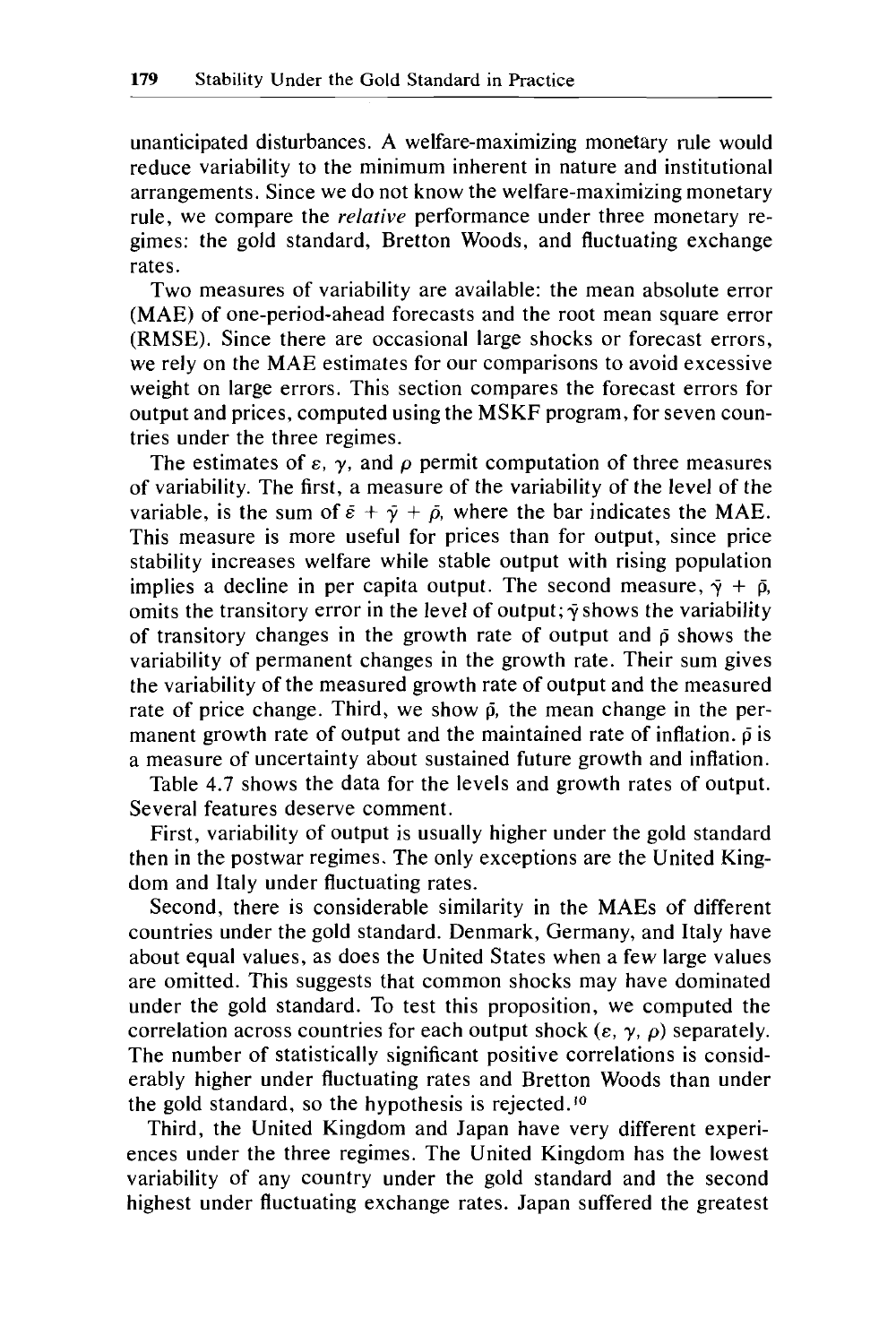|                    | $(1 - 1)$               |      |     |                      |     |     |                          |     |     |  |  |  |
|--------------------|-------------------------|------|-----|----------------------|-----|-----|--------------------------|-----|-----|--|--|--|
|                    | <b>Classical Period</b> |      |     | <b>Bretton Woods</b> |     |     | <b>Fluctuating Rates</b> |     |     |  |  |  |
| Country            | (1)                     | (2)  | (3) | (1)                  | (2) | (3) | (1)                      | (2) | (3) |  |  |  |
| Denmark            | 3.1                     | 2.7  | 1.6 | 2.6                  | 2.2 | 1.2 | 2.5                      | 2.2 | 1.2 |  |  |  |
| Germany            | 3.0                     | 2.2  | 0.6 | 2.6                  | 2.3 | 1.3 | 2.2                      | 2.0 | 1.3 |  |  |  |
| Italy              | 3.1                     | 2.3  | 0.9 | 1.9                  | 1.5 | 0.8 | 5.0                      | 4.7 | 2.8 |  |  |  |
| Italy <sup>a</sup> |                         |      |     |                      |     |     | 3.0                      | 2.8 | 1.7 |  |  |  |
| Japan <sup>b</sup> | 14.1                    | 12.3 | 8.0 | 2.6                  | 2.1 | 1.2 | 1.6                      | 1.4 | 0.9 |  |  |  |
| Japan <sup>c</sup> | 11.4                    | 10.1 | 6.6 |                      |     |     |                          |     |     |  |  |  |
| Sweden             | 3.8                     | 3.2  | 1.3 | 1.9                  | 1.6 | 0.9 | 2.0                      | 1.9 | 1.1 |  |  |  |
| U.K.               | 2.1                     | 1.5  | 0.6 | 1.9                  | 1.5 | 0.8 | 2.6                      | 2.3 | 1.3 |  |  |  |
| U.S.               | 4.3                     | 3.3  | 1.5 | 1.7                  | 1.4 | 0.7 | 3.1                      | 2.8 | 1.7 |  |  |  |
| U.S. <sup>d</sup>  | 3.2                     | 2.4  | 1.1 |                      |     |     |                          |     |     |  |  |  |

**Table 4.7 Mean Absolute Error Forecasts of Output and Growth (in percentages)** 

 $Note: (1) = output; (2) = growth; (3) = sustained growth rate.$ 

aOmits two largest errors, 1983 and 1984.

hBased on Okhana's estimates of national income. Classical period includes 1880-96 under bimetallism and 1897-1913 on gold.

cOmits four largest errors-1882, 1883, 1885, 1899-in classical period.

dOmits three largest errors—1893, 1895, 1908—in classical period.

variability under the gold standard and benefited from the lowest under fluctuating rates.

Fourth, the United States has the lowest variability under Bretton Woods, although the differences with Sweden, Italy, or the United Kingdom are not large. The relatively low variability for the United States under Bretton Woods and for the United Kingdom in the classical period suggests that countries at the center of the exchange rate system may benefit from lower output variability. This would occur if, on balance, other countries absorb output shocks received from the center. There is some evidence of this for the gold standard, but not for the Bretton Woods system. The correlations of shocks show seven (out of a possible twenty-one) negative values in the range  $-0.4$  to  $-0.5$  under the gold standard. Five of the seven involve the United Kingdom. Under Bretton Woods and fluctuating rates, all statistically significant correlations are positive.

Fifth, the results for the United States are qualitatively similar to those based on quarterly data in Meltzer (1984). Variability of output and growth is highest under the gold standard. In part, the greater variability reflects relatively large errors in years of recession—1893 and 1908—but the severity of recessions may reflect the operation of the gold standard. One difference from the quarterly data is that the variability of our measure of sustained growth, **p,** is slightly lower under the gold standard than under fluctuating rates. This finding differs from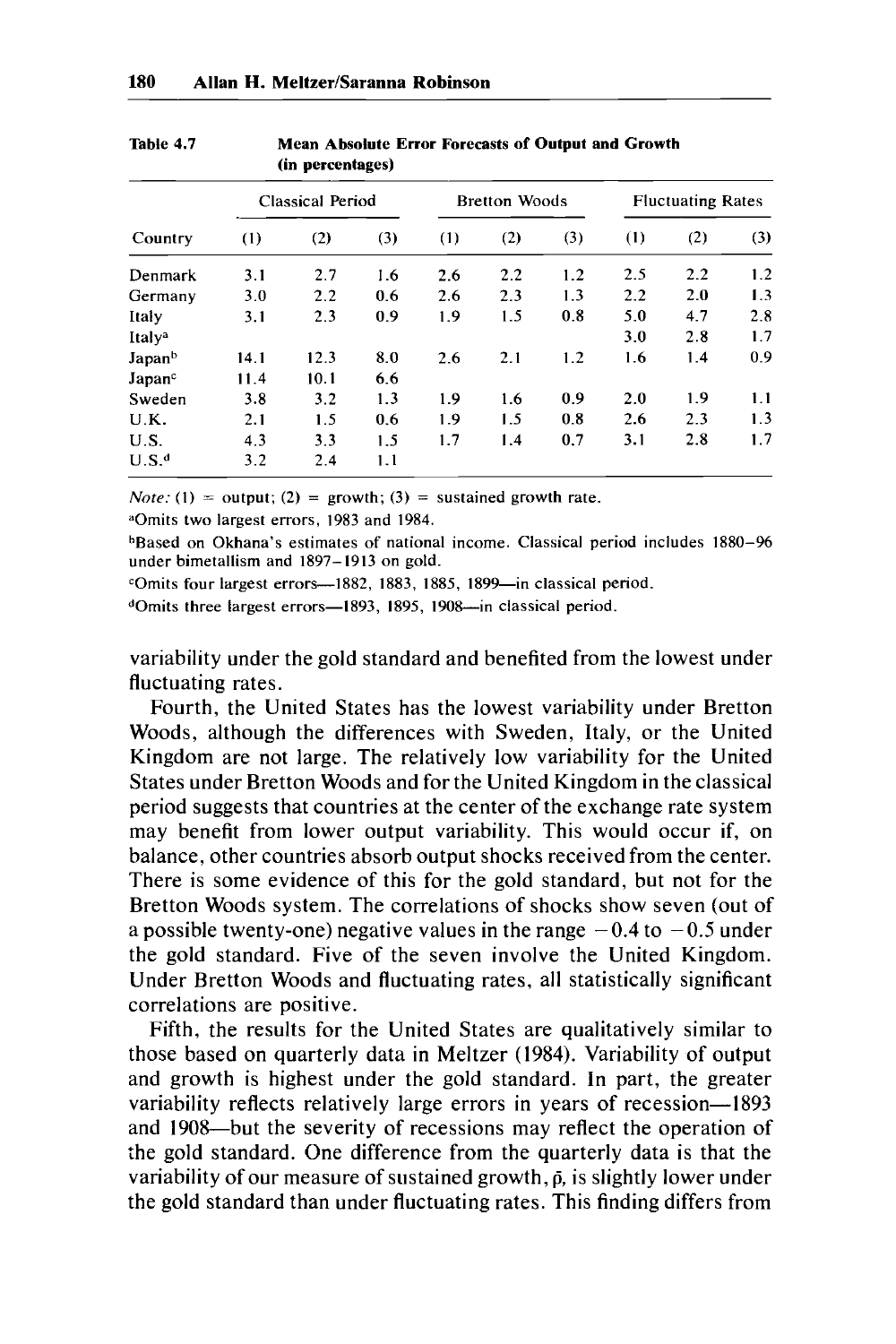the one based on quarterly data and suggests slightly greater stability of the anticipated long-term path of output relative to the fluctuating rate period.

Sixth, uncertainty does not increase uniformly under fluctuating exchange rates. Japan shows later variability on all measures, and variability in Germany and Denmark either declines or remains the same. The principal increases in uncertainty are in the United States, the United Kingdom, and Italy.

An alternative explanation of the higher variability experienced in some countries under the gold standard is that sectoral shifts in production have worked to make output less variable in recent years. The relative decline in agriculture and rise in manufacturing and services is often suggested as a principal reason for the change. This explanation fails to account for the experience of the United Kingdom, where variability is lower under the gold standard than under fluctuating rates, or of Germany, where the differences under the three standards are relatively small. Nevertheless, we tried to estimate the importance of change in output mix. To separate the effects of agriculture and manufacturing, we computed the variability of measures of industrial production under the gold standard for Germany and the United States. The **MAEs** for U.S. industrial production **1889-1913,** comparable to columns **(1)** to **(3)** of table **4.7,** are, respectively, **8.50, 6.54,** and **2.70. For** Germany, the computations are for **1875-1913,** the same period used in table **4.7.** The German values are **2.80, 2.24,** and **1.00.** The calculations for Germany do not differ importantly from the calculations for total output in table **4.7.** For the United States all values are higher. Both calculations suffer from the fact that shocks to agriculture affect the demand for manufactures, the output of manufacturing industries, and the series on industrial production. Neither the data for Germany nor for the United States show evidence, however, that the use of total output or GDP biases our result against the gold standard.

Finally, to pursue the issue of the relative variability of agricultural and industrial output, we computed the same measures of variability for a major crop in the United States and Germany under the gold standard. We chose corn production for the United States and rye production for Germany. The numbers reported are the same calculations as columns **(1)** to **(3)** in table **4.7.** The values for U.S. corn are **15.42, 10.24,** and **3.26,** respectively, and for German rye, **9.44, 7.15,**  and **3.40.** Under relative variability, the ratios of U.S. corn to **U.S.**  industrial production are **1.8, 1.6,** and **1.2;** the ratios of German rye to German industrial production are **3.4, 3.2,** and **3.4.** 

These data suggest that variability in the production of agricultural products was larger than the variability of industrial production under the gold standard. For Germany, where variability of industrial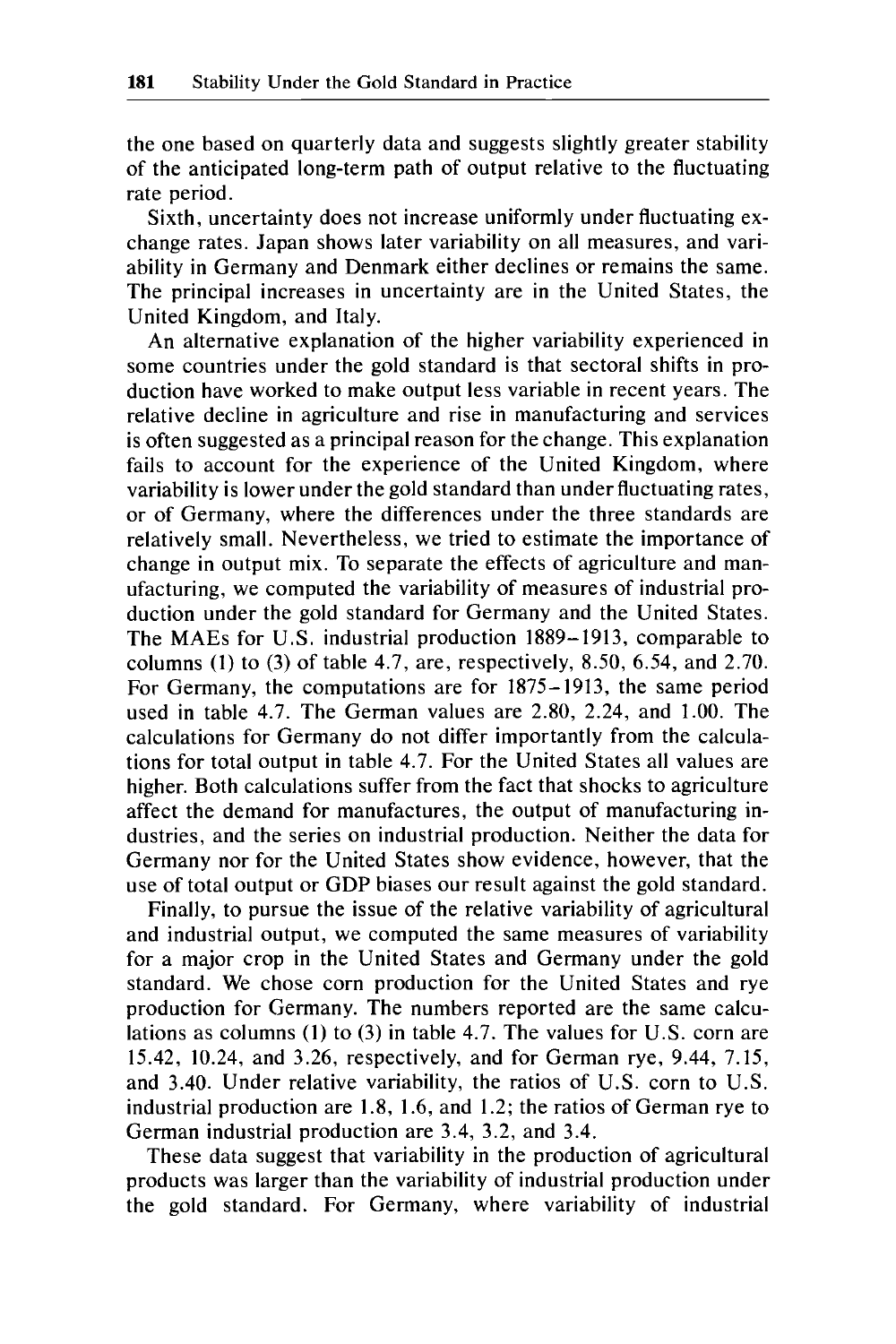production is lower than in the United States, relative variability for agricultural products is higher. Unlike the more ambiguous results for industrial production, the data on relative variability provide some evidence that the decline in the relative size of the agricultural sector may have contributed to the decline in variability over time. For Germany, the relative variability is large enough to reverse our previous conclusion. For the United States, this is not the case. Adjustment using the relative variability measure narrows the difference between the gold standard and the Bretton Woods, but does not change the ranking.

A problem with these results is that comparison of a single series on agricultural production to an index of industrial production may bias the result. This would occur if total agricultural production is less variable than any single crop. We have not pursued this issue or extended the calculation of relative variability to other periods.

While no single regime has the lowest variability of output growth in all countries, fluctuating exchange rates have the highest variability of output growth only in the United Kingdom and Italy. The data suggest that countries that follow medium-term predictable policies, like Japan, have been able to lower variability and uncertainty under fluctuating rates, while countries that follow less predictable policies notably the U.S., the U.K., and Italy—have not. In the latter countries, policy actions shift more frequently from stimulus to restraint, increasing variability and uncertainty.

The U.K., the **U.S.,** and Italy shifted in the late 1970s or early 1980s from inflationary to disinflationary policies. The policy change was sharp and sudden, and the U.S., U.K., and Italy suffered a relatively severe recession followed by a relatively brisk recovery. In contrast, Japan experienced a comparable (or higher) rate of inflation in 1974 and 1975 as it, like Germany, maintained more gradual and persistent policies.

Italy, like Denmark, has a fixed but adjustable exchange rate with respect to countries in the European Monetary System and fluctuating rates against the pound, the dollar, and the yen. Variability of output and growth in Italy under fluctuating rates differs considerably from the experience of Denmark, however.

The contrasting experiences under the fluctuating rate regime suggest that differences in policy action and in the perceived degree of commitment to a stable policy are an important source of the difference in outcome. Fluctuating exchange rates do not enhance or prevent variability. They provide an opportunity to increase stability. Some countries have benefited from the opportunity, but others have not.

The results for prices and inflation show a similar, mixed pattern. Again, no regime dominates in all countries. Data for variability of prices and inflation are shown in table 4.8.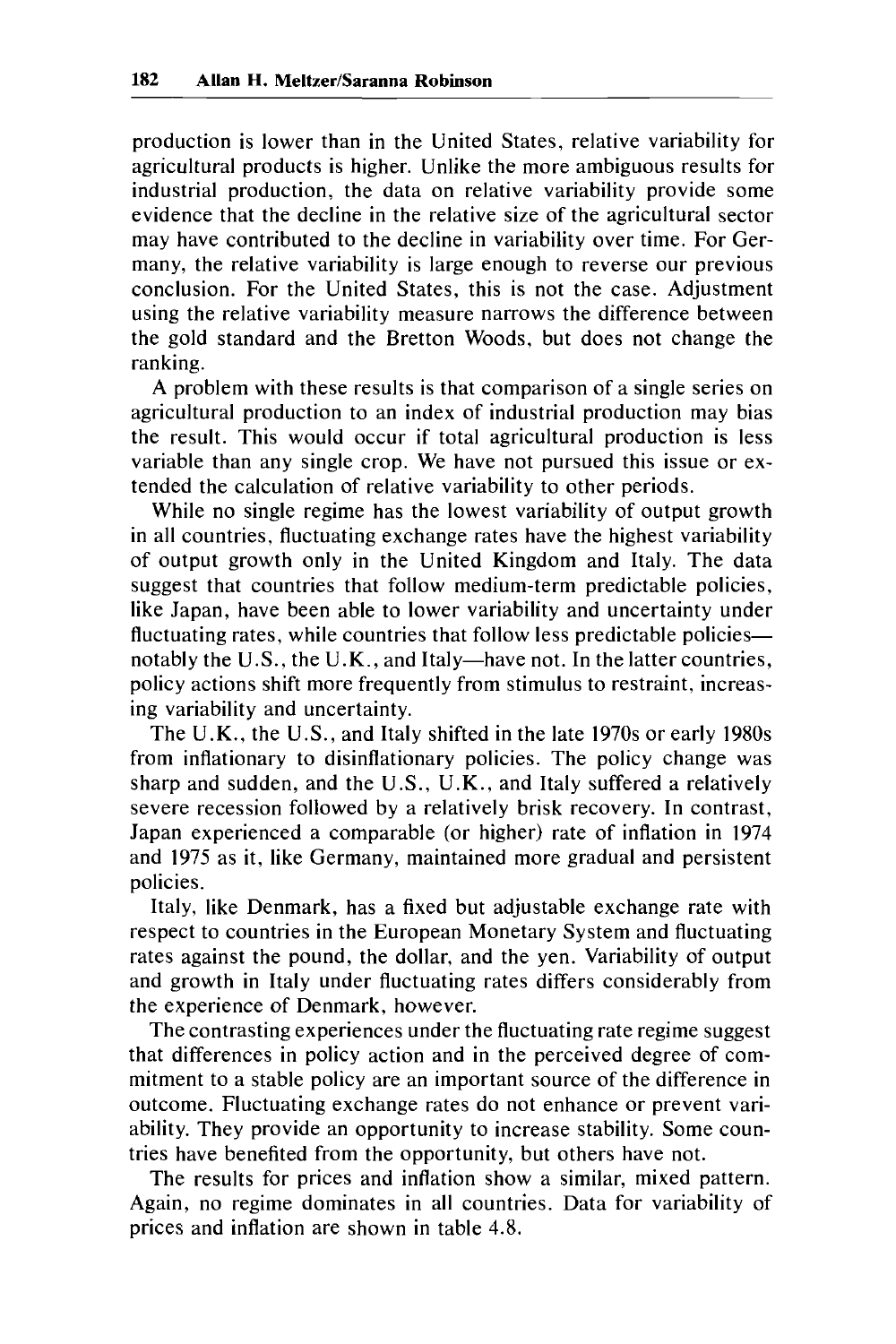| Country            | Classical Period |     |     | <b>Bretton Woods</b> |     |     | <b>Fluctuating Rates</b> |     |     |
|--------------------|------------------|-----|-----|----------------------|-----|-----|--------------------------|-----|-----|
|                    | (1)              | (2) | (3) | (1)                  | (2) | (3) | $\left(1\right)$         | (2) | (3) |
| Denmark            | 1.9              | 1.8 | 1.2 | 2.4                  | 1.9 | 1.2 | 1.8                      | 1.7 | 1.1 |
| Germany            | 3.2              | 3.0 | 1.9 | 2.0                  | 1.7 | 0.9 | 0.9                      | 0.8 | 0.6 |
| Italy              | 2.8              | 2.5 | 1.2 | 1.9                  | 1.5 | 0.9 | 2.9                      | 2.7 | 2.1 |
| Italy <sup>a</sup> |                  |     |     |                      |     |     | 2.5                      | 2.3 | 1.8 |
| Japan <sup>b</sup> | 3.9              | 3.3 | 1.6 | 2.2                  | 1.7 | 0.9 | 2.7                      | 2.4 | 1.3 |
| Japanc             |                  |     |     | 1.9                  | 1.5 | 0.8 | 1.9                      | 1.8 | 1.1 |
| Sweden             | 3.0              | 2.9 | 2.2 | 2.7                  | 2.2 | 1.1 | 1.8                      | 1.7 | 1.0 |
| U.K.               | 1.8              | 1.6 | 1.0 | 2.0                  | 1.6 | 0.9 | 4.6                      | 4.3 | 2.1 |
| U.S.               | 2.2              | 1.8 | 0.9 | 2.3                  | 2.3 | 1.2 | 1.9                      | 1.8 | 1.0 |

**Table 4.8 Mean Absolute Error for Prices and Inflation (in percentages)** 

*Note:* (1) = price level; (2) = rate of price change; (3) = maintained inflation. <sup>a</sup>Omits 1974.

bIncludes 1879-97 under bimetallism, with 1898- 1913 on the gold standard.

'Omits one large outlier: 1965 under Bretton Woods, and 1975 under fluctuating rates.

One of the claimed advantages of the gold standard is the reduced variability of long-run anticipated inflation. The annual data, like the quarterly data for the United States in Meltzer **(1984),** give little support to this claim. For most countries the variability of maintained inflation (table 4.8, column 3) is as high or higher under the gold standard than under Bretton Woods or the fluctuating rate regime. There is no evidence that the gold standard fostered long-term price stability as that term is used here.<sup>11</sup>

Generally, prices and rates of price change have smaller forecast errors in one of the postwar regimes. The United Kingdom **is,** again, the exception since price level forecast errors are lowest there under the gold standard. For the United States, forecast errors are lowest under fluctuating rates, not under the Bretton Woods system.

The three regimes differ in the sources of price variability. The average MAE for the seven countries in the classical period is higher (2.7) than under Bretton Woods (2.3) or fluctuating rates (2.4). Each type of error,  $\varepsilon$ ,  $\gamma$ , and  $\rho$ , is largest on average in the classical period. Transitory errors in level are smallest under fluctuating rates; fluctuating rates appear to buffer transitory shocks. Permanent shocks to growth are relatively more important under fluctuating rates than under Bretton Woods, reflecting the experience of Italy and the United Kingdom. That experience suggests, however, that under the fluctuating rate system countries were less successful in buffering shocks to the perceived permanent rate of inflation than transitory shocks to the price level. Wage indexation following the oil shocks most likely contributed to this result for Italy in the 1970s.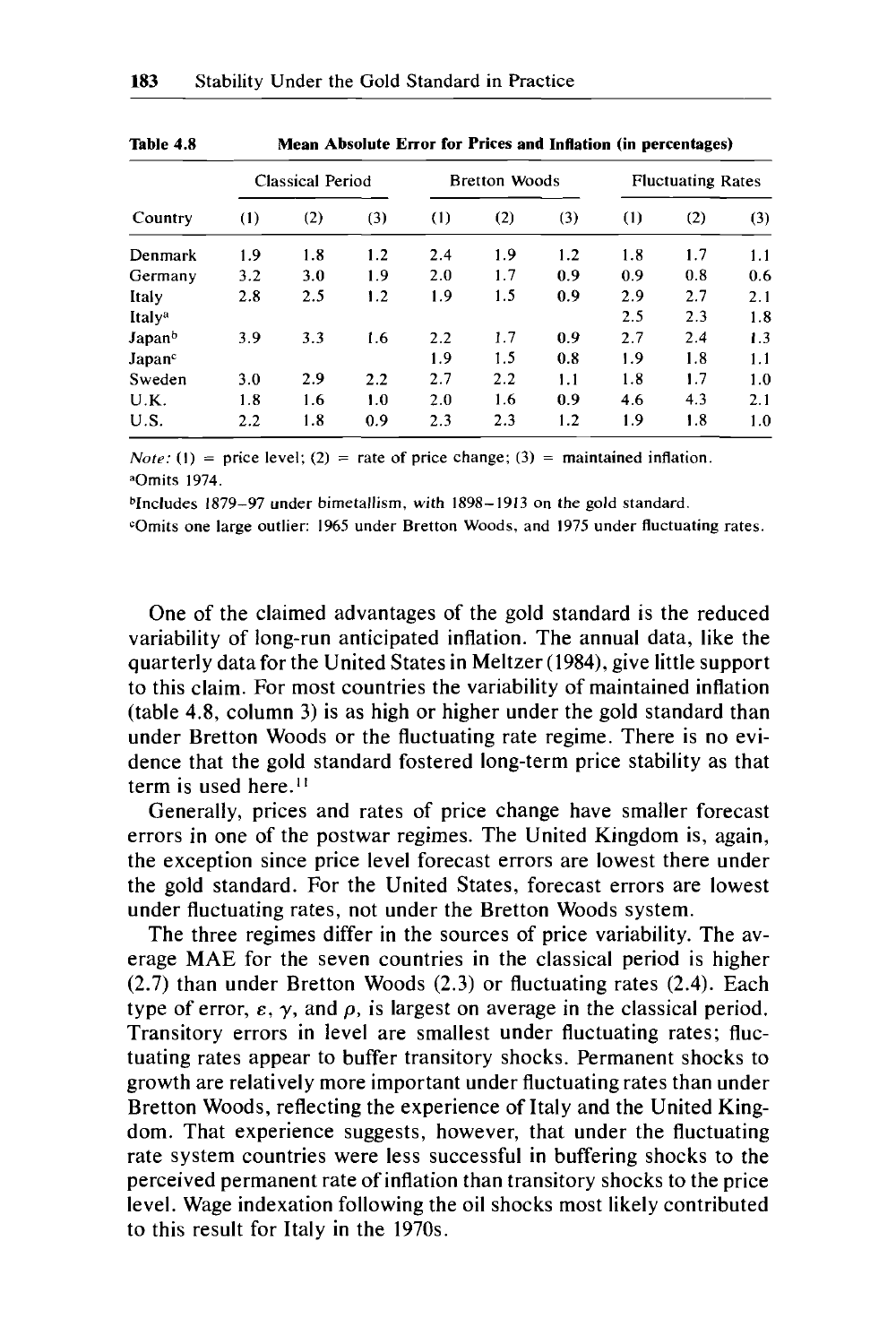William Poole has suggested to us that we provide estimates for individual commodity prices to see whether our estimates of anticipated long-term variability under the gold standard are biased or misleading. Table **4.9** reports the results for metals, chemicals, and wool prices under the three regimes. In all three cases, the lowest variability is under the Bretton Woods regime. For metals prices, variability is highest under the gold standard, but for chemicals and wool, variability is highest under fluctuating rates. The relatively high variability of chemical prices in recent years reflects, to some degree, the effects of petroleum prices on petrochemical prices, but this does not explain the relatively high variability of wool prices. Of particular interest is the variability of sustained inflation. Although the results in table **4.9** draw on only a small part of the available data, they give no reason to believe that the computations based on price index numbers (table **4.8)** give a misleading or biased view of the variability of unanticipated changes in prices and sustained inflation under the gold standard.

Recent work in monetary economics investigates the types of shocks that dominate fluctuations in output. Much of this work relies on quarterly changes in the United States in recent years, a period that includes major changes in oil prices. The shocks to output and prices estimated here provide some relevant information for other countries over a longer time and under different regimes.

Table **4.10** shows the contemporaneous correlation between unanticipated changes in output and prices under the three monetary regimes. **A** positive correlation between shocks suggests the possible dominance of shocks to aggregate demand. The reason is that unanticipated changes in aggregate demand shift the aggregate demand curve along an unchanged, positively sloped, short-run supply curve, so output and prices rise and fall together. Unanticipated shifts in aggregate supply along a negatively sloped aggregate demand curve induce a rise in prices and a decline in output, or a fall in prices and a rise in output.

The correlations are subject to different interpretations. Taken as evidence of the type of shock, however, they show that neither demand

|           | (in percentages)        |       |      |                      |       |      |                          |       |      |  |  |  |
|-----------|-------------------------|-------|------|----------------------|-------|------|--------------------------|-------|------|--|--|--|
| Commodity | <b>Classical Period</b> |       |      | <b>Bretton Woods</b> |       |      | <b>Fluctuating Rates</b> |       |      |  |  |  |
|           | (1)                     | (2)   | (3)  | (1)                  | (2)   | (3)  | $\left(1\right)$         | (2)   | (3)  |  |  |  |
| Metals    | 9.38                    | 7.74  | 3.73 | 2.24                 | 1.81  | 0.98 | 5.25                     | 1.73  | 3.16 |  |  |  |
| Chemicals | 3.11                    | 2.66  | 1.65 | 1.26                 | 1.09  | 0.55 | 10.57                    | 8.46  | 5.50 |  |  |  |
| Wool      | 15.63                   | 14.44 | 8.53 | 13.71                | 10.30 | 3.78 | 21.78                    | 11.84 | 6.38 |  |  |  |

**Table 4.9 Mean Absolute Error for U.S. Commodity Prices in Three Regimes** 

*Note:* (1) = price level; (2) = rate of price change; (3) = maintained rate of price change.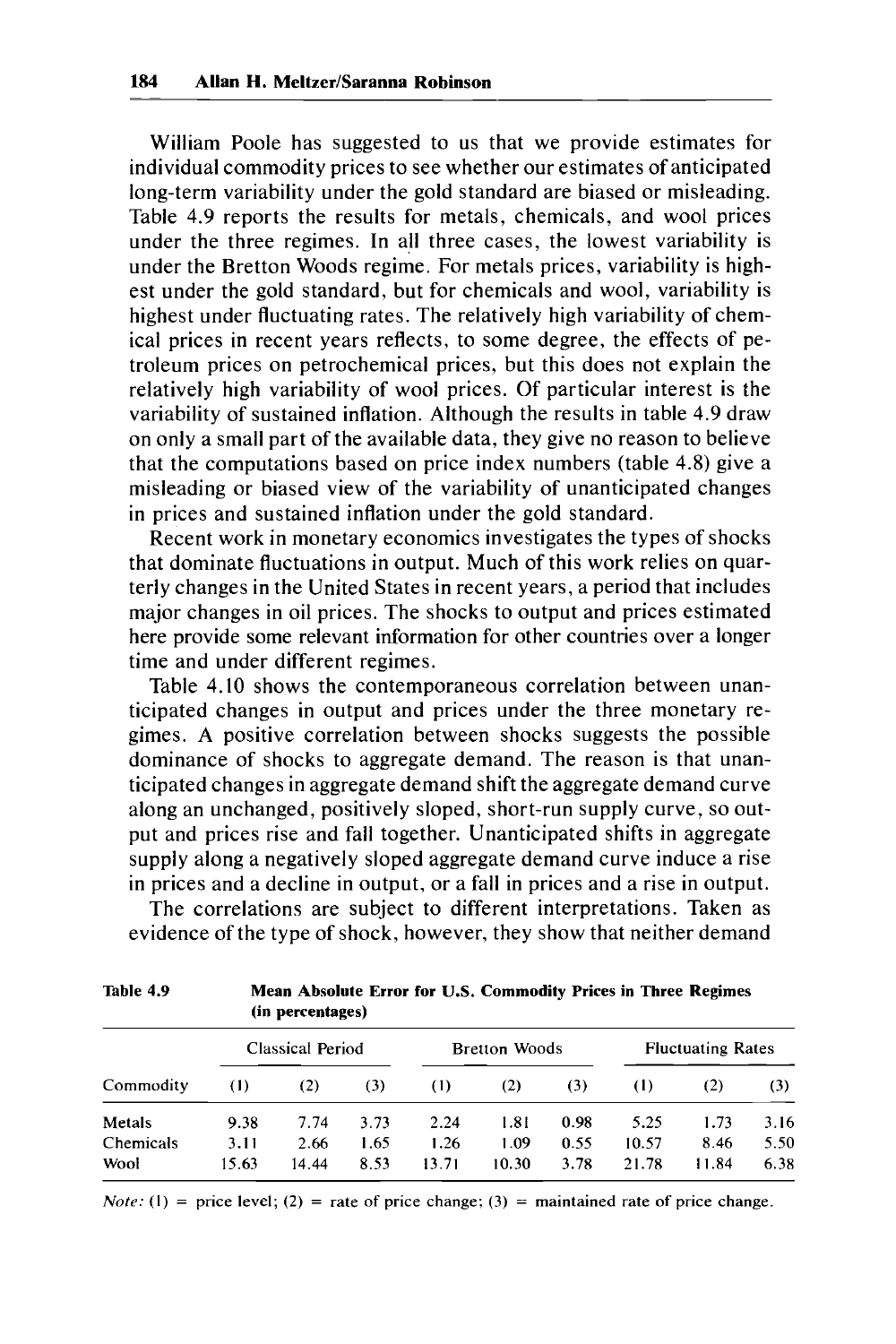| Country | Classical Period | <b>Bretton Woods</b> | <b>Floating Rates</b> |  |  |  |  |  |  |
|---------|------------------|----------------------|-----------------------|--|--|--|--|--|--|
| Denmark | 0.28             | $-0.88$              | $-0.74$               |  |  |  |  |  |  |
| Germany | 0.02             | $-0.34$              | $-0.51$               |  |  |  |  |  |  |
| Italy   | $-0.00$          | $-0.39$              | $-0.21$               |  |  |  |  |  |  |
| Japan   | $-0.13$          | $-0.18$              | $-0.74$               |  |  |  |  |  |  |
| Sweden  | 0.12             | $-0.86$              | 0.04                  |  |  |  |  |  |  |
| U.K.    | $-0.01$          | $-0.85$              | $-0.29$               |  |  |  |  |  |  |
| U.S.    | 0.20             | 0.15                 | $-0.66$               |  |  |  |  |  |  |
|         |                  |                      |                       |  |  |  |  |  |  |

**Table 4.10 Correlations: Price Level and Output Forecast Errors** 

or supply shocks dominate the contemporaneous correlations in all countries or under all regimes. The classical period shows no fixed pattern. The correlations are relatively small in all countries and are consistent with a mixture of supply and demand shocks. Such a pattern would arise from a mixture of productivity shocks in various countries and gold movements in response to changes in relative productivity and relative demand. Under Bretton Woods, the correlations are negative except in the United States, where the pattern is similar to that found for the classical period. The pattern under fluctuating rates is similar to that under Bretton Woods, with differences for individual countries, but the same mix of relatively high negative correlations in three or four countries and less clear-cut results in the remainder.

If we accept the evidence from the correlations, searching for the dominant type of shock is not likely to prove fruitful. This is not surprising. There is little reason to believe that shocks to aggregate demand or to aggregate supply dominate fluctuations of output and prices. Economic theory gives no reason for presuming that one or another type of shock dominates under all regimes.

A system of fluctuating rates permits countries to reduce shocks to aggregate demand from abroad. If under Betton Woods there were a mix of aggregate demand shocks from abroad and domestic or international shocks to supply, the shift to fluctuating rates would heighten the relative importance of supply shocks by eliminating (or reducing) the influence of aggregate demand shocks. The relatively strong oil shocks and the change in regime could then produce the observed change in the correlations for countries like Japan and the United States following the change in regime.

### **4.5 interaction Between Shocks**

Prices and output are part of an interactive system in which shocks to one variable affect forecasts for that variable and others in the economic system. Also, shocks to one variable induce shocks to other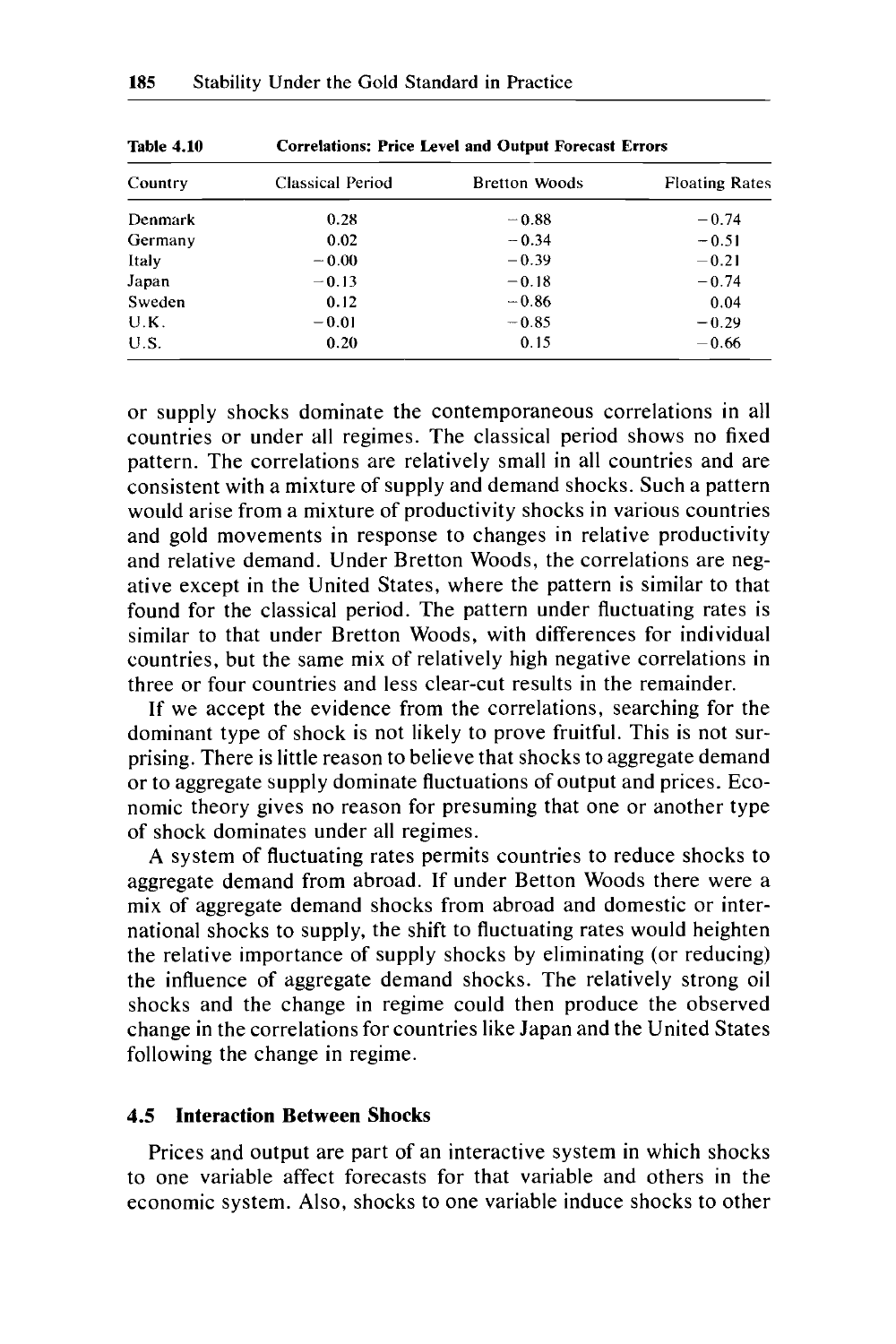variables or to the same variable at a later date. The MSKF estimates ignore these interactions. In this section we discuss some efforts to go beyond the univariate system to explore interaction across countries and between shocks within a country.

To study the interactions, we use VARs to relate the shocks estimated using the MSKF. The VARs form a system of linear regressions of equal lag length relating, for example, the current price shock (or output shock) to lagged values of price and output shocks in the same country or in a foreign country.12

The VARs relating shocks to output and prices in the same country yield results not unlike the contemporaneous correlations. There is no dominant pattern. Some interactions between price and output shocks are negative, some are positive, but most are not significant by the usual standards.

We investigated the effect of introducing the interrelation between prices and output in the home country and in the country with the dominant currency—the U.K. in the classical period and the U.S. under the Bretton Woods system. Again, no consistent patterns were found, perhaps because the number of degrees of freedom becomes relatively small, particularly in the postwar regimes. To investigate this possibility, we computed the matrix of simple correlations between price shocks across countries for each type of shock and, separately, the simple correlation between output shocks. There are seven countries, so there are twenty-one correlation coefficients for each type of shock. The number of degrees of freedom differ in the different regimes, with the largest number for the gold standard and the smallest number for fluctuating rates.

Table **4.11** shows the number of correlations that are at least twice the computed standard error of the transformed correlation,

$$
\sigma_z = \frac{1}{\sqrt{n-3}} \,,
$$

where *n* is the number of observations and

$$
z = \frac{1}{2} \ln \frac{1+r}{1-r}
$$

for correlation *r.* For prices, the number of correlations shown is largest under Bretton Woods and smallest under the gold standard. For output, the number of correlations in the table is highest under fluctuating rates. The latter may reflect the common oil shocks in the **1970s.** Whatever the reason, it is clear that fluctuating rates did not prevent unanticipated shocks from affecting prices and output in several countries. Moreover, the effects on prices and output are found for permanent and transitory shocks.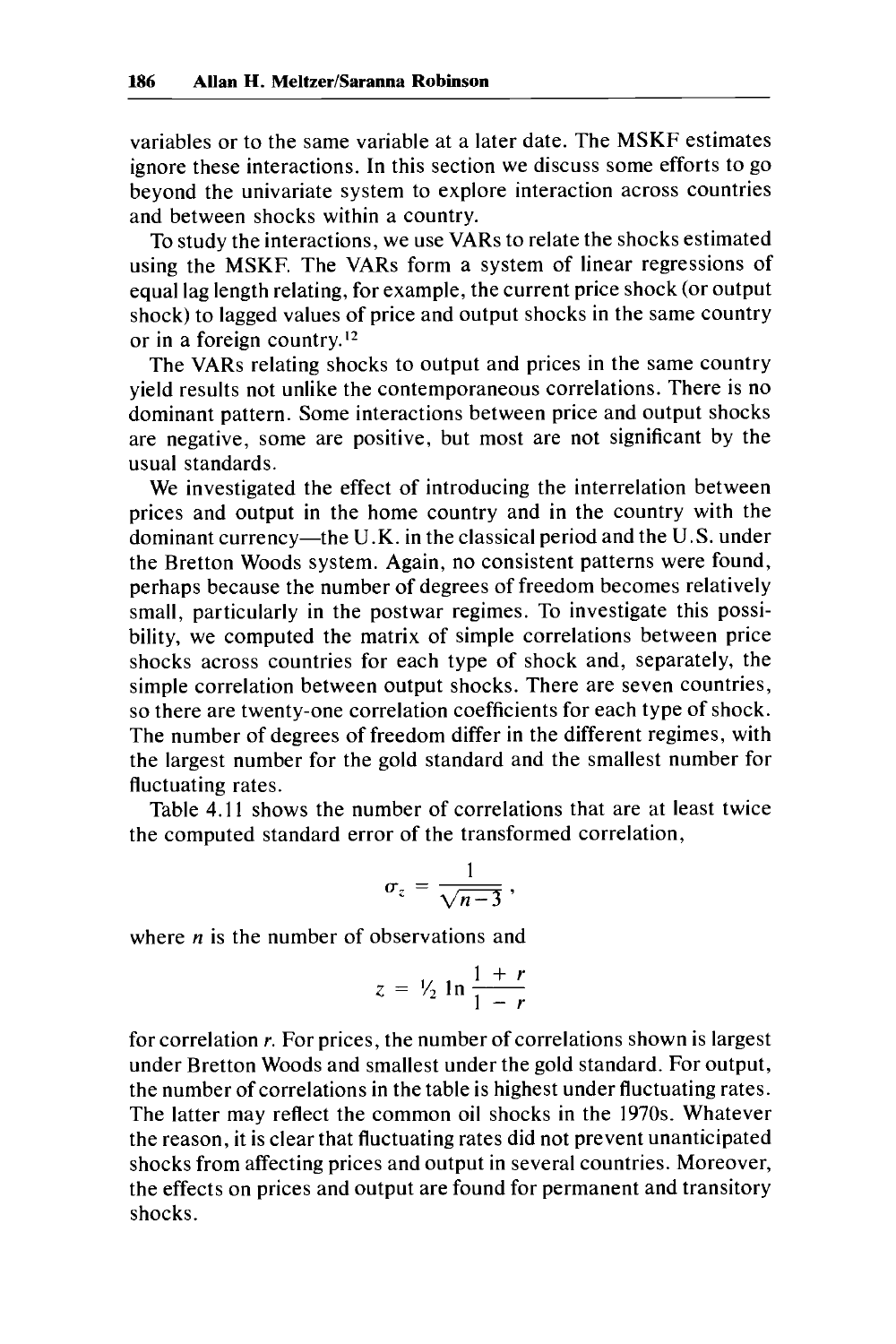|          | Gold Standard  |                |   | <b>Bretton Woods</b> |          |          | <b>Fluctuating Rates</b> |          |   |
|----------|----------------|----------------|---|----------------------|----------|----------|--------------------------|----------|---|
|          | ε              | γ              | ρ | ε                    | γ        | ρ        | ε                        | $\gamma$ | ρ |
| Output   |                |                |   |                      |          |          |                          |          |   |
| Positive |                | 2              |   | 6                    | 6        | 6        |                          | 9        | 9 |
| Negative | 3              | $\overline{2}$ | 2 | $\bf{0}$             | $\bf{0}$ | $\bf{0}$ | 0                        | $\bf{0}$ | 0 |
| Prices   |                |                |   |                      |          |          |                          |          |   |
| Positive | $\overline{2}$ | 3              | 3 | 10                   | 8        | 11       |                          | 9        |   |
| Negative |                |                | 0 | $\bf{0}$             | 0        | $\bf{0}$ | 0                        | $\Omega$ | 0 |

| Table 4.11 | Correlations by Type of Shock and by Regime |  |  |  |  |
|------------|---------------------------------------------|--|--|--|--|
|------------|---------------------------------------------|--|--|--|--|

**A** notable difference between the gold standard and other standards is the finding of correlated negative shocks to output and prices. For the gold standard this is consistent with, and supportive of, the conclusion reached by Easton (1984) using deviations from trend of output. One plausible explanation is that under the gold standard, gold flows worked to expand output in one country and contract it in another, as the price-specie mechanism implies. This mechanism may have been strong enough to overcome the effects of common shocks arising from gold discoveries, technical changes in gold production, and changes in the demand for gold. Closer examination shows that both of the negative correlations for permanent output shocks involve the United Kingdom.I3 **As** noted earlier, this suggests that the United Kingdom may have succeeded in lowering output variability under the gold standard by allowing the London market to serve as an international financial market.

There are no similar findings for the United States under Bretton Woods. In fact, there are no correlations involving U.S. output in table 4.11 for the Bretton Woods period. For the price level and inflation correlations the situation is very different: five of the eleven correlations for *p* include the United States. Only Italy shows a relatively small correlation with the United States. It appears that the **MSKF** finds the expected interrelation between shocks to the maintained **U.S.** inflation rate and shocks to maintained inflation in other countries under fixed exchange rates. In contrast, only two of the eight correlations between permanent shocks to the price level under Bretton Woods involve the United States. It appears that one-time price level changes, estimated by  $\gamma$ , did not diffuse internationally to the same degree as did persistent inflation under Bretton Woods, estimated by *p.* 

Many of the papers in Bordo and Schwartz (1984) report mainly null results for interactions under the gold standard, similar to the results we obtained from **VARs** using annual observations. These findings are puzzling. The relation of prices in different countries under fixed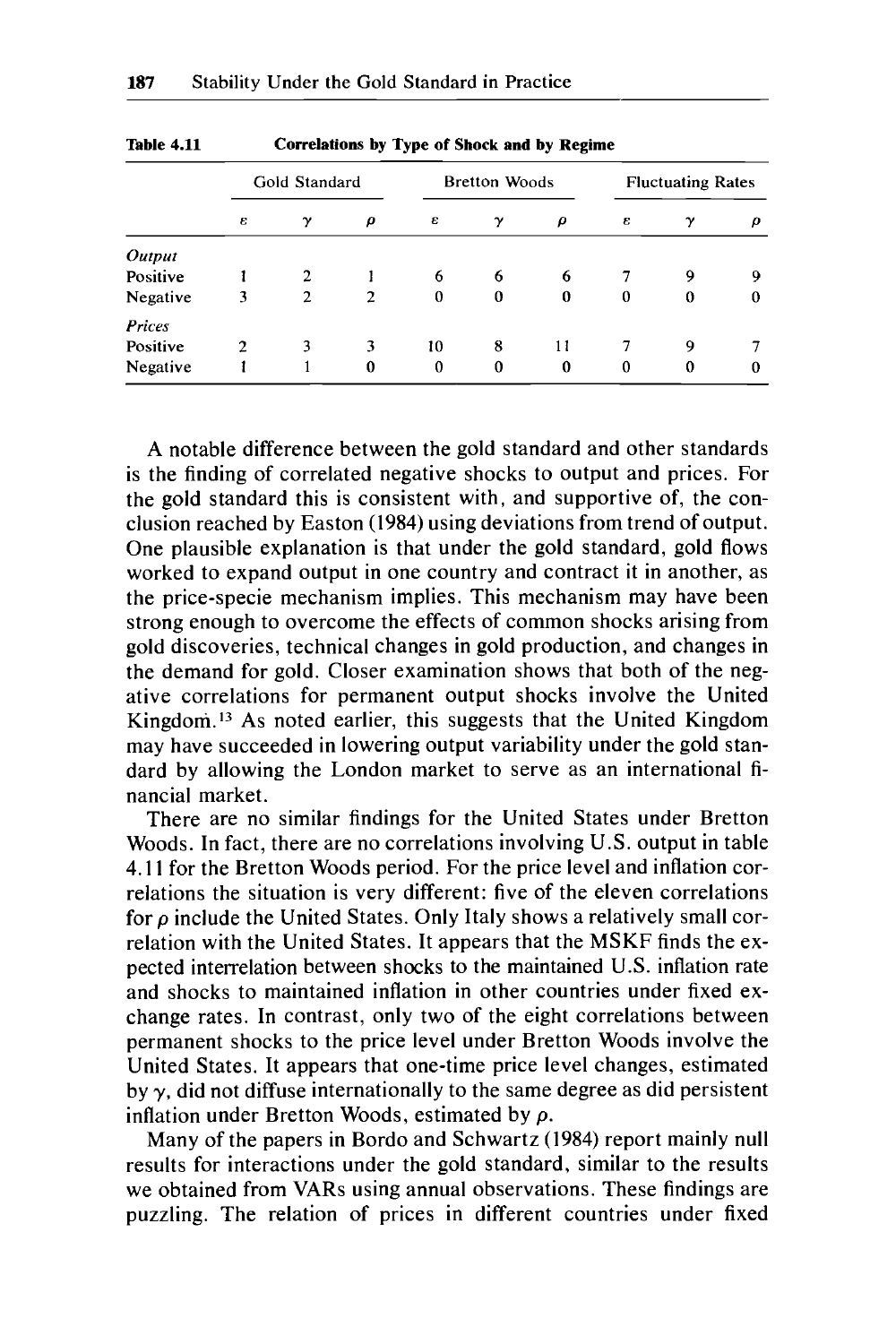exchange rates has been reported for centuries. The problem may be the quality of the data, as some authors suggested, or the use of annual rather than quarterly data, or the relatively small number of degrees of freedom available.

To investigate the effect of using quarterly data, thereby increasing the number of degrees of freedom, we used available quarterly data for the United States and the United Kingdom under the gold standard. Gordon (1982) developed quarterly values of output and prices for the U.S.; Friedman and Schwartz **(1963)** provide quarterly data for the U.S. monetary base; and Capie and Webber **(1985)** constructed quarterly data for the U.K. monetary base. To study interaction under the gold standard, we estimated **VARs** relating shocks to the monetary base in the U.S. (BUS), the monetary base in the U.K. (BUK), U.S. real GNP and price deflator (RUS and PUS), for the period mid-1891 to mid-1914. Shocks were computed using the MSKF program separately on each of the series. The results of the **VARs** are shown in table 4.12 for four lags.

The quarterly data suggest statistically significant interactions between shocks to nominal and real values in the United States and the

| Dependent<br>Variable | Variable   | Sum of<br>Lag Coefficients | Significant Level | $\mathbb{R}^2$ | <b>DW</b> |
|-----------------------|------------|----------------------------|-------------------|----------------|-----------|
| <b>BUS</b>            | <b>BUS</b> | $-1.77$                    | ∗                 | 0.34           | 2.0       |
|                       | <b>RUS</b> | 0.02                       | 0.98              |                |           |
|                       | <b>PUS</b> | 0.51                       | 0.02              |                |           |
|                       | BUK        | $-0.23$                    | 0.03              |                |           |
| <b>RUS</b>            | <b>BUS</b> | 0.67                       | 0.61              | 0.22           | 2.1       |
|                       | <b>RUS</b> | $-0.60$                    | 0.01              |                |           |
|                       | <b>PUS</b> | 0.77                       | 0.02              |                |           |
|                       | <b>BUK</b> | $-0.05$                    | 0.25              |                |           |
| PUS                   | <b>BUS</b> | $-0.41$                    | 0.52              | 0.12           | 2.0       |
|                       | <b>RUS</b> | 0.11                       | 0.42              |                |           |
|                       | PUS        | $-0.53$                    | 0.11              |                |           |
|                       | <b>BUK</b> | 0.33                       | 0.72              |                |           |
| <b>BUK</b>            | <b>BUS</b> | 0.66                       | 0.35              | 0.25           | 2.0       |
|                       | <b>RUS</b> | 0.00                       | 0.21              |                |           |
|                       | <b>PUS</b> | $-0.46$                    | 0.01              |                |           |
|                       | BUK        | $-0.43$                    | 0.05              |                |           |

**Table 4.12 Vector Autoregressions for the U.S. and U.K. (4 lags,**  1891:2 to 1914:2)

*Note:*  $BUS =$  total shock to U.S. monetary base;  $RUS =$  total shock to U.S. real GNP; PUS = total shock to deflator; BUK = total shock to U.K. monetary base. Quarterly U.S. data from RUS and PUS are from Gordon (1982): U.S. base from Friedman and Schwartz (1963); U.K. base from Capie and Webber (1985). DW = Durbin-Watson statistic.

\*Less than 0.005.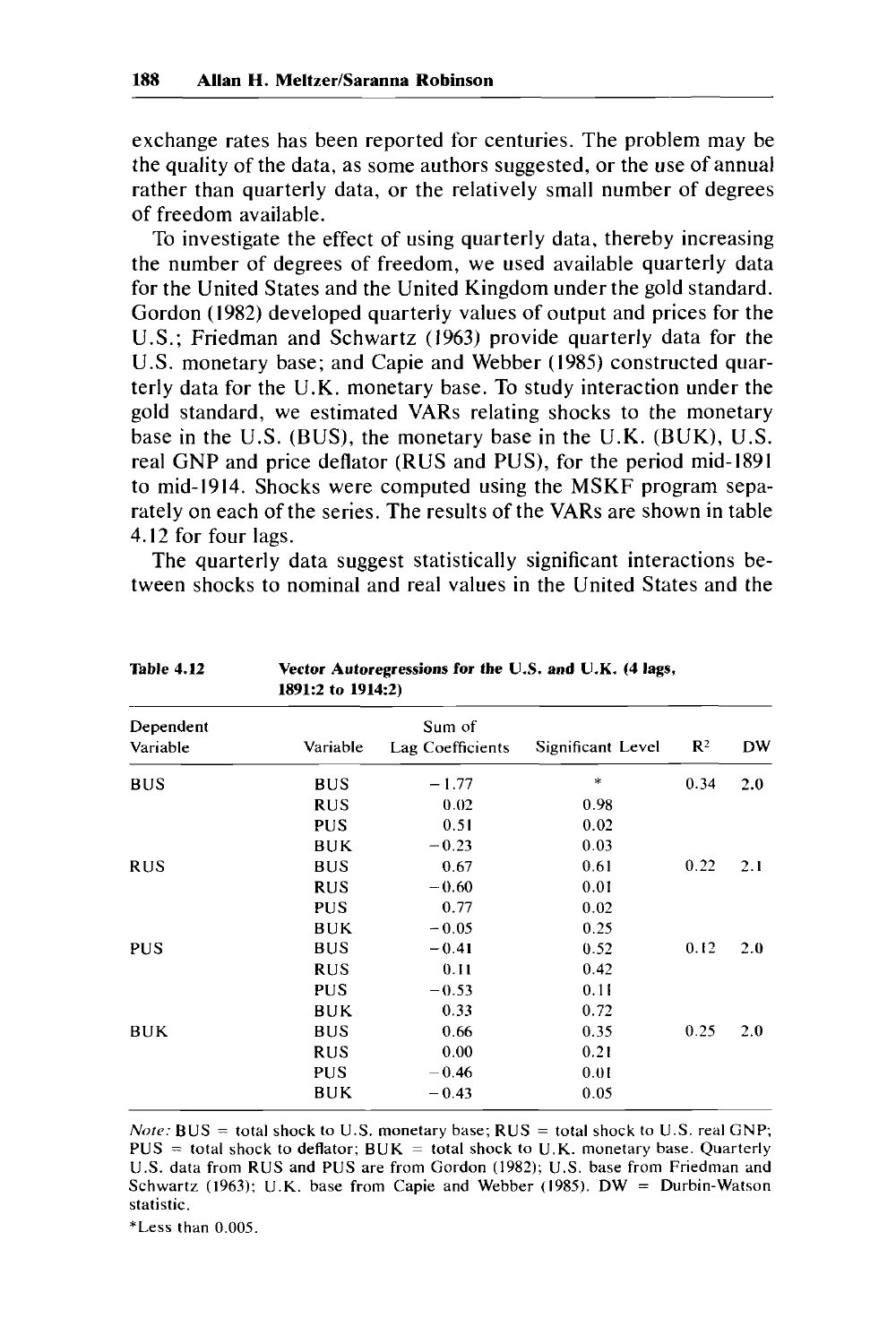United Kingdom. A main channel of interaction relates current and lagged values of shocks to the monetary bases in the United States and the United Kingdom with current and lagged values of shocks to prices and output.

Lagged shocks to the U.S. price level have a positive effect on the (unanticipated) **U.S.** base and a negative effect on the U.K. base of approximately the same magnitude after four quarters. An unanticipated increase in **U.S.** prices induces a transfer of base money (gold) from the U.K. to the U.S.; an unanticipated decline in **U.S.** prices induces an (unanticipated) outflow of gold. The lagged effect of the lower U.K. base reinforces the effect of higher prices on the **U.S.** base.

Past unanticipated prices have a positive effect on U.S. output; price and output shocks are positively related in the output equation, a pattern suggestive of demand shocks. Allowing for the lagged effects suggests a much stronger and more reliable relation between shocks to prices and output than is shown by the contemporaneous correlations. A 1 percent (unanticipated) increase in the price level raises output by 0.77 percent within four quarters.

The relatively strong and significant interaction between unanticipated prices and money poses two problems. First, the response of unanticipated money to unanticipated prices is opposite to the textbook description of the gold standard, where higher U.S. prices induce a flow of gold (base money) from the United States to the United Kingdom or other countries. We investigated whether the four-quarter response reversed at longer lags. For values up to twelve lags, the effect of PUS on BUK changes to a positive (and statistically significant) sum, but the numerical value is small. Second, the estimates suggest that a change in unanticipated prices moves the system away from a purchasing power parity equilibrium, at least for a time.

Further, the large  $(-1.77)$  and statistically significant influence of lagged BUS on current BUS, and the smaller effect  $(-0.43)$  of lagged BUK on BUK suggests that stabilizing interaction under the gold standard may have depended much more on internal dynamics and capital movements and interest rates than on the price and output changes emphasized by price-specie-flow theories. The estimated responses of BUS and BUK to **RUS** are small and nonsignificant **(0.02** and 0.00, respectively) and, as noted, the responses to PUS reinforce rather than stabilize BUS and BUK for periods up to three years.

On the financial side, we find that an unanticipated shift in gold or capital from the U.K. to the U.S. raises BUS and lowers BUK. Presumably, interest rates rise in the U.K. and fall in the **U.S.,** but the lagged effects of BUS work to reverse the unanticipated increase in the **U.S.** monetary base and to offset the lagged effects of BUK on BUS. The lagged effects of BUK on current BUK reinforce the stabilizing properties of lagged BUS on current BUS.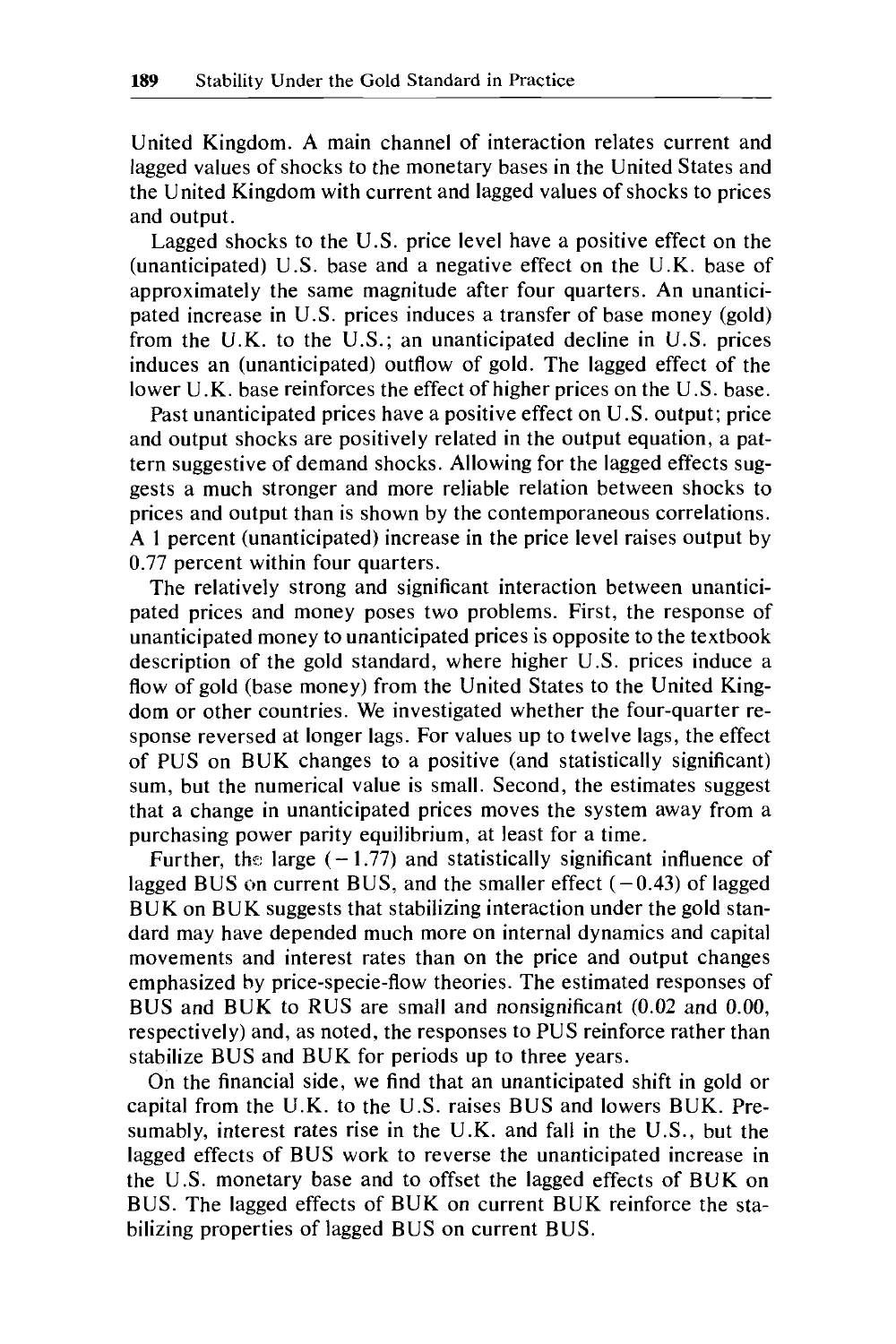The stabilizing effects of lagged own values of the unanticipated impulses may have been reinforced by the effects of price, output, and money anticipations. We have not investigated these channels. Further, our results come from a study of incomplete bilateral adjustment. We do not have quarterly data on prices and output in the United Kingdom, and we neglect changes in third countries that were part of the trade and payments system. For these reasons, our findings are, at most, suggestive of the way the gold standard may have worked in practice.

### **4.6 Conclusion**

**As** Schwartz **(1984, 11)** notes, there are several hypotheses but little empirical evidence about the transmission of changes under the gold standard. Our study of unanticipated money, prices, and output begins to fill part of the gap and suggests that, at least for the United States and the United Kingdom, base movements played a dominant role in the international transmission of impulses. Price shocks as measured here had no role in achieving stability; the lagged effects of unanticipated price impulses appear to have reinforced expansive or contractive influences on output and money.

There are many explanations of the difference between the operation of the gold standard in the classical period before World War I and its operation during the interwar period. Our findings suggest that increased management of capital flows under the gold exchange standard may explain part of the difference. The data for the United States and United Kingdom suggest that capital movements, operating as unanticipated changes in the monetary base, were a main force stabilizing the system following price changes. Price and output impulses either had weak short-term stabilizing properties or worked to reinforce prior impulses. Price movements helped to stabilize the U.S.-U.K. system only, if at all, after a period of years. To the extent that central bank management reduced interwar capital movements, it reduced the stabilizing effects of lagged unanticipated values of the U.S. and U.K. monetary bases, thereby giving greater weights to the effects of past (unanticipated) price impulses. **I4** 

**A** main aim of this study has been to compare the welfare properties of alternative monetary arrangements. The three monetary regimes we considered were the classical regime, when leading countries were on the international gold standard; the Bretton Woods regime; and the current fluctuating exchange rate regime. We used four criteria: rate of output growth, rate of inflation, and the stability of prices and of output growth. To compute variability of prices, output, inflation, and real growth, we relied on estimates from a multistate Kalman filter. The filter computes values for unanticipated levels and rates of change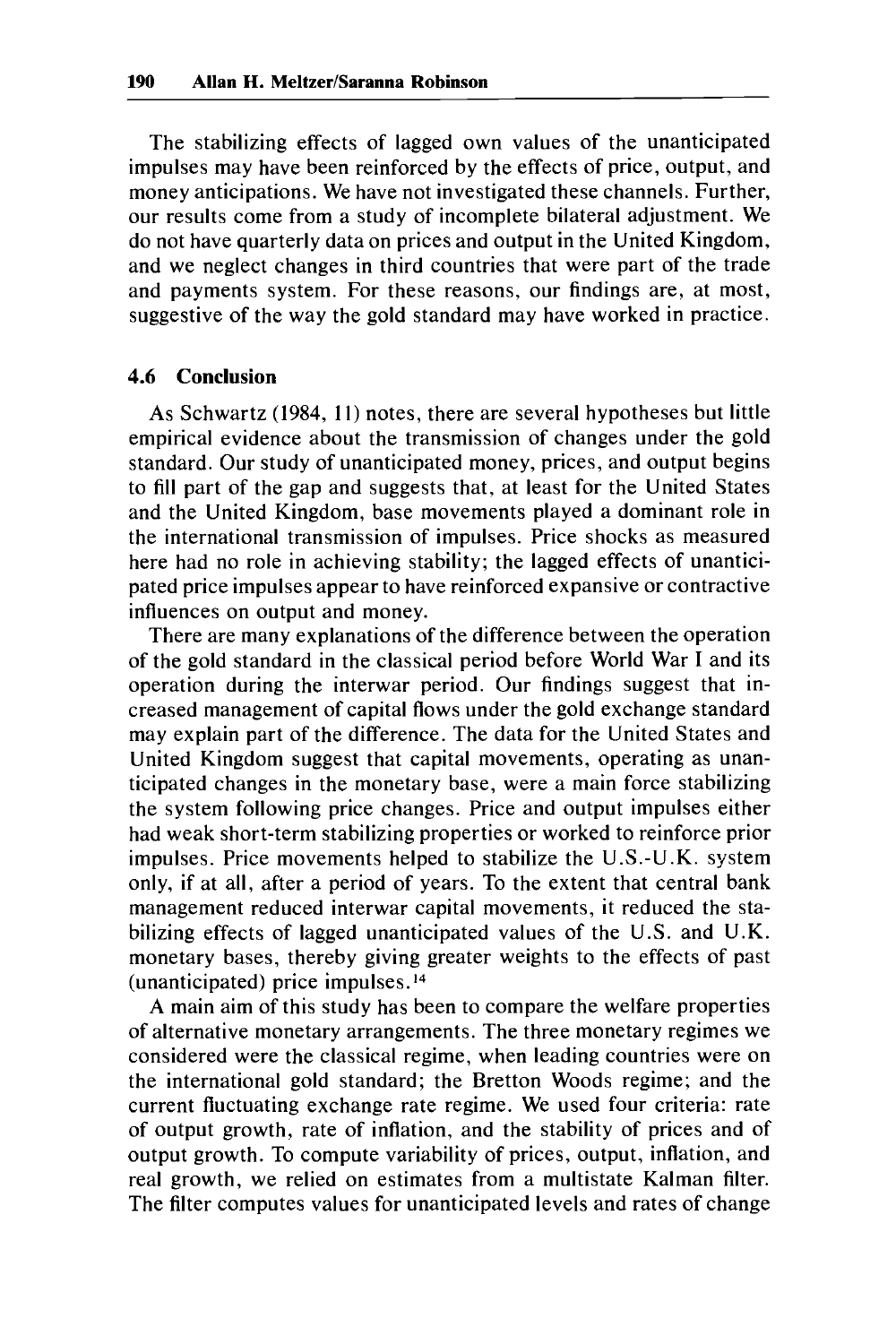of prices and output for each year, and allocates the unanticipated changes to three types of shock: permanent changes in the growth rate, permanent changes in level, and transitory changes in level.

We analyzed data for seven countries that differed in size, in the relative importance of trade, and in institutions. The countries were Denmark, Germany, Italy, Japan, Sweden, the United Kingdom, and the United States. Some countries established a link to gold very early in the nineteenth century. Some, like Italy, remained on the gold standard for only a brief period. We started the classical period about **1870,**  when several countries committed to maintain a fixed gold value of their currency. The classical period ends with the start of World War I, when most of the countries in our sample left the gold standard.

No single system dominated on all the welfare criteria. We do not attempt to weight the criteria to arrive at an overall judgment. Instead, we consider each criterion in turn.

The rate of inflation was lowest, on average, under the gold standard. The rate of growth was highest in most countries under the Bretton Woods system. The variability of prices and of output growth was highest for most countries under the gold standard. The main exception was the U.K.

There are well-known problems in making intertemporal comparisons, so the evidence of increased variability under the gold standard should be treated cautiously. One explanation, unrelated to the monetary standard, was the greater variability of agriculture and its greater relative importance in earlier periods. Some attempts to calculate the relative variability of industrial and agricultural production gave limited support to this proposition. For prices, the limited evidence for the United States did not support the hypothesis, but the limited evidence from individual commodity prices was difficult to interpret.

Some countries experienced greater stability under Bretton Woods, some under fluctuating exchange rates. We have found no evidence that the move to fluctuating exchange rates generally increased variability of output, prices, growth, or inflation. On the contrary, some countries achieved greater stability under fluctuating rates than under the alternative regimes. We conjecture that this result reflects the operation of credible, medium-term policies working either directly, or by stabilizing expectations, on the demand for money or velocity.

Using quarterly data for the United States from **1890** to **1980,** Meltzer **(1984)** found that short- and long-term variability of prices and output was higher under the gold standard than in the postwar years. The annual data for the seven countries broadly support the same conclusion. In Meltzer, evidence of the much discussed long-term stability of prices under the gold standard comes mainly from ex post data showing that eventually the price level reverted to the value reached a half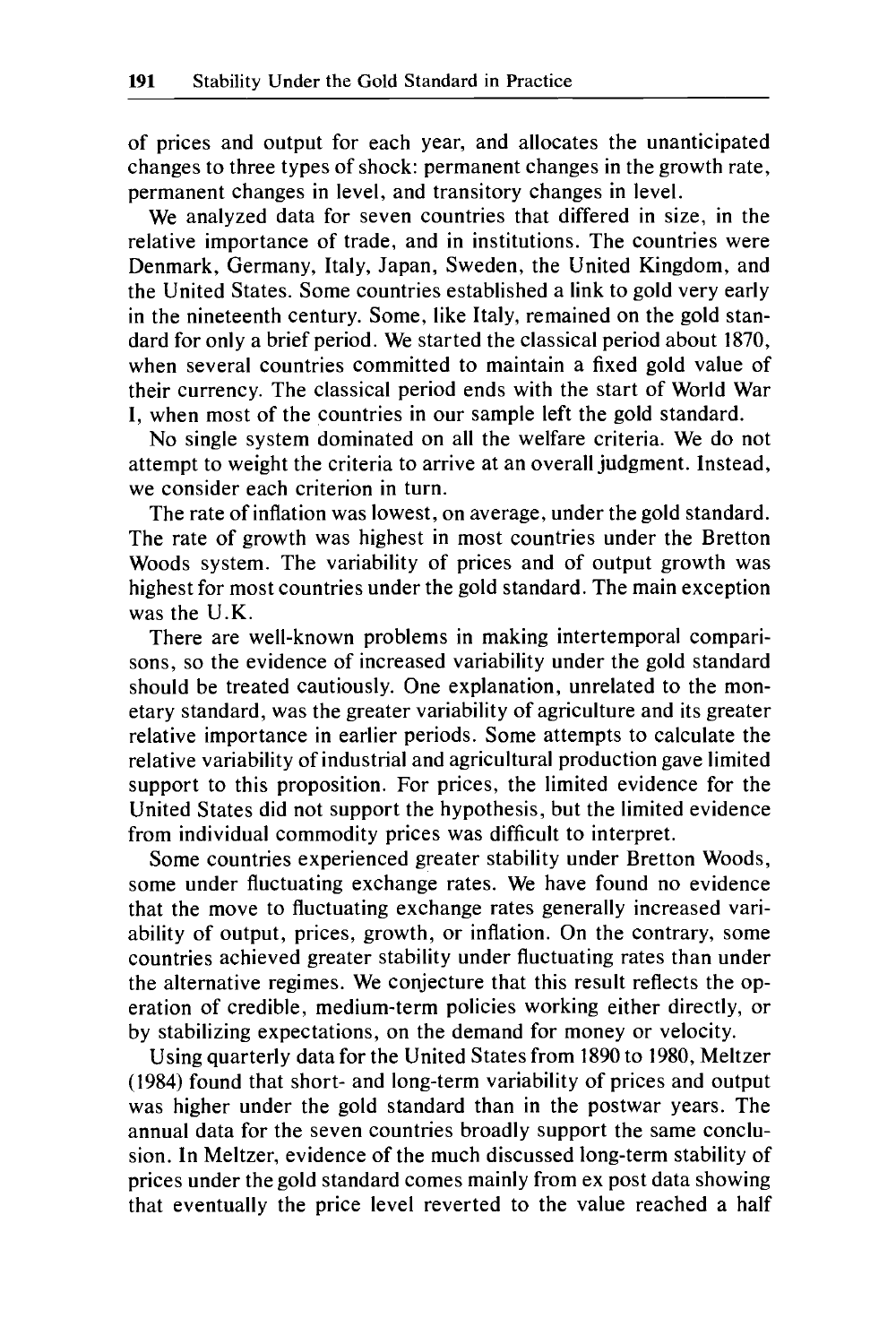century or a century earlier. In contrast, our conclusion is based on a measure of long-term price anticipations. The latter seems to **us** a more relevant measure of stability or uncertainty.

A byproduct of our work was some evidence on the type of shocks affecting the economies of the seven countries. We have found that experience differed under different regimes and between countries. No dominant pattern emerged. The search for a uniform cause of fluctuations would appear to be a misplaced effort.

Our results were subject to several limitations. The statistical model we use to compute impulses or shocks does not allow for mean reversion, an important part of the case for the gold standard. The gold standard provided a rule under which many felt confident that government policies would remain limited in scope. When governments adopted policies leading to temporary departures from gold or to devaluation, gold often provided an available means of protection for individuals. Although our statistical procedure is adaptive, it does not fully reflect these welfare-enhancing attributes of the classical gold standard.

There are other limitations. The forecasts and measures of shocks were based on data for periods prior to the period of the forecast, but the data on which we rely were not available at the time. And, as **is**  well known, data for the nineteenth century are not entirely reliable. Further, we have not attempted to hold constant other relevant factors affecting output and prices, including weather, changes in output mix, and changes in nonmonetary policies.

Despite these and other limitations, there is sufficient uniformity in our results to support two propositions. First, short- or long-term anticipations about prices and output were less stable under the gold standard than under the monetary arrangements of the past thirty-five years. Second, a fluctuating exchange rate regime does not impose greater uncertainty and instability. Some countries were able to reduce uncertainty about prices and output under the fluctuating exchange rate regime, both absolutely and relative to Bretton Woods and to the classical gold standard.

## **Appendix**  *Data Sources*

**EUROPEAN COUNTRIES:** Data on prices and output before World War **I** are from Mitchell (1976). Postwar data are from OECD, various issues. German industrial and rye production from 1875 to 1913 is from Mitchell (1976, 355-56, 241, 254).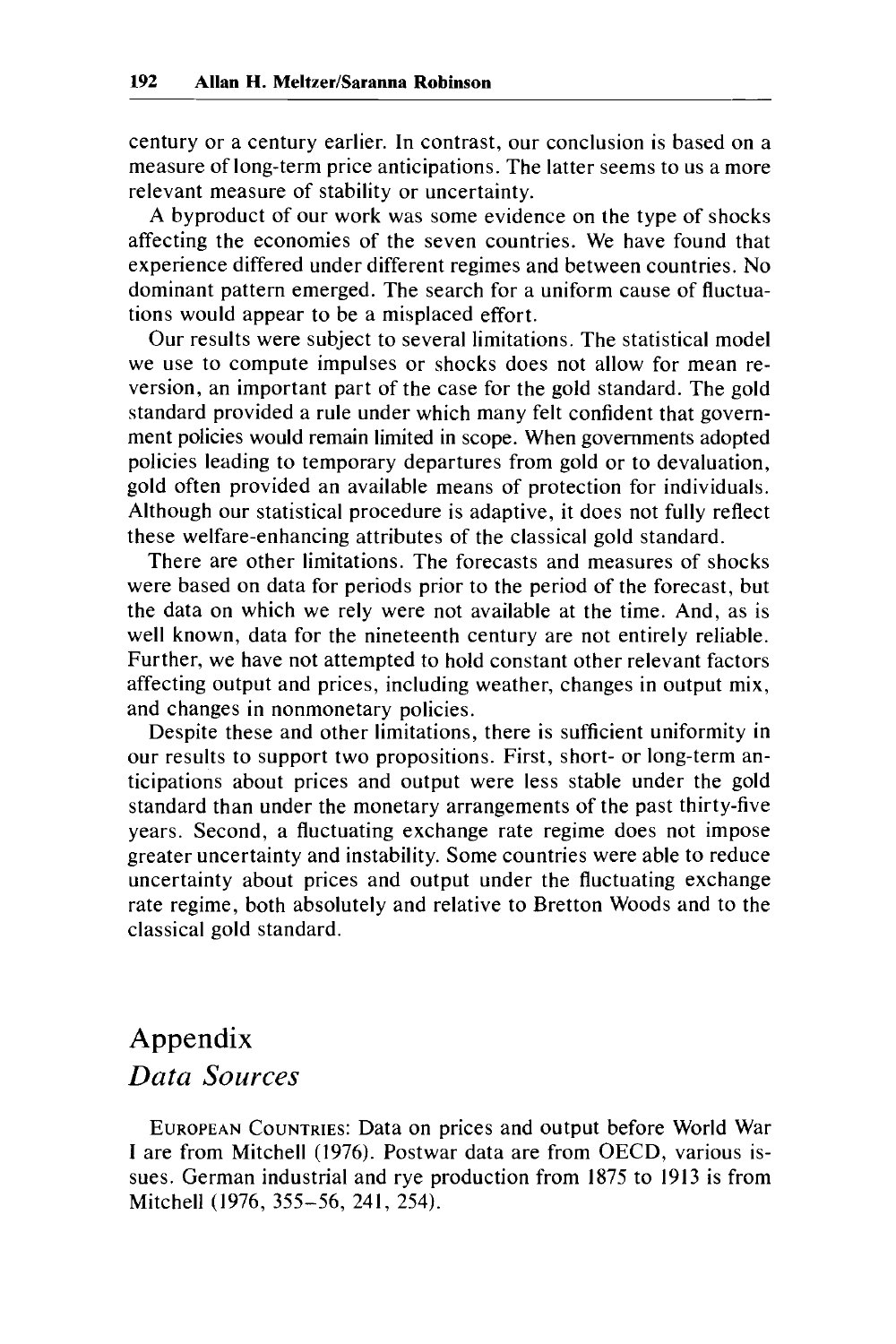**JAPAN:** Data for output from **1878** to **1913** are Okhana's estimates of real income. Price data are for **1873-1913.** Both series are from Bank of Japan **(1966).** Postwar data are from OECD, various issues.

**UNITED STATES:** Data for output and prices before World War **I** are Net National Product (Kendrick) and implicit GNP deflator (Kendrick) from **U.S.** Department of Commerce **(1966).** Industrial production is Frickey's index, **1889-1913,** the **U.S.** Department of Commerce series **(1960, 13),** and the Federal Reserve index of industrial production, **1950-85.** Metals prices and chemical prices are from Warren and Pearson to **1890** and the Bureau of Labor Statistics after **1890;** see Commerce **(1960),** series E7, **E9,** E20, and E22 extended to **1985** using Bureau of Labor Statistics data. Corn production from **1889** to **1913** is from Commerce **(1960),** series **K266.** 

### Notes

1. There were suspensions of the gold standard and, in some countries, devaluations against gold even in the classical gold standard period. See Eichengreen **(1985,6)** for a list of countries that devalued. Mussa **(1986)** compares variability of ex post real exchange rates under fixed and fluctuating exchange rates in the postwar era.

**2.** Expansion of trade under fixed exchange rates achieved by increasing variability of prices and output is not a clear welfare gain. Further, evidence on the relation between exchange rate regimes and the volume of trade is, at best, mixed.

**3.** The periods are given in table **4.2** below. **All** end in **1913.** 

**4.** For expositional purposes, we take the optimal rate of inflation to be zero.

5. Schwartz **(1981)** finds a negatively sloped gold supply curve for the postwar period, so the mechanism has not worked the same way in all periods.

**6. A** more complete discussion is in Bomhoff **(1983,** chapter **4)** and **Kool (1983).** 

7. Testing the data for each country using standard Box-Jenkins identification techniques indicates that second differencing is required to achieve stationarity in almost all cases.

**8.** We use last period's actual value as this period's forecast.

**9.** The computations of  $\epsilon$ ,  $\gamma$  and  $\rho$  begin in 1952, so there are twenty-one years of fixed rates and thirteen years of fluctuating rates.

10. The correlations are discussed more fully below.

**11.** The random walk in the anticipated growth rate does not incorporate mean reversion, as noted earlier.

**12.** While the **VARs** help to compensate for our neglect of interactions between variables, they introduce a different problem. The estimates are no longer "true" forecasts. Estimates for a particular period now depend on events that occur later in the sample period.

**13.** The two countries are Denmark and Italy. The negatively correlated price shocks are for the United Kingdom and Germany.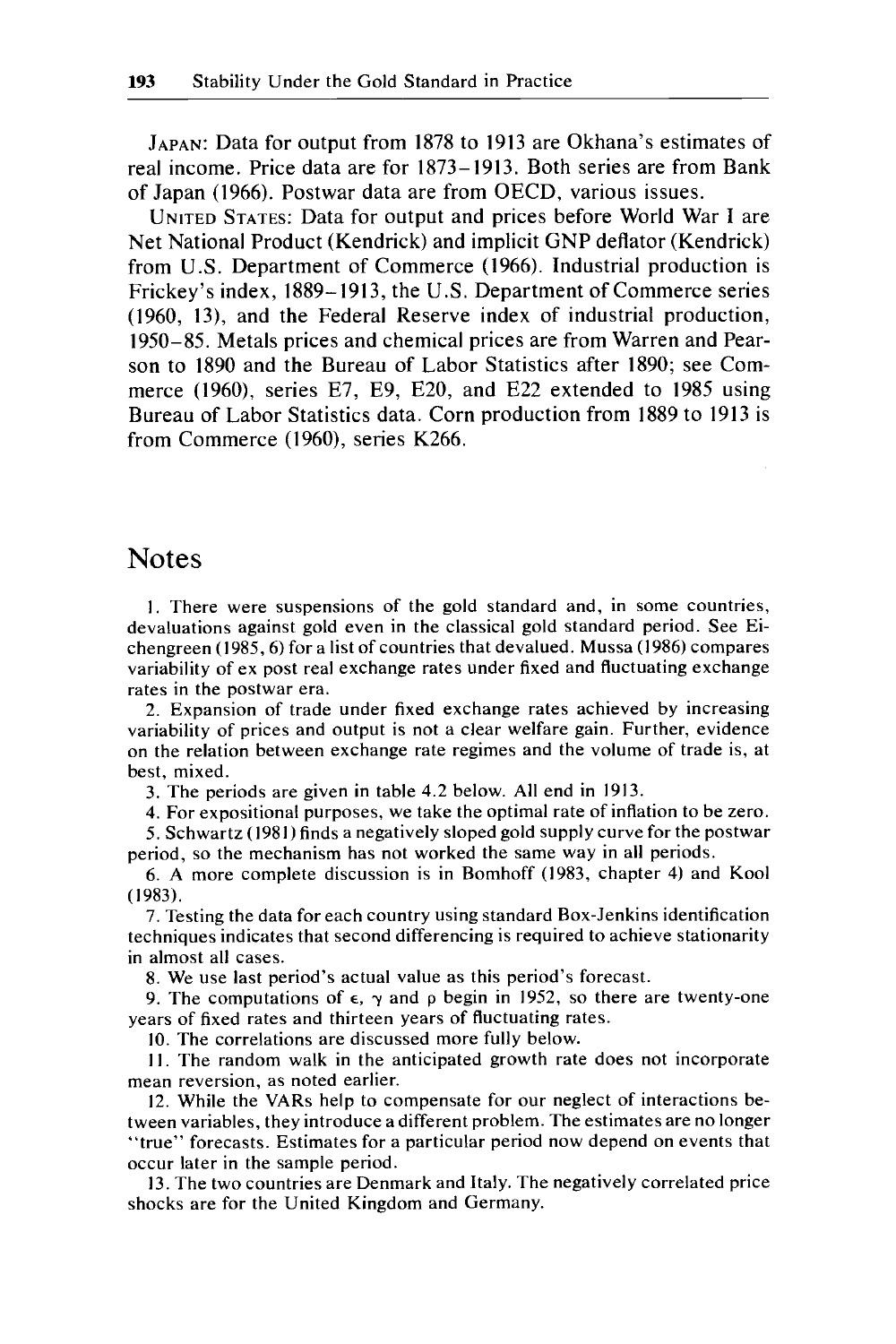14. Rich (1984) found that price movements worked to stabilize the **U.S.-**  Canada bilateral system only over relatively long periods.

## References

Bank of Japan, Statistics Department. 1966. *Hundred year statistics of the Japanese economy.* Tokyo: Bank of Japan.

Bomhoff, E. 1983. *Monetary uncertainty.* Amsterdam: North-Holland.

- Bordo, M. 1981. The classical gold standard: Some lessons for today. *Federal Reserve Bank of St. Louis Review* 63 (May): 2-17.
- -. 1986. Explorations in monetary history: **A** survey of the literature. *Explorations in Economic History* 23: 339-415.
- Bordo, M., and **A.** J. Schwartz. 1984. A *retrospective on the classical gold standard, 1821-1931.* Chicago: University of Chicago Press.
- Capie, F., and A. Webber. 1985. A *monetary history* of *the United Kingdom, 1870-1982.* Vol. **I,** *Data, sources, methods.* London: Allen and Unwin.
- Commission on the Role of Gold in the Domestic and International Monetary Systems. 1982. *Report to the Congress.* Vol. 1. Washington, D.C.
- Cooper, R. 1982. The gold standard: Historical facts and future prospects. *Brookings Papers on Economic Activity* **I** : 1-45.
- Easton. S. **T.** 1984. Real output and the gold standard years, 1830-1913. In Bordo and Schwartz (1984, 513-38).
- Eichengreen, B. 1985. Editor's introduction. In *The gold standard in theory and history,* ed. B. Eichengreen, 1-35. New York: Methuen.
- Friedman, M., and A. J. Schwartz. 1963. *A monetary history of the United States, 1867-1960.* Princeton: Princeton University Press.
- Gordon, R. J. 1982. Price inertia and policy ineffectiveness in the United States, 1890- 1980. *Journul of Political Economy* 90: 1087- 11 17.
- Harrison, P. J., and C. F. Stevens. 1971. A Bayesian approach to short-term forecasting. *Operational Research Quarterly* 22:341-62.
- Holt, C. C. 1957. *Forecasting seasonals and trends by exponentially weighting moving averages.* Pittsburgh: Carnegie Institute of Technology.
- Klein, B. 1976. The social costs of the recent inflation: The mirage of steady "anticipated" inflation. *Carnegie Rochester Conference Series on Public Policy* 3:185-212.

Kool, C. J. 1983. Appendix 1. In Bomhoff (1983, 227-46).

Meltzer, A. H. 1984. Some evidence on the comparative uncertainty experienced under different monetary regimes. In *Alternative monetary regimes,*  eds. C. D. Campbell and W. R. Dougan, 122-53. Baltimore: Johns Hopkins University Press.

-. 1985. Variability of prices, output and money under fixed and fluctuating exchange rates: An empirical study of monetary regimes in Japan and the United States. *Bank of Japan Monetary and Economic Studies* 3  $(3): 1-46.$ 

-. 1988. On monetary stability and monetary reform. In *Toward a world of economic stability,* eds. *Y.* Suzuki and M. Okabe. Tokyo: University of Tokyo Press.

Mitchell, B. 1976. *European historical statistics, 1750-1970.* New York: Columbia University Press.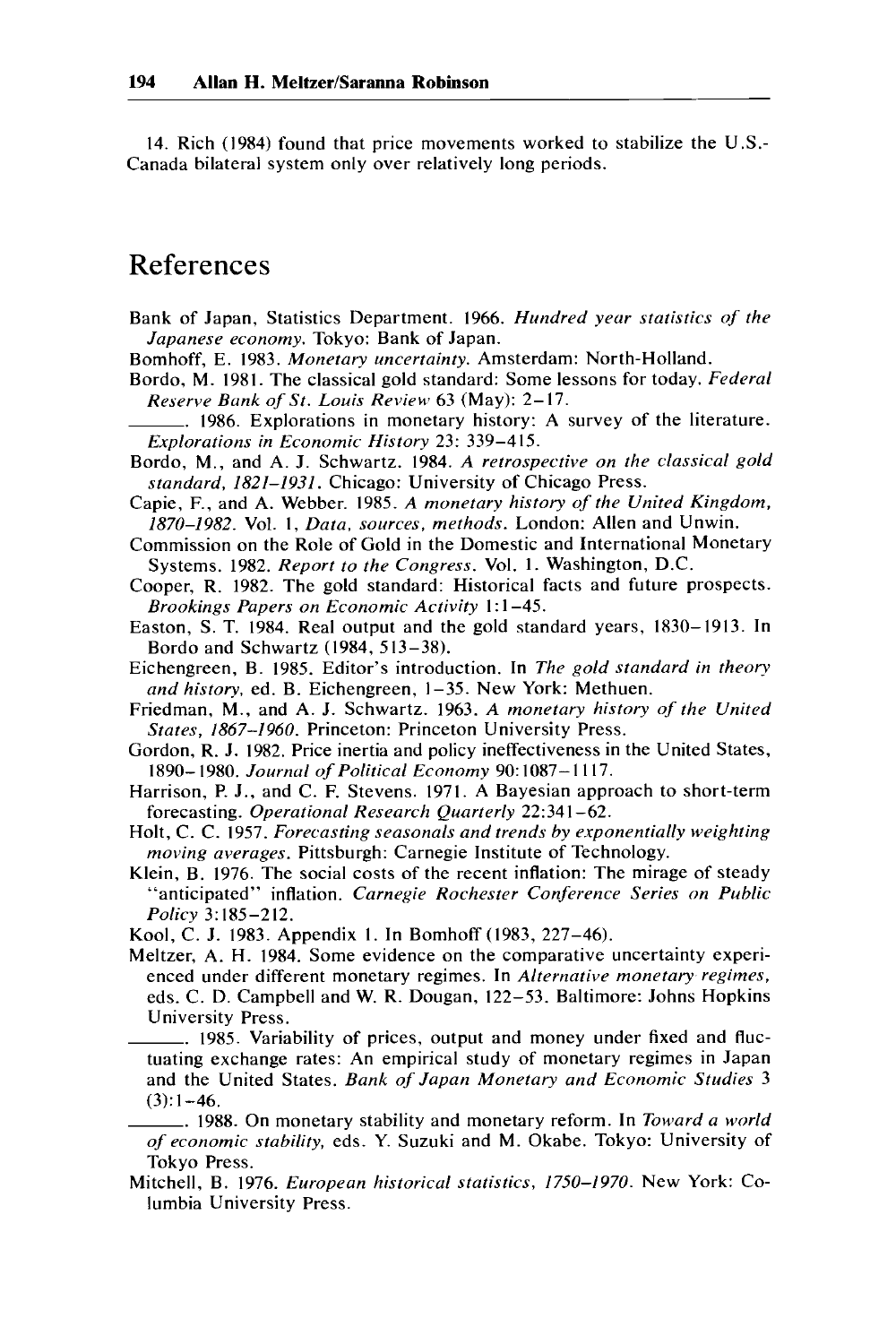- Mussa, M. **1986.** Nominal exchange rates and the behavior of real exchange rates: Evidence and implications. *Carnegie Rochester Conference Series on Public Policy* **25:117-214.**
- Rich, G. **1984.** Canada without a central bank: Operation of the price-specieflow mechanism, In Bordo and Schwartz **(1984, 547-75).**
- Rockoff, H. **1984.** Some evidence on the real price of gold, its costs of production, and commodity prices. In Bordo and Schwartz **(1984, 613-44).**
- Schwartz, **A.** J. **1981.** Gold output. Memo to the members of the Gold Commission, September.
	- -. **1984** Introduction. In Bordo and Schwartz **(1984, 1-20).**
- -. **1986** Alternative monetary regimes: The gold standard. In *Alternative monetary regimes,* eds. C. D. Campbell and W. R. Dougan, **44-72.** Baltimore: Johns Hopkins University Press.
- U.S. Department of Commerce, Bureau of the Census. **1960.** *Historical statistics of the United States, Colonial times to 1957.* Washington, D.C.: GPO.
- **U.S.** Department of Commerce, Bureau of the Census. **1966.** *Long-term economic growth, 1860-1965.* Washington, D.C.: GPO.

### Comment William Poole

I enjoyed reading the Meltzer-Robinson (hereafter, MR) paper,' and learned a lot from it. There are two aspects to this work. First, MR provide a compact summary of inflation and output data for seven countries and a commentary on the principal issues. Second, they provide a detailed analysis of their data using the multistate Kalman filter.

My concerns about the Kalman filter in the context of this paper involve the small number of observations and the quality of the data. It appears that MR estimate a substantial number of parameters from relatively few observations. The maximum number of observations during the classical period is **44 for** the United Kingdom; the Bretton Woods and floating rate periods taken together contain **36** observations. The results must depend heavily on the a priori specification. For the Bretton Woods and floating rate periods, the Kalman filter forecasts and forecast errors are calculated from *23* and 13 observations, respectively. Given that the floating rate period has only **13** observations, I would be a little more cautious in drawing general conclusions about floating rates than are MR. **As** for the quality of the data, MR do develop a strong case by examining a number of different countries and several different series for some countries.

Tables 4.7 and **4.8** provide the basic findings of the paper. Although the results are not uniform across countries and across periods, in

**William Poole is a professor of economics and the director of the Center** for **the Study of Financial Markets and Institutions at Brown University, Providence, Rhode Island.**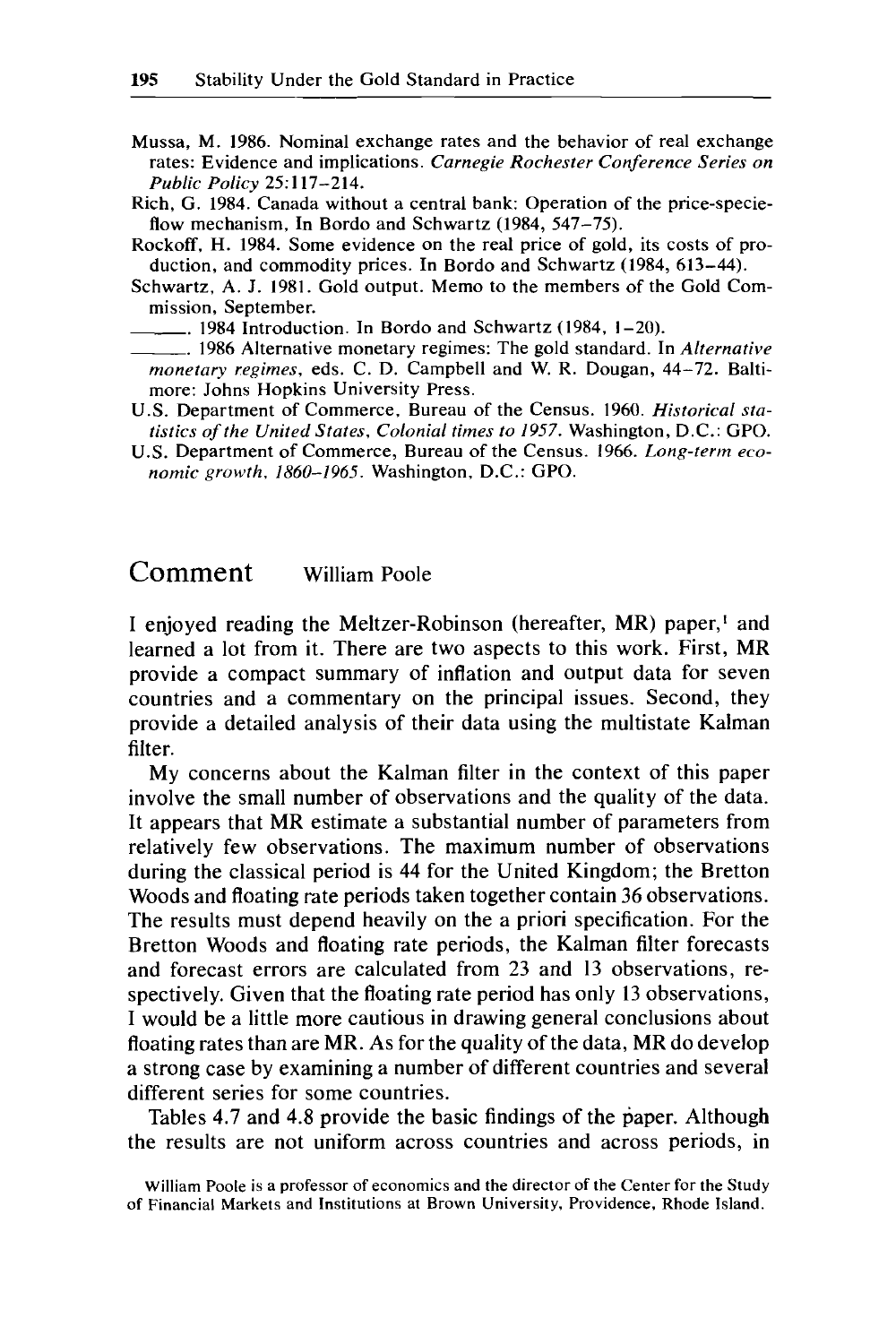general the classical period had somewhat higher variability of output forecast errors from the Kalman filter than the Bretton Woods and flexible exchange rate periods. I read table 4.8 as essentially a draw in comparing price forecast errors during the classical period and the post-World War **I1** periods. These tables do not provide support for arguing the superiority of the gold standard.

Table 4.6 shows that the Kalman filter forecasts have means and standard deviations that are close to those of the actual data, indicating that the Kalman filter forecasts and the actual data have similar statistical properties. I would have expected the standard deviations of the Kalman filter forecasts to be significantly lower than those of the actual data, on the grounds that efficient forecasts cannot pick up the random component in the levels of the data. The results in table 4.6 arise because the levels data are nonstationary, or approximately so; levels disturbances account for a small part of the standard deviations of these series. Note 7 reports that second differencing **is** required to achieve stationarity, and table 4.5 shows that for Germany the Kalman filter and random walk models are essentially the same for both the Bretton Woods and flexible rate periods. **My** guess is that repeating table 4.5 for the other countries would yield similar results.

In table 4.5 the Kalman filter forecasts are more accurate than random walk model forecasts only for the classical period. The reason, no doubt, is that the classical period has two distinctive subperiods divided by 1896, as table 4.1 shows. The Kalman filter adjusts its forecasts when going from one subperiod to the next, which the random walk model cannot do.

MR focus attention on errors from Kalman filter forecasts, and they argue that the errors are likely to be related to welfare costs, However, they note that stability of output levels does not enhance welfare. Table 4.7 should be read in conjunction with table 4.3. For most countries, growth was high and more stable during the Bretton Woods period than during either the classical or floating rate periods.

In many applications the purpose of using a filter **is** to obtain efficient forecasts. Efficient forecasts may be relatively little affected by errors in the data; one of the purposes of any filtering technique is to deal effectively with data errors. But in the MR application, the name of the game is to estimate the forecast errors themselves. Data errors are included in these estimates, and surely the nineteenth-century data have larger errors than the post-World War **I1** data. **Also,** price indexes after World War **I1** include many more goods which tends to make these series less variable than nineteenth-century series constructed from relatively few goods.

The fact that the mean absolute errors in tables 4.7 and 4.8 are of the same order of magnitude for the gold standard and floating rate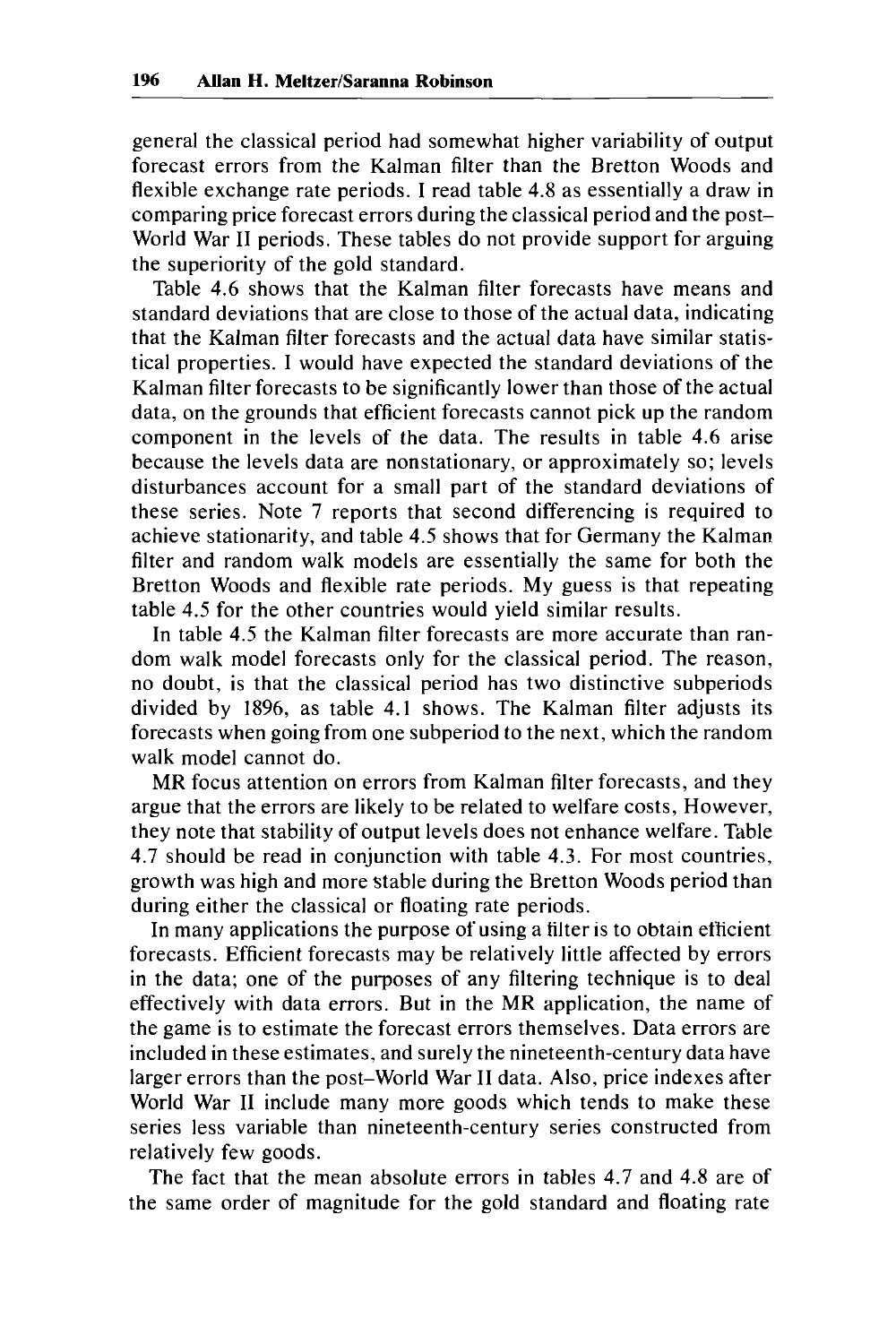periods suggests that the "true" errors—that is, the forecast errors' net of data errors—may well have been smaller during the gold standard era. However, table **4.9** does not support this hypothesis for several **U.S.** commodity price series, which are presumably of reasonably consistent quality over time.

Data construction may also have something to do with the results in table **4.10** which reports correlations between price and output forecast errors. There is a striking difference between the correlations for the classical era and the post-World War I1 era. I think it is correct that data on GNP or GDP after World War I1 start with nominal magnitudes, which are than split into real and price parts. Thus, errors in the price data create equal and opposite errors in the quantity data and could explain, in part, the negative correlations in table **4.10** for the Bretton Woods and floating rate periods. Moreover, when the implicit deflator is used as the price variable, cyclical changes in the composition of constant dollar GNP tend to create a negative correlation between the deflator and constant dollar GNP. Were the data for the classical era constructed in about the same way, or might a difference in construction explain the arithmetically larger correlations for the classical period?

Negative serial correlation of price changes has been an important part of the case for the gold standard, but table **4.4** does not support the case. Before I accept the fine detail of these results, I need to know more about the data. We know that constructing annual data by averaging monthly data induces a spurious positive serial correlation of changes. There is also the issue of the extent to which nineteenthcentury data were constructed using interpolations. Nevertheless, data construction is surely not responsible for the fact that the classical period consisted essentially of a long deflation followed by a long inflation. The case for negative serial dependence cannot be built on such evidence for there are only two observations: one deflation, followed by one inflation.

Let me now turn to table **4.12** and the discussion surrounding it. The interactions across countries is an interesting and important topic, but I am uneasy with the story **MR** try to extract from vector autoregressions. Note that **MR** apply the **VARs** to the shocks estimated from the Kalman filter. It is certainly possible that the Kalman filter forecasts, which represent the systematic part of the individual series, display relationships across countries that exactly fit the classic gold standard mechanisms.

The **VARs** may be telling us that the forecast errors computed from the Kalman filter are higher than they should be. MR note that the Kalman filter ignores interactions across variables. If table **4.12** is read as suggesting that there are indeed some interactions of modest statistical significance, then the calculated Kalman forecast errors discussed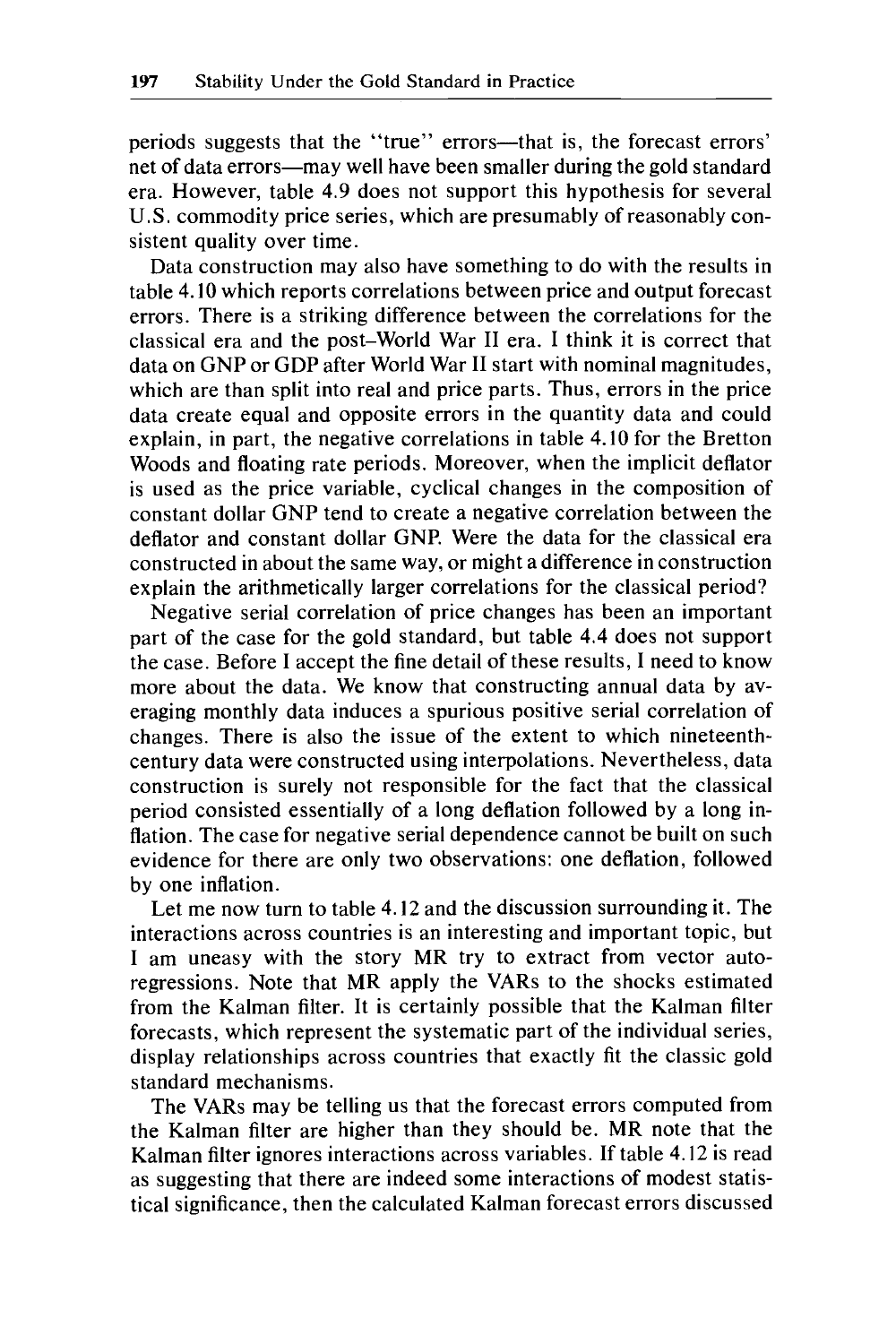earlier in the paper may not be a reliable guide to comparing variability across countries and exchange rate regimes. However, because the VARs do not identify highly significant interactions it is reasonable to conclude that the forecast errors defined by the univariate Kalman filter approximate the errors that economic agents would actually make in practice.

I question MR's interpretation of table 4.12. For example, they are concerned about the positive effect of prices on the base as reported in the first VAR in table. But in the VAR context, the price disturbance cannot be interpreted ceteris paribus. The price disturbance initially raises BUS, but lagged **BUS** lowers **BUS.** Moreover, in the VAR for PUS, lagged BUS reduces PUS. Without simulating the system, it is impossible to see how all this will work out. MR suggest as much in their comment that capital flows and interest rates may have played an important role. It would have been possible to include interest rates in the VAR, but I would not hazard a guess as to the result or how to interpret the result once I saw it.

MR conclude that the short- and long-term variability of both output and prices was higher under the gold standard than during the postwar years. To support this conclusion it would be helpful if MR would report results in tables 4.7 and 4.8 for the Bretton Woods and fluctuating rates periods combined. To my taste there are too few observations under floating rates to have great confidence in statistical results for this period. As MR note when discussing the average rate of inflation under floating rates, it is misleading to attribute the economic ills of the 1970s to the floating rate system; these ills were, in part, left over from Bretton Woods.

My suspicion is that MR's conclusion on variability is correct for output, but probably not for prices. Table 4.8, as it stands, is essentially a draw, but the inflation section of table 4.3 leaves the gold standard a clear winner. The two gold standard subperiods defined in table 4.3 each delivered average inflation rates closer to zero than did the Bretton Woods and floating rate periods. Economic welfare depends on the average inflation rate as well as on inflation forecast errors, perhaps because in practice economies do not fully adjust to ongoing inflation.

MR do not attempt to weight the price and output results to arrive at an overall welfare judgment. There is reason, however, to emphasize the price results. The argument is not that price stability is more important than output stability, but that we are comparing alternative monetary systems rather than alternative output systems, such as central planning versus the market. The monetary system is the primary determinant of price performance, but perhaps only a minor determinant of output performance. There is certainly a substantial amount of evidence that output growth and inflation are, at best, very weakly related.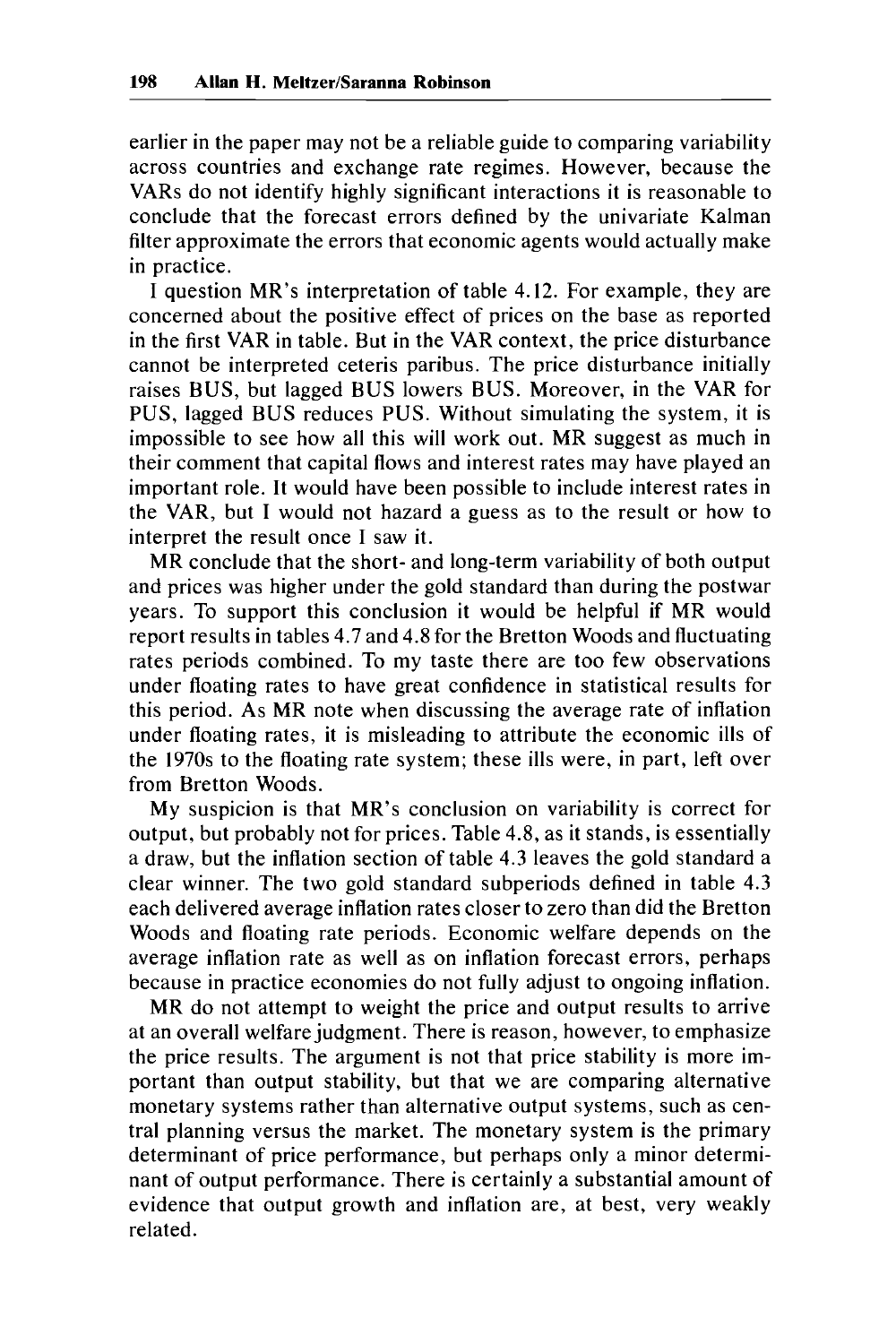There is another way to put this point. If the gold standard did not deliver price stability, then the argument is over. But it is reasonable to conclude that the gold standard did deliver price stability in greater measure than other approaches tried since **1914.** The stability was not as great as the gold enthusiasts would have **us** believe, but for the reasons I have discussed, the stability was probably greater than MR have concluded.

I agree with MR that the case for mean reversion of the price level under the gold standard is not strong, at least in terms of a strict interpretation of that hypothesis. The first part of the classical period involved deflation and the second part involved inflation. If the claim is that the deflation caused an increase in gold production and the subsequent inflation, then these data by themselves contain too few observations to test the hypothesis. The mean reversion hypothesis should not be taken literally anyway. There is no reason whatsoever to believe that the equilibrium relative price of gold is a constant.

But the case for the gold standard does not rest on the fact that inflation from **1896** to **1913** cancelled out deflation from **1873** to **1896.**  Either of these periods taken separately exhibited satisfactory price performance by today's standards. The average rate of inflation or deflation was relatively low. The year-to-year variability appears high by today's standards, but that is at least partly illusory. Some of the greater variability of the inflation rate in the nineteenth century reflects the relatively narrow scope of available price indexes, while some of the apparent smoothness of postwar inflation reflects an ex post rather than an ex ante calculation of the average inflation rate. That is the point of MR's Kalman filter analysis, and it shows up in the results reported in table **4.8.** 

I agree with **MR's** skepticism that long-term price predictability promotes investment in durable capital. Most of **us** believe that a less predictable price level must surely lead to a less efficient allocation of resources, but the methods available to hedge price surprises seem extensive enough to keep the costs relatively low. Distributional effects, which seem to be fairly random across income classes, are greater and they are probably the source of much of the political dissatisfaction caused by unstable prices. Issues of equity and political stability are outside the scope of the MR paper, but given their broad overview of the subject, brief mention of these issues seems in order.

MR comment that the costs of maintaining long-term price predictability include those arising from returning to an established parity, as with Britain in **1821** and **1925.** There are economic costs in these cases, but MR emphasize that there are benefits to wealthowners in the form of protection from confiscatory actions of government. I would add that there are also broad political benefits for any government that wants to maintain a reputation for reliability. **A** government cannot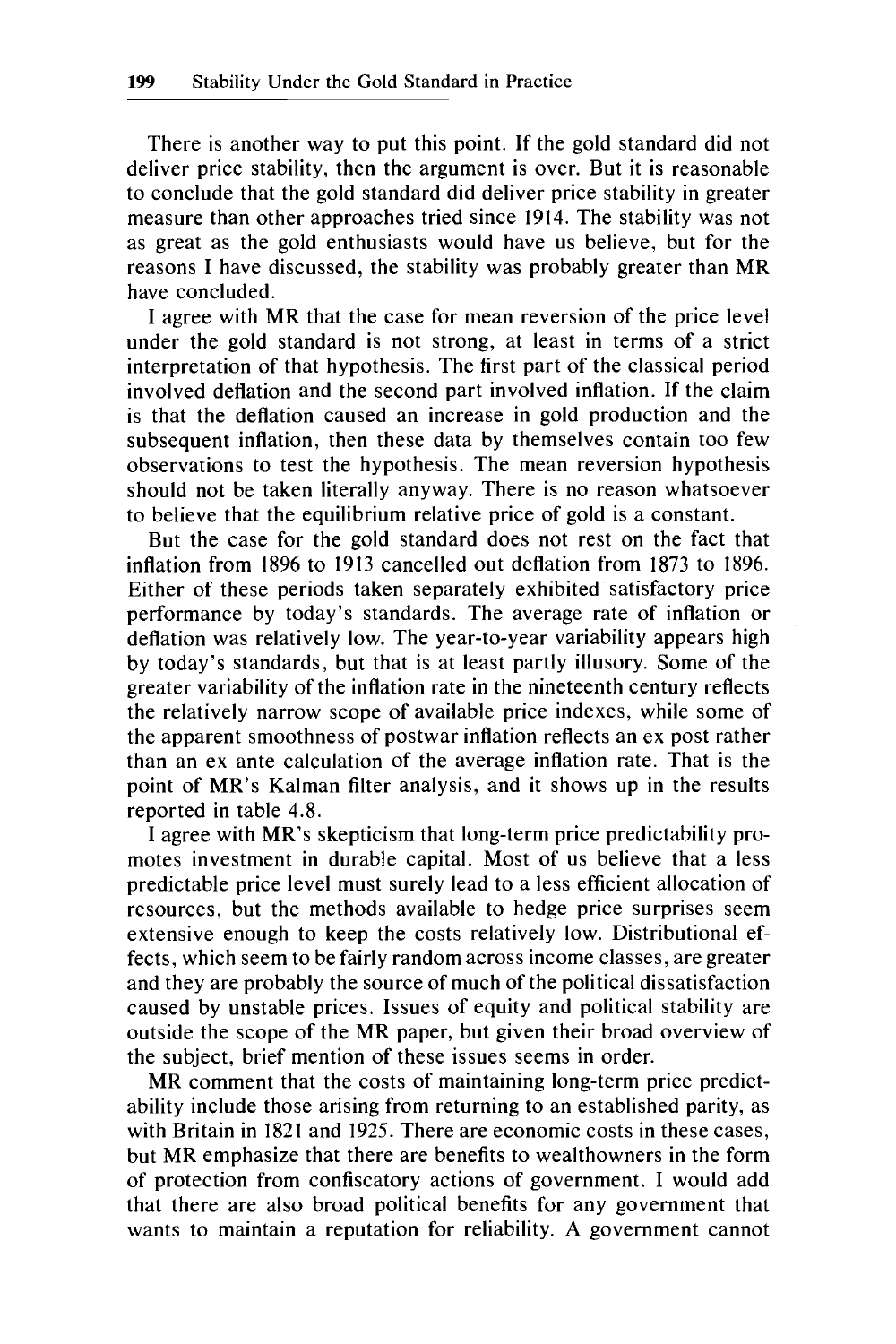break its economic commitments without raising questions about its reliability in other areas, such as its reliability as a treaty partner.

Finally, we should be careful to select appropriate criteria upon which to judge the gold standard. Early in the paper MR argue that, "[iln place of the long-term commitment to a fixed nominal exchange rate of domestic money for gold, countries could have made a commitment to a stable expected price level." Given the state of knowledge of monetary economics in the nineteenth century, the gold standard *was*  the logical arrangement to achieve a stable expected price level. Although the gold standard is, I believe, no longer a suitable monetary system, the fact that reputable economists and not just cranks believe that the gold standard is worthy of serious consideration even today is a tribute to the system.

#### **Note**

I. The Meltzer-Robinson paper was revised several times after the conference, as was my discussion. I regard my interchange with the authors as unusually fruitful, and wish to thank them for being *so* responsive to my comments and for their useful suggestions on my written discussion. However, the standard disclaimer applies: errors in my discussion are my responsibility (and errors in their paper are their responsibility).

## **General** Discussion

MCCALLUM doubted the finding of long-run inflation unpredictability under the gold standard. In terms of an ARIMA formulation, this disbelief amounts to skepticism that inflation rates were not covariance stationary—that it was necessary to second difference the log of the price level. He presented evidence suggesting that second differencing was not necessary. He described the results of some ARIMA calculations, estimating  $(0,3,2)$  models and also very simple models- $(0,1,1)$ and  $(1,1,0)$ —that use first differences of the log of the price level for five countries excluding Italy, which was not on the gold standard, and Japan, for which he did not have the data. In all these cases, very simple first-difference models outperformed the second-difference models in the sense that, basically, they are equivalent in terms of explanatory power. **So** there is no advantage to the more general specification. Thus, at the level of an ARIMA analysis, according to McCallum, it is just not the case that there seems to be any evidence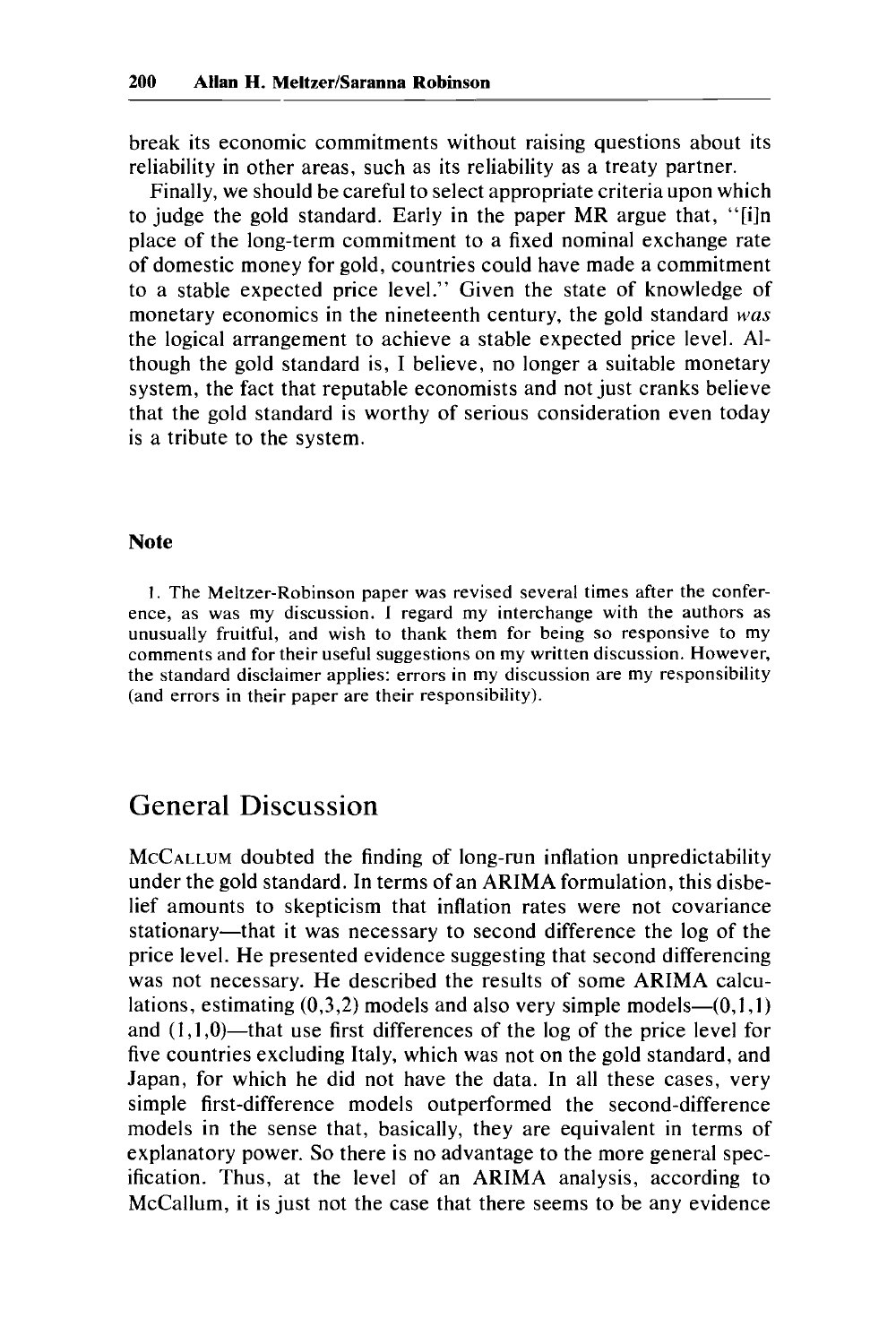in favor of the second-difference formulation, which the Meltzer-Robinson setup represents. Furthermore, he conjectured that second differencing the data would be as inappropriate for Kalman filter models as he found it to be for the ARIMA models.

Finally, he pointed out that estimation of an ARIMA *(0,2,2)* model, as in equation **(8)** of the paper, revealed that for four out of five countries the sign of the second moving average coefficient was opposite to that predicted by the model.

MELTZER responded that, based on a comparison of ARIMA models on line to the multistate Kalman filter model on line, in most cases, the multistate Kalman filter had lower standard errors of forecast than the other models. [These results are reported in the published version of the paper.] He also pointed out that the calculations should not be interpreted as a statement about the gold standard but about the performance of the gold standard *relative* to other standards.

STEIN suggested looking at the variation of output around capacity output as a measure of the ability of different regimes to adjust to monetary shocks. He doubted the Meltzer-Robinson conclusion that price predictability was any better under floating rates than in previous periods, citing a paper by Robert Barro in the *Journal of Business*  **(1986)** that showed interest rates to be poor predictors of inflation, particularly after **1971.** 

B. FRIEDMAN pointed out that the Kuznets-type of **GNP** estimates used in the study were based on the components of **GNP** that were likely to be the most variable. He suggested the use of Christina Romer's new industrial production and **GNP** estimates. He also wondered whether sectoral shifts in the composition of economic activity over time would be in the direction of dampening fluctuations—that the greater degree of variability during the gold standard period may be due, in part, to the higher share of agriculture relative to manufacturing and services in total production during that period. [The published version of the paper finds this not to be the case.]

**WOOD** wondered how evidence that long-term bond yields exhibited much greater stability under the gold standard than in the past thirtyfive years could be reconciled with the conclusion of the paper that price unpredictability was higher under the gold standard than in the recent period, particularly bearing in mind the stability of the real rate of interest that Friedman and Schwartz reported in *Monetary Trends.* 

MELTZER responded that looking at the actual movements of interest rates cannot tell you much about unanticipated variability.

KOCHIN made the point that an investor in **1910** would have been trying to predict the price level in **1919,** not the conditional predicted price level *assuming* that the world gold standard would persist to **1919.**  In fact, in **1919** the world was off the gold standard.